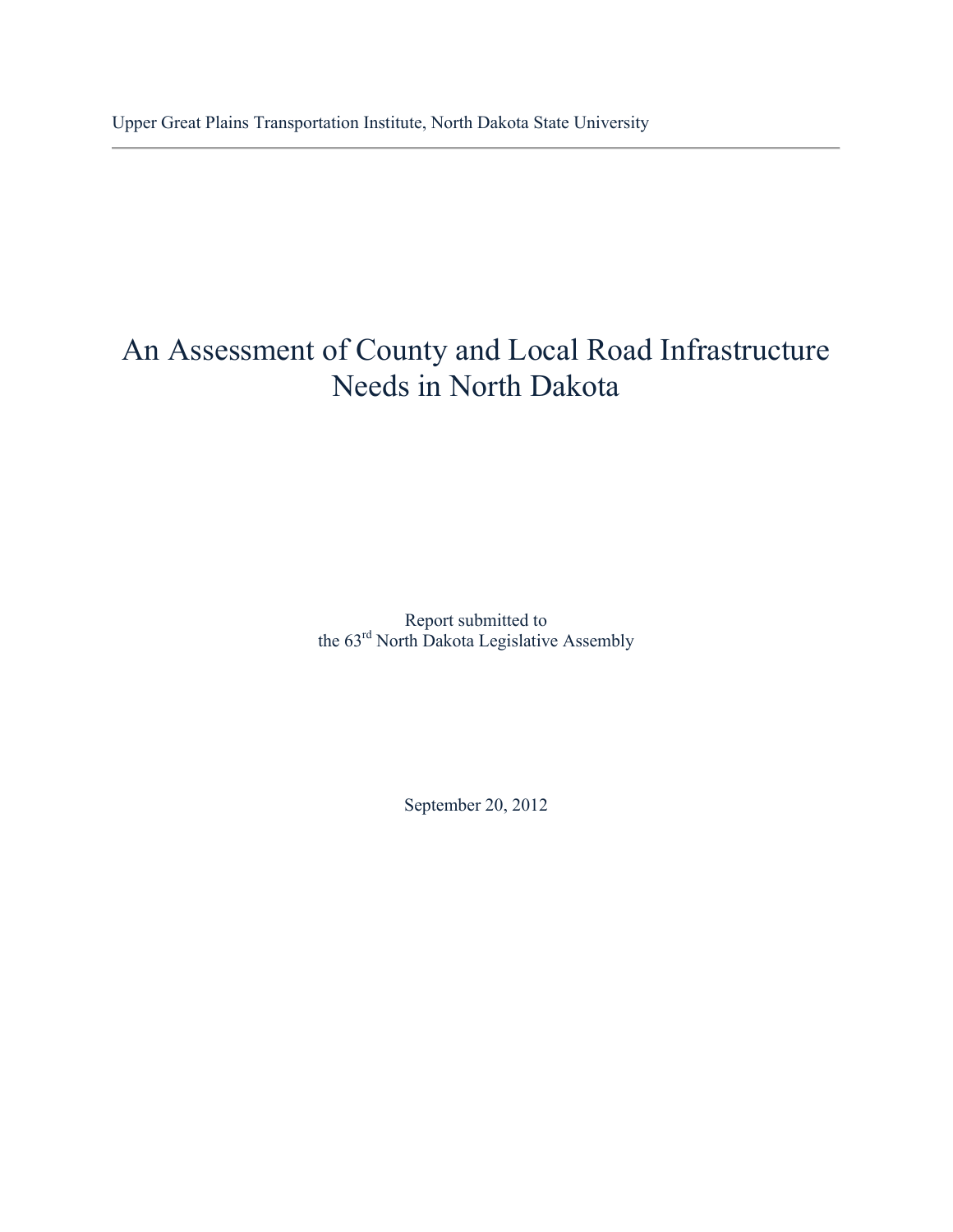#### **Preface: Presentation to the Budget Section of the North Dakota Legislature Bismarck, North Dakota - 9/20/12**

I am Denver Tolliver, Director of the Upper Great Plains Transportation Institute of North Dakota State University. I am here today to present the results of the county and township road infrastructure needs study authorized by the legislature in Senate Bill 2325.

Before presenting the results of that study, I would like to briefly review the road infrastructure studies conducted by the Upper Great Plains Transportation Institute in 2010, which were presented to the legislature during the 2011 session. In doing so, I would like to provide a context for interpreting the results of the current study.

#### **Review of January 2011 Studies and Changes**

Two separate road infrastructure studies were completed by the Upper Great Plains Transportation Institute in the fall of 2010. The first study—which was initiated at the request of the Department of Commerce and the Oil and Gas Producing Counties—focused on the additional road infrastructure needs in western North Dakota as a result of recent oil development. The second and subsequent study—which was initiated at the request of a broad coalition of agricultural and local government groups—entailed a statewide analysis of the infrastructure needs of agricultural transportation routes and the county and township road system that supports commerce throughout the state. Both studies reflected 2010 conditions, traffic forecasts, and costs.

Collectively, these two studies described the road infrastructure needs for a 20-year planning horizon. The first study quantified the specific roadway investment needs attributable to the future growth of oil and gas industries in western North Dakota, while the second study reflected the baseline investment needs throughout the state for traditional industries and economic activities. These studies were not necessarily intended to be separate. This was simply a function of the varied timing and sources of the study requests.

In contrast, the study being described today is a comprehensive analysis of all needs of all county and township roads throughout the state, irrespective of which industries are served by these roads. The estimated needs reflect oil-related, agricultural, and other baseline traffic (e.g., manufactured goods and miscellaneous truck traffic)—all in one study. While the infrastructure needs are not attributed to specific industries, the results are presented separately for oil and gas producing counties and the rest of the state.

In the 2010 studies, the estimated needs for the 2012-2013 biennium for oil and gas producing counties was \$356 million, \$233 million of which consisted of the additional road infrastructure needs as a result of recent oil development. The estimated needs for the rest of state were \$298 million, bringing the total estimate to \$654 million for the 2012-2013 biennium. Again, these estimates were based on 2010 traffic forecasts and construction costs.

Since the 2010 studies were conducted, gravel costs have increased dramatically, especially in western North Dakota. For example, gravel costs have doubled in Mountrail and Ward Counties since the original studies were conducted and have increased by 150% in McKenzie County. The cost of class 27 hot bituminous pavement has increased by 43% statewide. The number of projected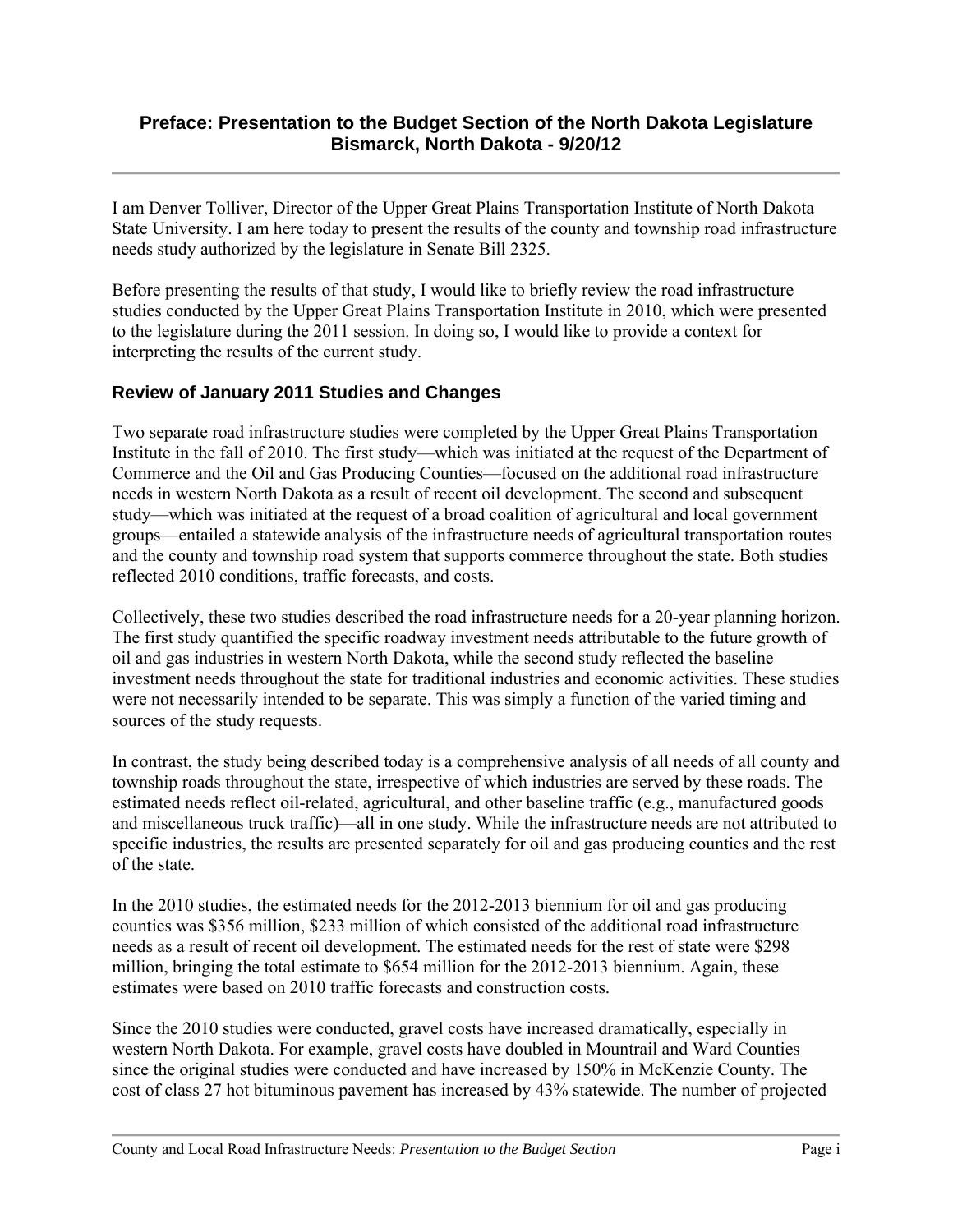new oil wells during the 20-year analysis period has increased by 80% since the 2010 study. These factors need to be considered when comparing the results of the 2010 and 2012 studies, which are different in many respects. Before delving into the 2012 studies, the implementation of the 2010 study is discussed.

In the 2011 legislative session, the North Dakota legislature appropriated \$142 million of new funding for county and township roads in oil and gas producing counties. All of these funds were allocated in a manner consistent with the needs identified in the 2010 study. As of last week, reimbursement claims have been filed for 85% of funds. All of the appropriated funds are expected to be expended by the end of this construction season for the purposes for which they were identified. The projects have provided major benefits for energy industries and citizens and were a critical step forward in building the road infrastructure necessary to sustain energy growth in North Dakota.

#### **Comparison and Results of 2010 and 2012 Studies**

The estimated results from the current study for the 2013-2014 biennium are: \$521 million of road infrastructure needs in oil and gas producing counties and an overall total of \$834 million of road infrastructure needs in all counties of the state. These needs relate specifically to county and township roads and represent a 46% increase in the estimated needs in oil and gas producing counties and a 28% increase in the overall estimated needs in all counties of the state from the 2012-2013 estimates presented in the 2010 studies.

As this comparison suggests, the estimated road infrastructure needs have increased at a lesser rate than highway construction costs and predicted oil traffic—i.e., the cost of gravel has doubled in some counties, the cost of surfacing has increased by 43%, and the number of new predicted wells is 81% greater than in the 2010 studies, yet the projected road infrastructure needs have increased by only 28%. There are several explanations for this apparent inconsistency. (1) The legislature appropriated \$142 million and \$76 million for county and township roads in two separate bills during the 2011 session. These appropriations have reduced the number of miles of road in poor condition and the number of miles that need reconstruction. (2) Road investment and maintenance needs do not necessarily increase in a linear manner with traffic. On paved roads, for example, we get more truck trips and axle loadings from the last inch of pavement than the first—i.e., there are economies of scale in pavement thickness.

#### **Primary Data Sources and Methods**

The current study uses the most current production forecasts, traffic estimates, and roadway condition data available. In September of 2011, traffic data were collected at 106 locations in western North Dakota. In addition, a special study of truck weights was conducted at the Williston weigh station. In addition to traffic data, more than 1,000 miles of paved County Major Collector routes in western North Dakota were evaluated in through field surveys. Condition assessments and detailed distress scores were developed for these segments. In addition, a series of paper surveys of county road managers has provided additional information on roadway conditions, graded roadway widths, construction and maintenance practices, and the costs of factors and inputs. The paved road construction costs used in the study reflect 2012 levels and were developed from costs provided by the NDDOT and counties.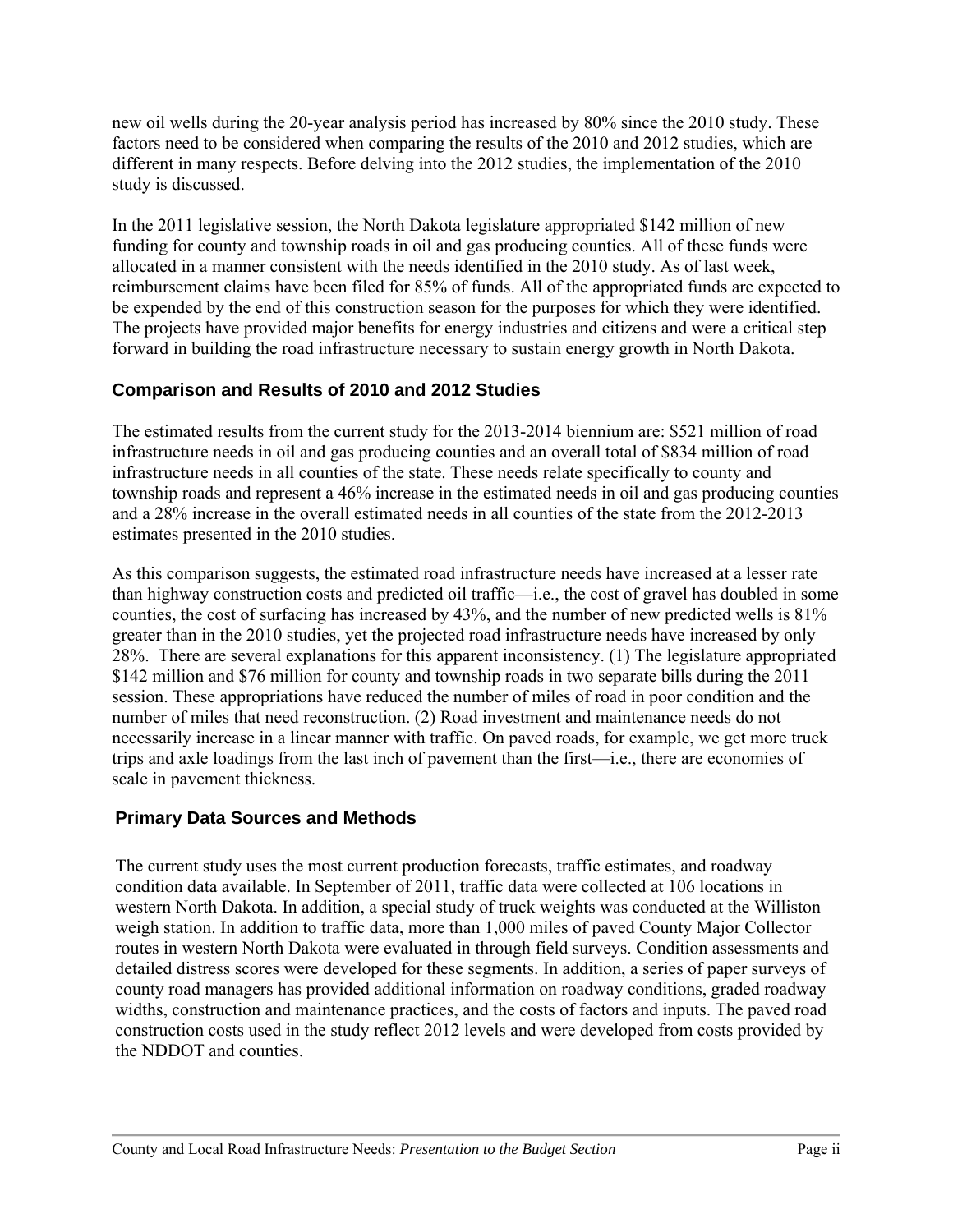The oil production forecasts have been provided by the Oil  $\&$  Gas Division. Agricultural production forecasts utilize National Agricultural Statistics Service (NASS) data and are based on projected changes in land allocation among crops and yields per acre. The modeling process used in the study is summarized as follows:

- A detailed Geographic Information System (GIS) model of the entire state has been developed that includes the origins of inputs for oil production (e.g., fresh water, sand, scoria, and pipe), destinations for crude oil and saltwater shipments, and the capacities of each source or destination.
- Oil-related traffic is predicted for individual spacing units, while agricultural production is estimated at the township level. Both types of traffic are specifically forecast for each year of a 20-year analysis period.
- Oil-related inputs and products are routed to and from wells to minimize time and/or cost, subject to available supplies and capacities.
- The trips generated from each crop produced in each township are routed to elevators and/or processing plants to minimize cost, subject to the demands of these facilities.
- When all trips have been routed, the individual movements over each segment are summed to yield the total truck trips per year.
- Using truck characteristics and typical weights, these trips are converted to equivalent axle loads and trips per day.

An example of the resulting traffic forecast is shown below, for several of the most heavily impacted counties. In viewing this chart, it is important to note that we are starting from an elevated traffic level in 2012 that is much higher that the traffic level that existed in 2007, prior to the recent oil boom. Although truck traffic drops off later in the period, after much of the drilling has been completed, it only drops to the elevated 2012 levels. In this study, traffic is not predicted to return to the traditionally lower levels that existed prior to the recent oil boom.



Illustration of Traffic Patterns in Heavily Impacted Areas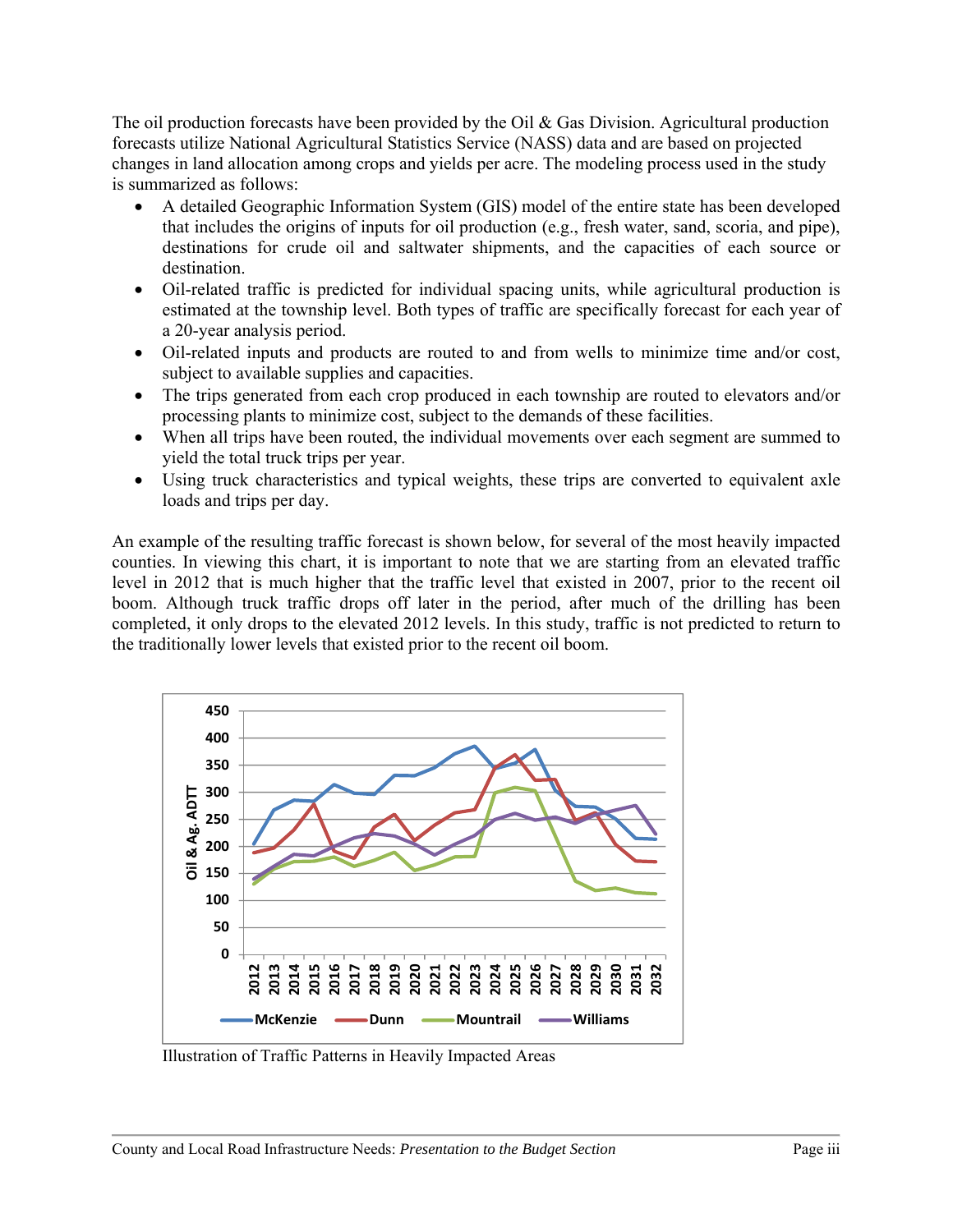#### **Analysis Models**

#### *Unpaved Road Analysis Procedures*

The unpaved road analysis procedures are based on practices and costs from surveys of counties and townships. All counties in the state and roughly 130 townships responded to our surveys. The procedures are based on changes in the frequency of graveling and blading as truck traffic increases. As traffic increases, it is possible that some counties may consider alternatives to gravel surface roads, such as asphalt surfacing or base stabilization and armor coat treatments. As truck traffic reaches elevated and high levels, the costs of intermediate improvements (e.g., base stabilization and armor coating) may be comparable to the costs of more extensive graveling and blading.

In this study, we do not recommend particular treatments, as there is no consensus regarding the costeffectiveness of these alternatives. Rather, we let the increased costs of more frequent graveling and blading serve as a proxy for other improvements that a county may elect to implement.

#### *Paved Road Analysis Procedures*

The paved road analysis procedures are the same ones used to analyze state highways. They are based on AASHTO procedures. The key factors are: (1) road structure; (2) current surface condition; (3) truck volumes, by type of truck; (4) truck loads and distribution of weights to axles; and (5) frequency and magnitude of overloads. The process is as follows: road condition is forecast for each year of the 20-year analysis period based on expected truck traffic until the condition reaches a critical level. Then, an improvement is simulated. The possible improvements are: (1) reconstruction, (2) resurfacing, and (3) resurfacing and widening. In the study, 92 miles are reconstructed and 414 miles are widened. Preservation and routine maintenance costs are included in the estimates.

#### **Summary of Results**

The results of the study are summarized below. Results for individual counties are presented in the main report.

| <b>Region</b>                 | 2013-2014 | 2015-2016 | 2013-2032 |
|-------------------------------|-----------|-----------|-----------|
| <b>Oil Producing Counties</b> | \$521     | \$389     | \$3,484   |
| <b>Other Counties</b>         | \$311     | \$382     | \$3,495   |
| <b>Total Statewide</b>        | \$834     | \$772     | \$6,979   |

*By Funding Period and Region (millions of 2012 dollars)* 

*By Funding Period and Road Type (millions of 2012 dollars)* 

| <b>Road Type</b>       | 2013-2014 | 2015-2016 | 2013-2032 |
|------------------------|-----------|-----------|-----------|
| <b>Unpaved</b>         | \$47'     | \$471     | \$5,033   |
| Paved                  | \$363     | \$301     | \$1,946   |
| <b>Total Statewide</b> | \$834     | \$772     | \$6,979   |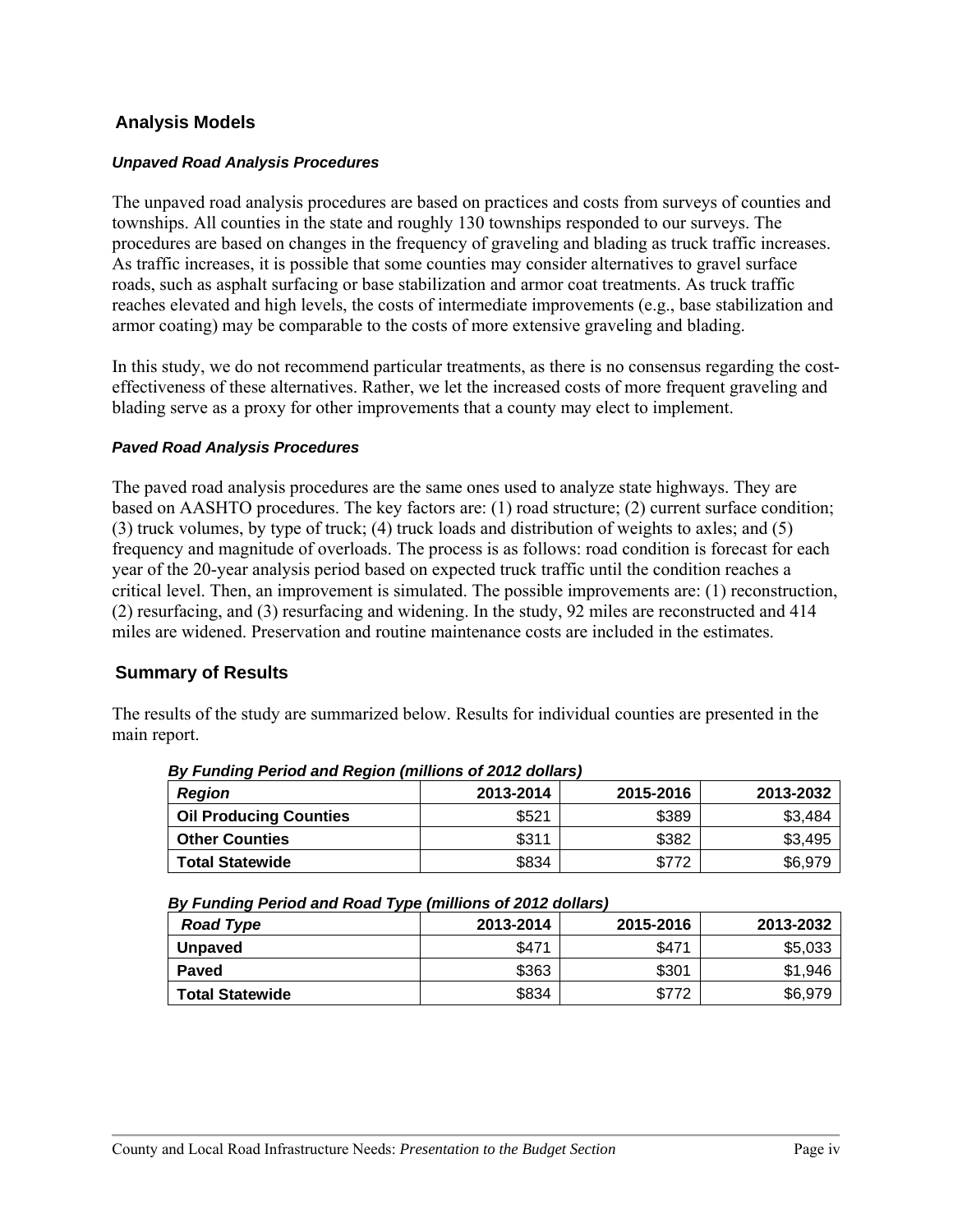This report responds to the North Dakota legislature's request for a study of the transportation infrastructure needs of all county and township roads in the state. In this report, infrastructure needs are estimated using the most current production forecasts, traffic estimates, and roadway condition data available. Agricultural and oil-related traffic is modeled in detail at the sub-county level. Oilrelated traffic is predicted for individual spacing units, whereas agricultural production is estimated at the township level.

A detailed Geographic Information System (GIS) model has been developed for the entire state that includes the origins of key inputs to the oil production process (e.g., fresh water, sand, scoria, and pipe), destinations for crude oil and saltwater shipments, and the capacities of each source or destination. The origins of movements on the highway network include railroad stations where sand, pipe, and other inputs are transferred from rail to truck. The destinations of crude oil shipments include refineries and railroad and pipeline transfer facilities. In the model, the estimated capacities of transfer sites are expressed in throughput volumes per day, while the capacities of material sources are expressed in quantities of supplies available during a given time period.

Using the GIS model, inputs and products are routed to and from wells to minimize time and/or cost, subject to available supplies and capacities. An analogous model is used to predict the trips of each crop produced in each township to elevators and/or processing plants, subject to the demands of these facilities. When all trips have been routed, the individual movements over each road segment are summed to yield the total truck trips per year. Using truck characteristics and typical weights, these trips are converted to equivalent axle loads and trips per day. These two factors, in conjunction with the condition ratings and structural characteristics of roads, are used to estimate the improvements and maintenance expenditures needed for the expected traffic. While the focus is on agricultural and oil-related activities, other movements (such as farm inputs and shipments of manufactured goods) are included in the analysis through the use of baseline estimates derived from previous surveys.

#### **Projected Traffic Effects**

As shown in Figure A, the average daily truck trips (ADTT) attributable to agricultural and oilrelated traffic on county and local roads in McKenzie, Williams, Dunn, and Mountrail Counties (four of the most heavily impacted oil producing counties in the state) are projected to increase by 73%, 87%, 96%, and 137%, respectively, between 2012 and 2025. These impacts will not be uniformly distributed. Rather, they will be concentrated on specific roads. After 2025, truck traffic is expected to wane and approach 2012 levels again by the end of the analysis period (2032). These fluctuating trends result mostly from the timing and phasing of drilling operations, changes in the production rates of wells over time, and assumptions about the extent and pace of gathering pipeline construction. In this comparison, it is important to note that 2012 traffic levels represent much higher levels than existed prior to the rapid growth of oil traffic that started in 2008 and 2009. These elevated levels are projected to continue for the duration of the analysis period.

While McKenzie, Williams, Dunn, and Mountrail Counties are expected to see the largest traffic increases, most counties in the state will be impacted by growth in agricultural or energy-related traffic between 2012 and 2032. In many areas of the state, increased truck traffic will result from changes in agricultural production levels and practices and changes in the grain elevator system. The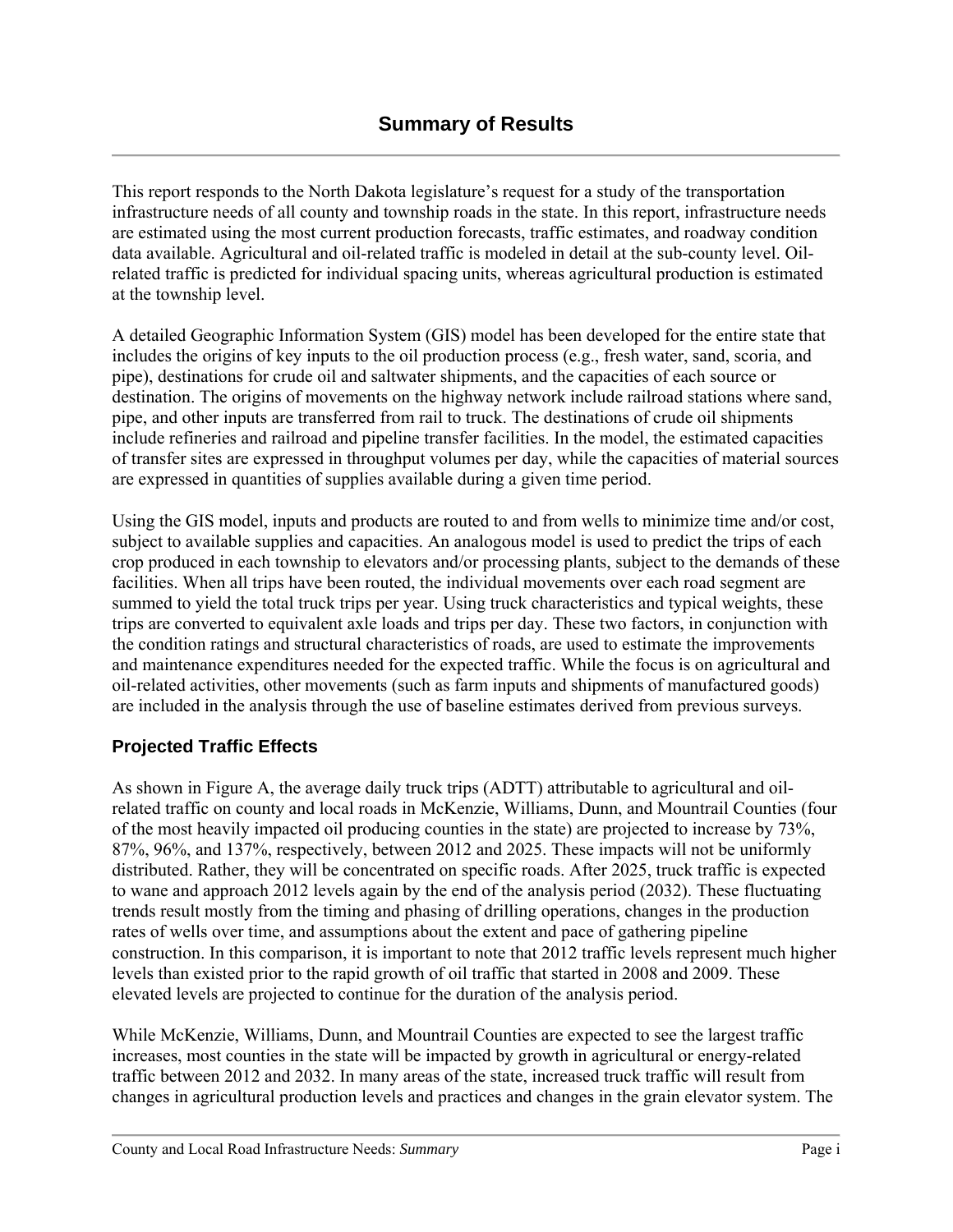estimates presented in this study reflect projected increases in corn and soybean production and higher yields per acre, which result in more truck trips from a given land area. The concentration of traffic at shuttle train elevators is an important factor.



**Figure A: Projected Trends in Average Daily Truck Trips for the Most Heavily Impacted North Dakota Counties** 

#### **Unpaved Road Analysis**

The following types of improvements to unpaved roads are analyzed in this study: increased graveling frequency, intermediate improvements, and asphalt surfacing. On heavily impacted gravel surface roads, the gravel interval decreases and the number of bladings per month increase as traffic grows. For example, a non-impacted road has an expected gravel cycle of 5 years and a blade interval of once per month, while an impacted section has an expected gravel cycle of 2 to 3 years and a blade interval of twice per month. The effective difference is a doubling of the gravel maintenance costs over the same time period.

As shown in Table A, the predicted statewide infrastructure needs are \$5 billion for the next 20 years. Approximately 53% of these needs can be traced to the 17 oil and gas producing counties.

#### **Paved Road Needs**

As shown in Table B, \$1.95 billion in paved road investment and maintenance expenditures will be needed during the next 20 years. Roughly 43% of these expenditures will be needed in the oil and gas producing counties of western North Dakota. Much of the investment (\$363 million) will be needed during the next biennium, as a result of rapid growth in energy-related traffic and catch up expenditures in the oil patch.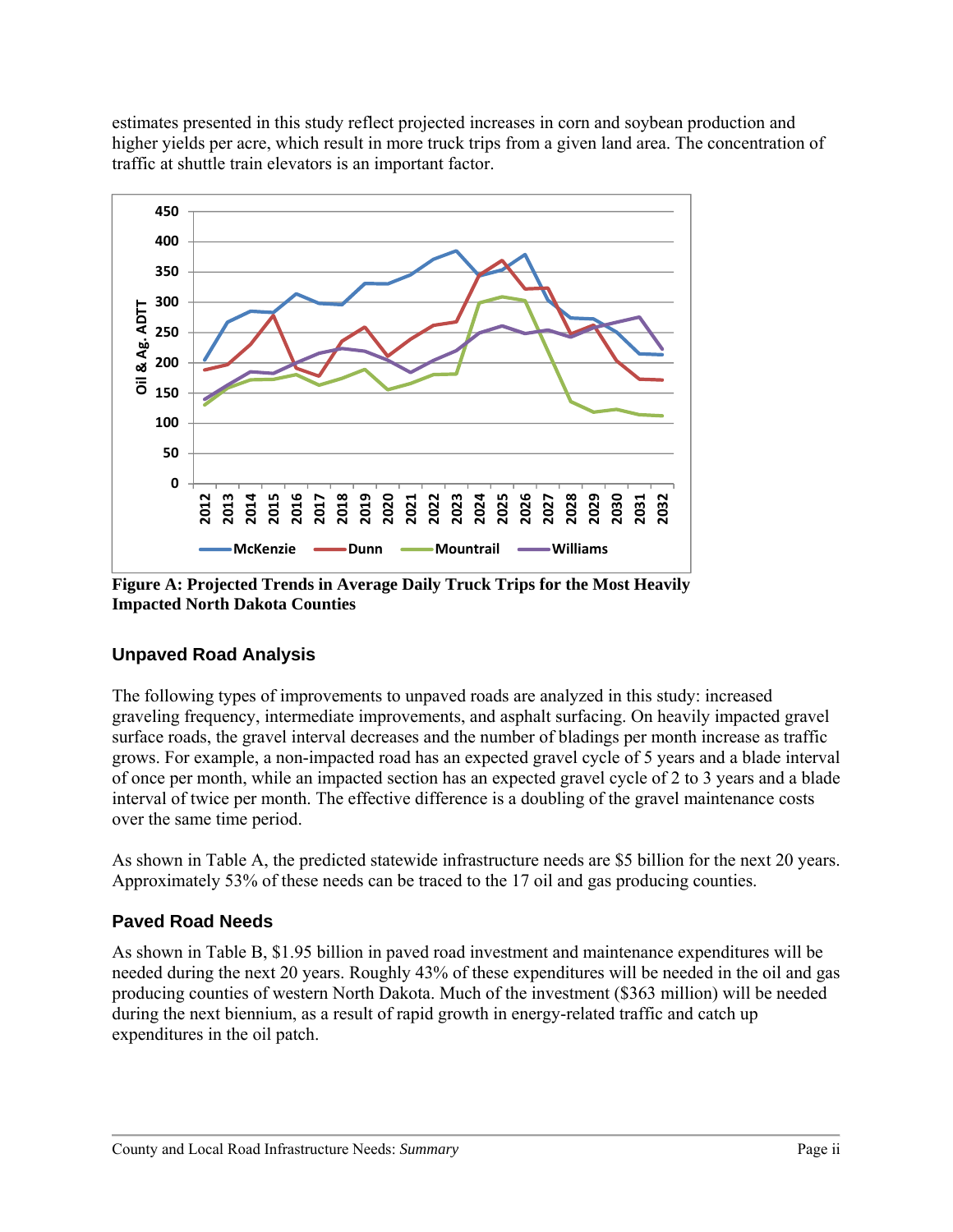|               | <b>Region</b>                 |                      |                        |  |  |  |
|---------------|-------------------------------|----------------------|------------------------|--|--|--|
| <b>Period</b> | <b>Oil Producing Counties</b> | <b>Rest of State</b> | <b>Statewide Total</b> |  |  |  |
| 2013-2014     | \$243                         | \$227                | \$471                  |  |  |  |
| 2015-2016     | \$243                         | \$227                | \$471                  |  |  |  |
| 2017-2018     | \$255                         | \$231                | \$486                  |  |  |  |
| 2019-2020     | \$267                         | \$234                | \$501                  |  |  |  |
| 2021-2022     | \$267                         | \$234                | \$501                  |  |  |  |
| 2023-2032     | \$1,376                       | \$1,228              | \$2,604                |  |  |  |
| 2013-2032     | \$2,652                       | \$2,382              | \$5,033                |  |  |  |

**Table A: Summary of Unpaved Road Investment and Maintenance Needs for Counties and Townships in North Dakota (Millions of 2012 Dollars)**

\* Results may not sum due to rounding.

**Table B: Summary of Paved Road Investment and Maintenance Needs for Counties and Townships in North Dakota (Millions of 2012 Dollars)**

|               | <b>Region</b>                 |                      |                        |  |  |  |
|---------------|-------------------------------|----------------------|------------------------|--|--|--|
| <b>Period</b> | <b>Oil Producing Counties</b> | <b>Rest of State</b> | <b>Statewide Total</b> |  |  |  |
| 2013-2014     | \$278                         | \$84                 | \$363                  |  |  |  |
| 2015-2016     | \$146                         | \$155                | \$301                  |  |  |  |
| 2017-2018     | \$111                         | \$166                | \$277                  |  |  |  |
| 2019-2020     | \$54                          | \$145                | \$199                  |  |  |  |
| 2021-2022     | \$43                          | \$102                | \$146                  |  |  |  |
| 2023-2032     | \$200                         | \$460                | \$660                  |  |  |  |
| 2013-2032     | \$832                         | \$1,113              | \$1,946                |  |  |  |

\* Results may not sum due to rounding.

As detailed in the report, a total of 92 miles of paved county and township roads in North Dakota must be reconstructed because of poor condition. Another 414 miles are candidates for widening. An additional 4,805 miles will need resurfacing during the next 20 years. Increased expenditures for preservation and maintenance will be needed to optimize the investments and preserve the lives of the pavements. Some of the segments that are candidates for widening may have to be reconstructed instead because of local conditions and widening constraints.

Roughly 7% of the expected infrastructure cost is due to reconstruction. Sixteen percent is attributable to widening. Resurfacing accounts for 47%. Another 30% is linked to routine maintenance. The infrastructure needs of County Major Collectors comprise 87% of the estimated need.

#### **Total Statewide Needs**

As shown in Table C, the combined estimate of infrastructure needs for all county and township roads is \$7 billion over the next 20 years. Half of this estimate relates to projected needs in the oil and gas producing counties of western North Dakota. Unpaved road funding needs comprise approximately 72% of the total. If averaged over the next 20 years, the annualized infrastructure need is equivalent to \$350 million per year. Much of this projected need (\$834 million, or 12% of the 20 year total) falls in the 2013-2014 biennium.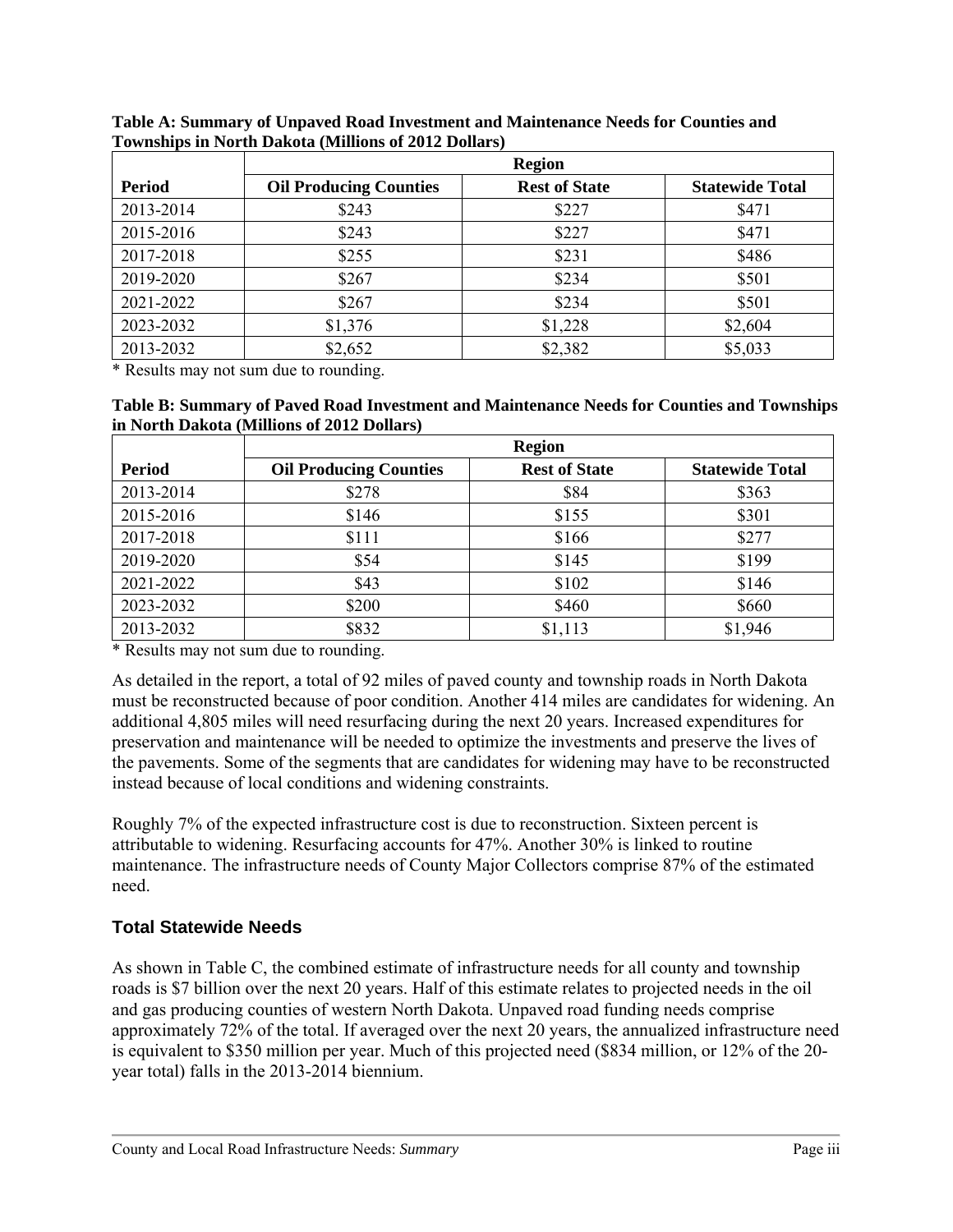The values shown in Tables A-C do not include the infrastructure needs of Indian Reservation roads, Forest Service roads, or city streets within municipal areas. The infrastructure needs of Indian Reservation roads are analyzed separately in the report and detailed results are presented for county and township roads.

|               | <b>Region</b>                 |                      |                        |  |  |  |  |
|---------------|-------------------------------|----------------------|------------------------|--|--|--|--|
| <b>Period</b> | <b>Oil Producing Counties</b> | <b>Rest of State</b> | <b>Statewide Total</b> |  |  |  |  |
| 2013-2014     | \$521                         | \$311                | \$834                  |  |  |  |  |
| 2015-2016     | \$389                         | \$382                | \$772                  |  |  |  |  |
| 2017-2018     | \$366                         | \$397                | \$763                  |  |  |  |  |
| 2019-2020     | \$321                         | \$379                | \$700                  |  |  |  |  |
| 2021-2022     | \$310                         | \$336                | \$647                  |  |  |  |  |
| 2023-2032     | \$1,576                       | \$1,688              | \$3,264                |  |  |  |  |
| 2013-2032     | \$3,484                       | \$3,495              | \$6,979                |  |  |  |  |

**Table C: Summary of All Road Investment and Maintenance Needs for Counties and Townships in North Dakota (Millions of 2012 Dollars)**

\* Results may not sum due to rounding.

#### **Comparison to 2010 Studies**

Two studies of county and township road infrastructure needs were presented to the North Dakota legislature in January of 2011. In those studies, the additional infrastructure needs due to oil development were estimated separately from the baseline infrastructure costs necessary to support agricultural logistics and other traffic. Together, those estimates totaled \$669 million for the 2013- 2014 biennium. However, the estimates in the January 2011 studies were based on 2010 construction costs and significantly lower estimates of the number of new wells drilled during the analysis period. The projected number of new wells has risen by roughly 80% since the 2010 studies were conducted, while highway construction costs per mile have increased substantially. Collectively, these changes explain the higher estimates of road infrastructure needs for the 2013-2014 biennium presented in this study.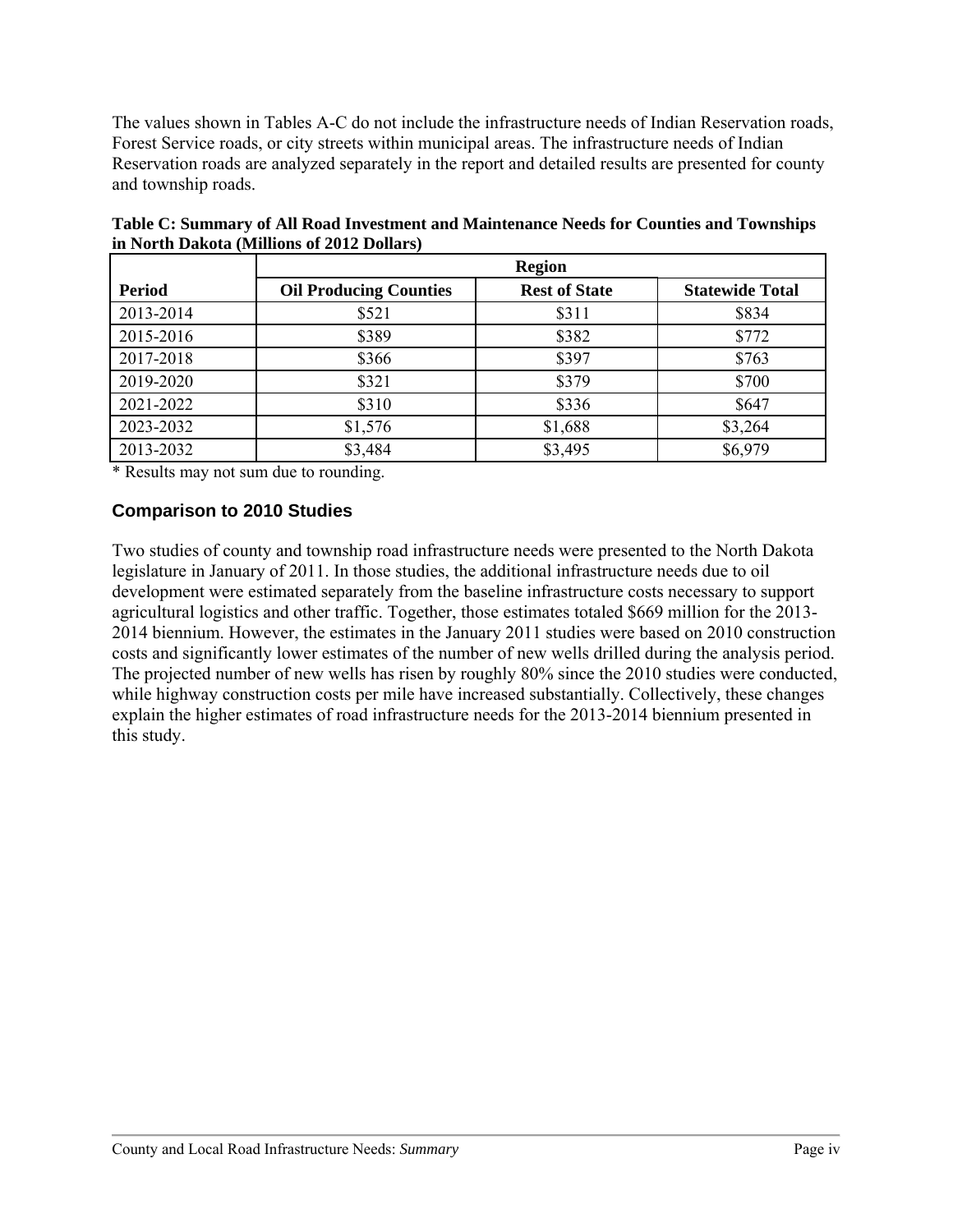# **Table of Contents**

| .12 |
|-----|
|     |
|     |
|     |
|     |
|     |
|     |
|     |
|     |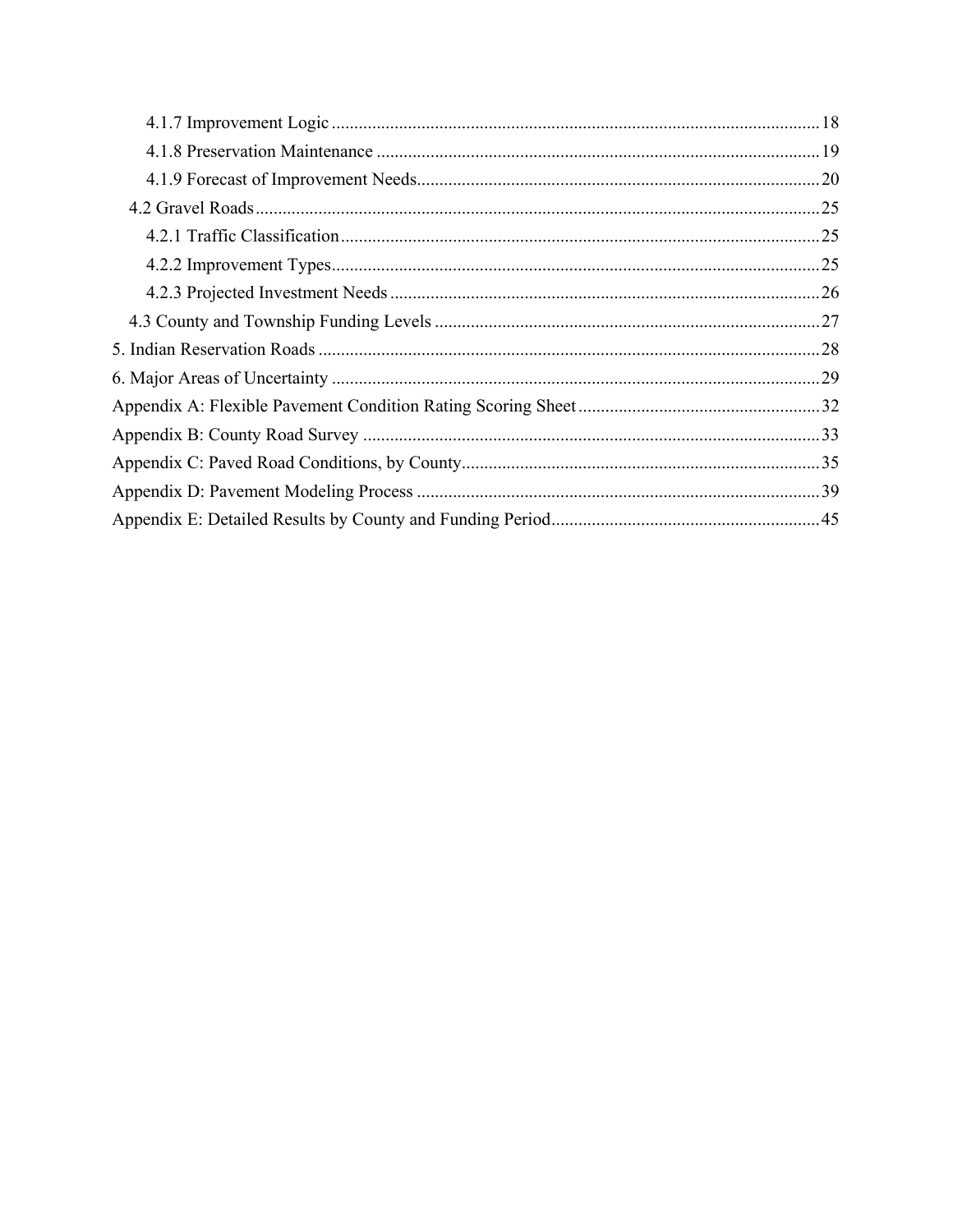# **1. Overview of Study**

In Senate Bill 2325, the Upper Great Plains Transportation Institute (UGPTI) was directed by the North Dakota legislature to analyze "the transportation infrastructure needs of all county and township roads in the state." This effort includes an update of information presented to the legislature during the 2011 session.

In 2010, under the direction of the Governor, UGPTI estimated the additional county and local road investment needs in western North Dakota as a result of rapid growth in oil production.  $\frac{1}{1}$  The oil study was quickly followed by an analysis of the investments needed to facilitate agricultural logistics.<sup>2</sup> The results of both studies were presented to the legislature in January of 2011.

This study extends and updates the 2011 studies. It combines the effects of agricultural- and oilrelated traffic and other economic activities on county and local roads, using the most current production forecasts and traffic and roadway condition data.

# **2. Data Sources**

The primary sources of data for this study include: (1) traffic counts taken in high impact areas, (2) roadway condition assessments and survey data, (3) localized agriculture and oil production forecasts, (4) forecasts of input supplies at specific locations, (5) transfer sites and capacities, (6) markets for intermediate and final products, and (7) vehicle weights and transportation costs.

## **2.1 Traffic Data**

Traffic was counted and classified in western North Dakota in September of 2011 at 106 locations, primarily on County Major Collector (CMC) routes. Road segments in 15 of the 17 oil producing counties were included in the sample, which focused on high volume oil routes. Count locations were based on the 2010 oil impact study as well as survey maps provided by county road managers. As shown in Table 1:

- The observed trips exceeded 255 vehicles per day at half of the 106 sites in the survey
- The average traffic level surpassed 1,000 vehicles per day at 5% of the locations
- The median ratio of trucks to total vehicles was 30%
- The percentage of trucks topped 40% at three-fourths of the locations sampled

For comparative purposes, the ratios of trucks on collector highways in the state system are shown in the last column of Table 1. As the column shows, the median percentage of trucks is 14% on rural collector highways maintained by the North Dakota Department of Transportation. In comparison, the heavily impacted county roads included in the oilfield survey have higher percentages of trucks

 <sup>1</sup> Tolliver, D. and A. Dybing. "Additional Road Investments Needed to Support Oil and Gas Production and Distribution in North Dakota," Upper Great Plains Transportation Institute, Dec. 2010; http://www.ugpti.org/resources/reports/details.php?id=o6.

<sup>&</sup>lt;sup>2</sup> Tolliver, D. and A. Dybing. "Rural Road Investment Needs to Support Agricultural Logistics and Economic Development in North Dakota," Upper Great Plains Transportation Institute, Dec. 2010; http://www.ugpti.org/resources/reports/details.php?id=o7.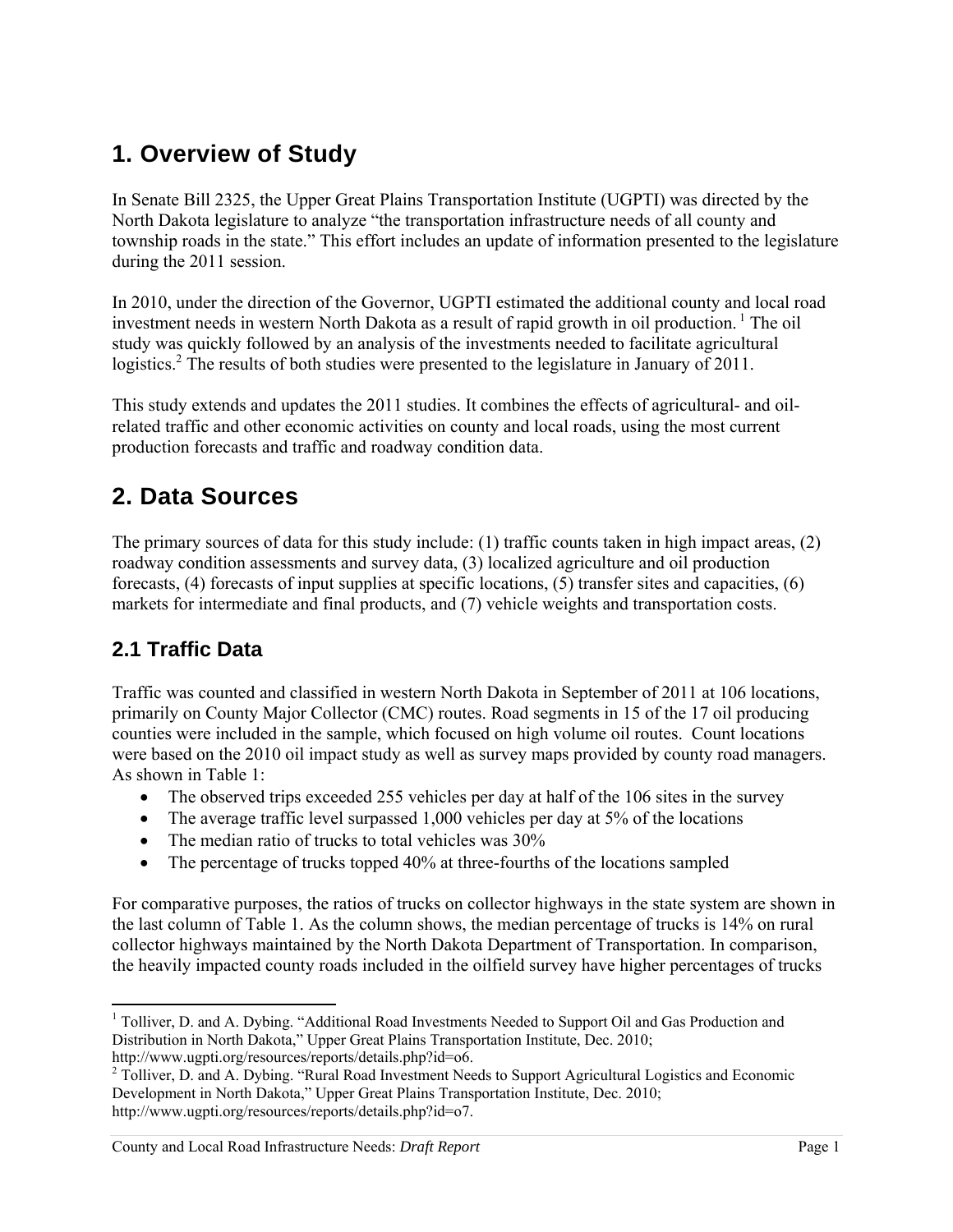than rural collector highways throughout the state. Such high truck volumes on county roads were rare prior to the oil boom.

|                    |                                                          | <b>Percent Trucks</b>               |                                         |  |  |  |  |
|--------------------|----------------------------------------------------------|-------------------------------------|-----------------------------------------|--|--|--|--|
| <b>Percentiles</b> | <b>Average Daily Trips (ADT)</b><br>on County Oil Routes | <b>County Roads</b><br>in Oil Patch | <b>State Rural</b><br><b>Collectors</b> |  |  |  |  |
| Maximum            | 2,305                                                    | 79%                                 | 55%                                     |  |  |  |  |
| 95th               | 1,069                                                    | 59%                                 | 42%                                     |  |  |  |  |
| 90th               | 932                                                      | 52%                                 | 32%                                     |  |  |  |  |
| 75th               | 548                                                      | 41%                                 | 19%                                     |  |  |  |  |
| Median             | 256                                                      | 30%                                 | 14%                                     |  |  |  |  |
| 25 <sub>th</sub>   | 128                                                      | 19%                                 | 9%                                      |  |  |  |  |
| 10th               | 63                                                       | 15%                                 | 8%                                      |  |  |  |  |

**Table 1: Summary of Traffic Data Collected in Western North Dakota Compared to Truck Traffic on State Rural Collector Highways** 

## **2.2 Road Condition Data**

Road condition information was collected using two methods: (1) a survey instrument and (2) independent condition assessments. The survey was sent to all counties outside of the oil producing region. In the survey, county road supervisors or engineers were asked to identify the surface types of roads and rank their conditions on a 1 to 5 scale, with 1 representing excellent. Guidelines on scoring were given to the respondents with the intent of minimizing subjective condition scoring. Nonrespondents were contacted via telephone, and if still no response, UGPTI staff collected condition data for the paved roads in that county.

In oil producing counties, a data collection method similar to the one used in the 2010 study was employed. In order to validate survey responses and compile current condition information, an independent consultant was hired to conduct assessments of more than 1,000 miles of paved CMC routes in western North Dakota. Conditions were assessed using a 100 point deduct scoring method, which is consistent with the method used by the North Dakota Department of Transportation. A sample scoring sheet can be found in Appendix A. The end result of the two efforts was a population dataset of county road conditions with every mile of paved road rated by condition. Roughly 40% of the paved road miles have condition ratings of 3 or greater, meaning that these roads are in fair or poor condition.

## **2.3 Graded Width**

Information on graded roadway width was collected through surveys and visual verification. This information is important because the width determines whether a structural overlay is feasible or more costly improvements are necessary. A structural overlay may not be feasible if the increased elevation of the road following resurfacing results in a significant reduction in pavement width.

As shown in Table 2, 42% of all miles of county and local paved roads in North Dakota could not accommodate a thick overlay without a loss of lane and/or shoulder width. The problem is worse in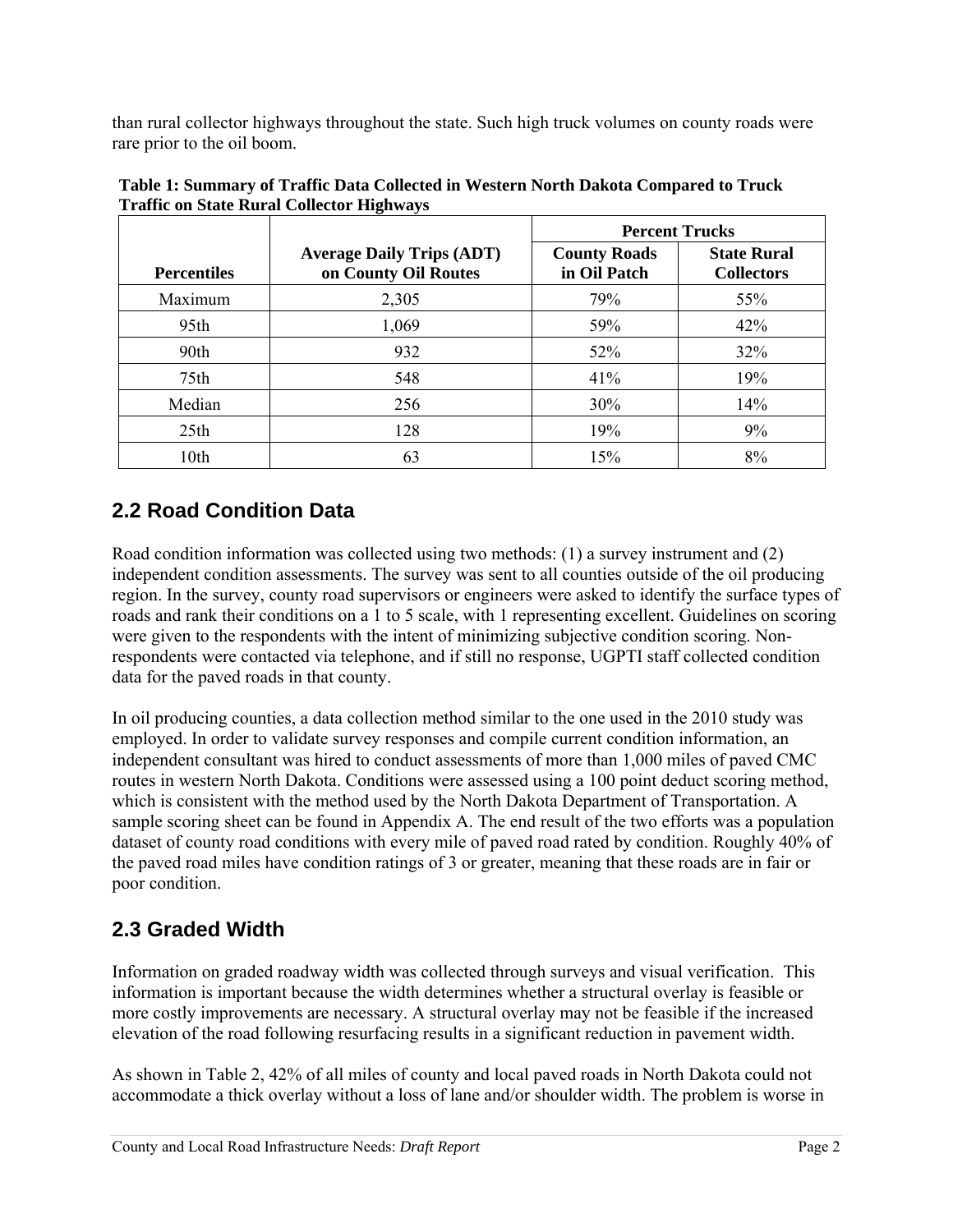oil and gas producing counties, where 53% of roadway miles cannot accommodate a structural overlay without widening.

**Table 2: Miles of County and Local Paved Road with Sufficient Widths to Accommodate Thick Overlays without Significant Losses of Pavement Width** 

| Oil and Gas Producing Counties | 47% |
|--------------------------------|-----|
| <b>Other Counties</b>          | 62% |
| All Counties                   | 58% |

Note that many of the miles of road deemed insufficient may be able to accommodate a thin overlay before they are widened. In fact, many of the segments with lower traffic densities may not need to be widened during the next 20 years. Only those segments with the highest traffic levels (that require a thick overlay) must be widened. The remaining segments will eventually have to be widened (after 2032) at the time of the second overlay.

## **2.4 Cost Data**

A cost and practices survey was sent to each of the 53 counties in North Dakota. The purpose of the survey was to determine component costs and existing maintenance and improvement practices. Cost factors include the cost of gravel, trucking, placement, blading, and dust suppressant. Maintenance practices include information on gravel overlay intervals, regraveling thickness, blading intervals, and dust suppressant usage, as well as asphalt overlay frequency. Oil producing counties were asked to specify the differences in maintenance between oil-impacted and non-impacted roads. The survey and instructions are presented in Appendix B.

Paved road improvement costs were obtained from the North Dakota Department of Transportation (NDDOT) and include costs for reconstruction, resurfacing, and widening. Some adjustments were made for differences in terrain and operating conditions in western North Dakota versus the rest of the state. Many of these adjustments came from discussions with county road officials. A reconstruction cost of \$1.5 million per mile for two-lane rural roads is used to estimate improvement costs in western North Dakota, where higher frequencies of trucks and specialized vehicles result in the need for wider shoulders and/or turning lanes and rolling terrain affects construction costs. A cost of \$1.25 million per mile is used for reconstruction in the remainder of the state.

All paving and reconstruction costs presented in this study include preliminary engineering and construction engineering costs. Preliminary engineering costs typically range from 5% to 10% of the bid price, while construction engineering is approximately 15% of the price.

## **2.5 Agricultural Data**

#### **2.5.1 Spatial Location Data**

The base unit of production used in the agricultural model is the township, or county subdivision. Township shapefiles were obtained from the North Dakota Geographic Information System (GIS) Hub. However, organized townships do not exist in all North Dakota counties. Townships were selected for use as a geographic and not an organizational boundary. Where unorganized townships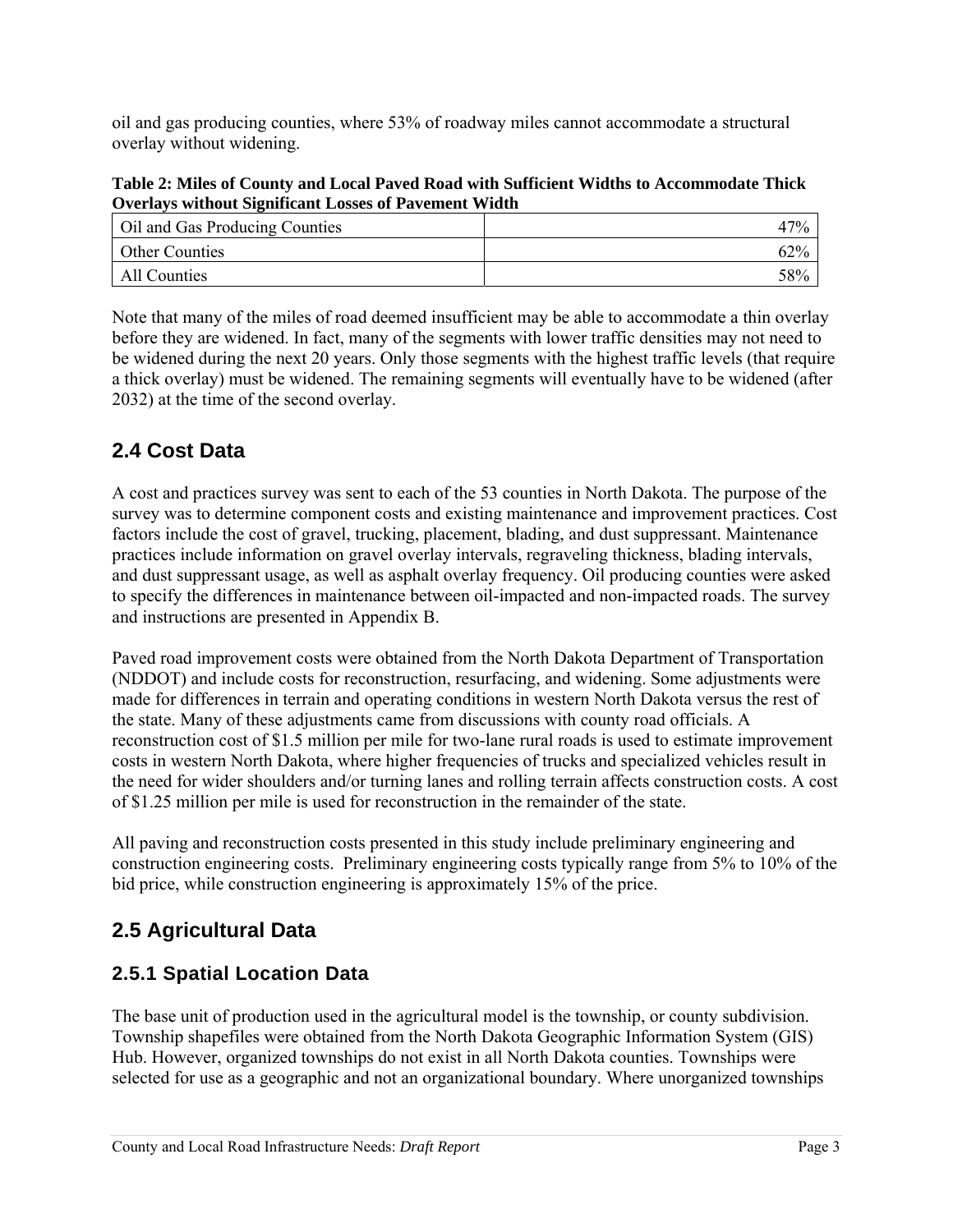exist, a placeholder boundary was created to represent a geographic area similar in size to a township.

### **2.5.2 Production Data**

Crop production data by county was obtained from the National Agricultural Statistics Service (NASS) website. This data provides the number of acres planted and harvested, as well as yields and total production by county, crop, and production practice. The most current data available at the time of the analysis was from 2010. County level data is not sufficient for use in a traffic model as it is too aggregated to accurately assign traffic to individual roadways, especially at the county level. To further disaggregate this data, the United States Department of Agriculture's (USDA) Crop Data Layer (CDL) was utilized.

The CDL is essentially a satellite image of land use in North Dakota, with individual crop types represented by different colors. Each pixel of the image represents a 30 meter by 30 meter area. Used in conjunction with GIS software packages, the CDL provides data regarding the total number of acres of each crop produced in each county subdivision. In this study, the acreage data was aggregated to the county level and compared against known NASS data for accuracy. Analysis using the CDL is precise with respect to geographic area, but is only a snapshot of production in time and does not provide production data (e.g., bushels or pounds harvested).

In this study, NASS county level data is used to approximate sub-county level yield and production rates. For example, if a township is located within Barnes County, the Barnes County average wheat yield is used to approximate the actual township yield. The end result of these processes is the total production by crop for each township in the state of North Dakota. For use in traffic forecasting, township crop production estimates are converted to truck trips, based on each commodity's weight and density.

#### **2.5.3 Market Demands**

Demand points for grain within the state include elevators, processors, and ethanol facilities. Elevator locations were obtained from a shapefile maintained by UGPTI, which was compared against the North Dakota Public Service Commission's (NDPSC) licensed elevator report. Throughput information was obtained from the NDPSC Grain Movement Database, which provides the quantity of each commodity shipped through an elevator by mode and destination.

A list of processors and ethanol facilities was obtained from the North Dakota Department of Agriculture. Demand volumes for each ethanol facility were obtained from the Renewable Fuels Association website, and were based upon output capacities at the facilities.

## **2.6 Oil Data**

#### **2.6.1 Spatial Location Data**

The base unit of production used in the oil model is the spacing unit. A spacing unit is typically a one mile by two mile geographic area, although exceptions exist. For the purpose of this study the 1,280 acre spacing unit was utilized. GIS shapefiles of oil spacing units were obtained from the Oil & Gas Division of the North Dakota Industrial Commission.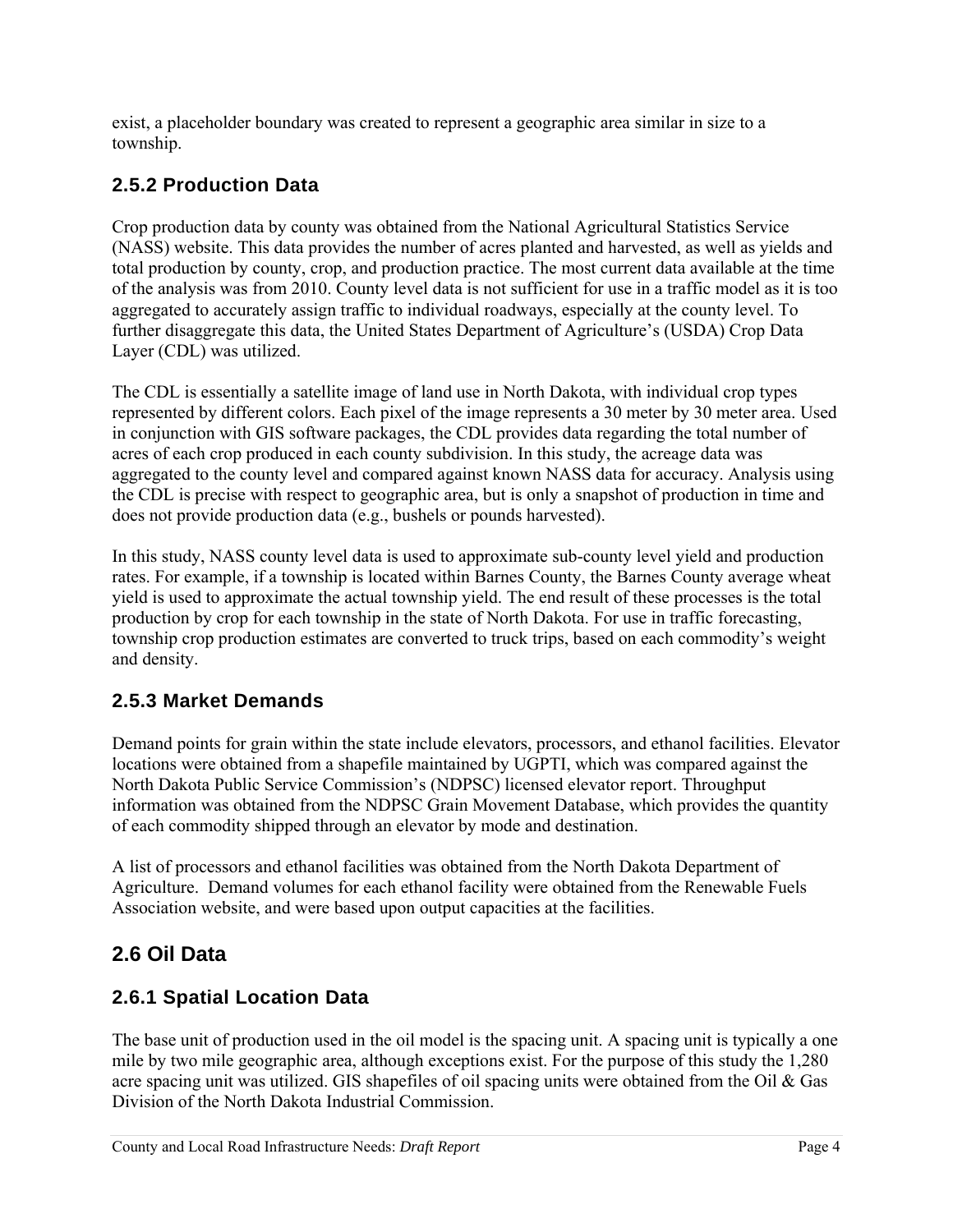### **2.6.2 Drilling-Related Movements**

Data on the number of trucks by type were compiled from input provided by the North Dakota Department of Transportation, and the Oil & Gas Division. As shown in Table 3, the total number of truck movements is estimated to be 2,300 per well, with approximately half of them representing loaded trips.

Locations for each of these input sources were geocoded for use in the GIS routing model. Sand and pipe transload locations were obtained from the NDDOT, discussions with county road managers, railroad company websites, and visual examination of satellite imagery. Freshwater sources were obtained from the North Dakota State Water Commission, including capacity information. In addition to existing freshwater sources, water depot locations and expected opening dates were obtained from the Western Area Water Authority.

#### **2.6.3 Production Related Movements**

Outbound movements include crude oil shipments to transload facilities and saltwater movements to disposal wells. Crude oil may be transported to refineries, rail transload facilities, or pipeline transload facilities. Locations for rail transload facilities were obtained from the NDDOT, BNSF Railway and CP Railway websites, and websites for individual transload facilities. To ensure that no locations were omitted, the track was visually inspected using Google Earth throughout the entire oil patch. Pipeline locations were obtained from the North Dakota Pipeline Authority, and verified through individual pipeline company websites, maps and posted tariffs.

| <b>Item</b>               | <b>Number of Trucks</b> | <b>Inbound or Outbound</b> |
|---------------------------|-------------------------|----------------------------|
| Sand                      | 100                     | Inbound                    |
| Water (Fresh)             | 450                     | Inbound                    |
| Water (Waste)             | 225                     | Outbound                   |
| Frac Tanks                | 115                     | <b>Both</b>                |
| Rig Equipment             | 65                      | Both                       |
| Drilling Mud              | 50                      | Inbound                    |
| Chemical                  | 5                       | Inbound                    |
| Cement                    | 20                      | Inbound                    |
| Pipe                      | 15                      | Inbound                    |
| Scoria/Gravel             | 80                      | Inbound                    |
| Fuel trucks               | 7                       | Inbound                    |
| Frac/cement pumper trucks | 15                      | Inbound                    |
| Workover rigs             | 3                       | <b>B</b> oth               |
| Total – One Direction     | 1,150                   |                            |
| <b>Total Truck Trips</b>  | 2,300                   |                            |

#### **Table 3: Drilling Related Truck Movements**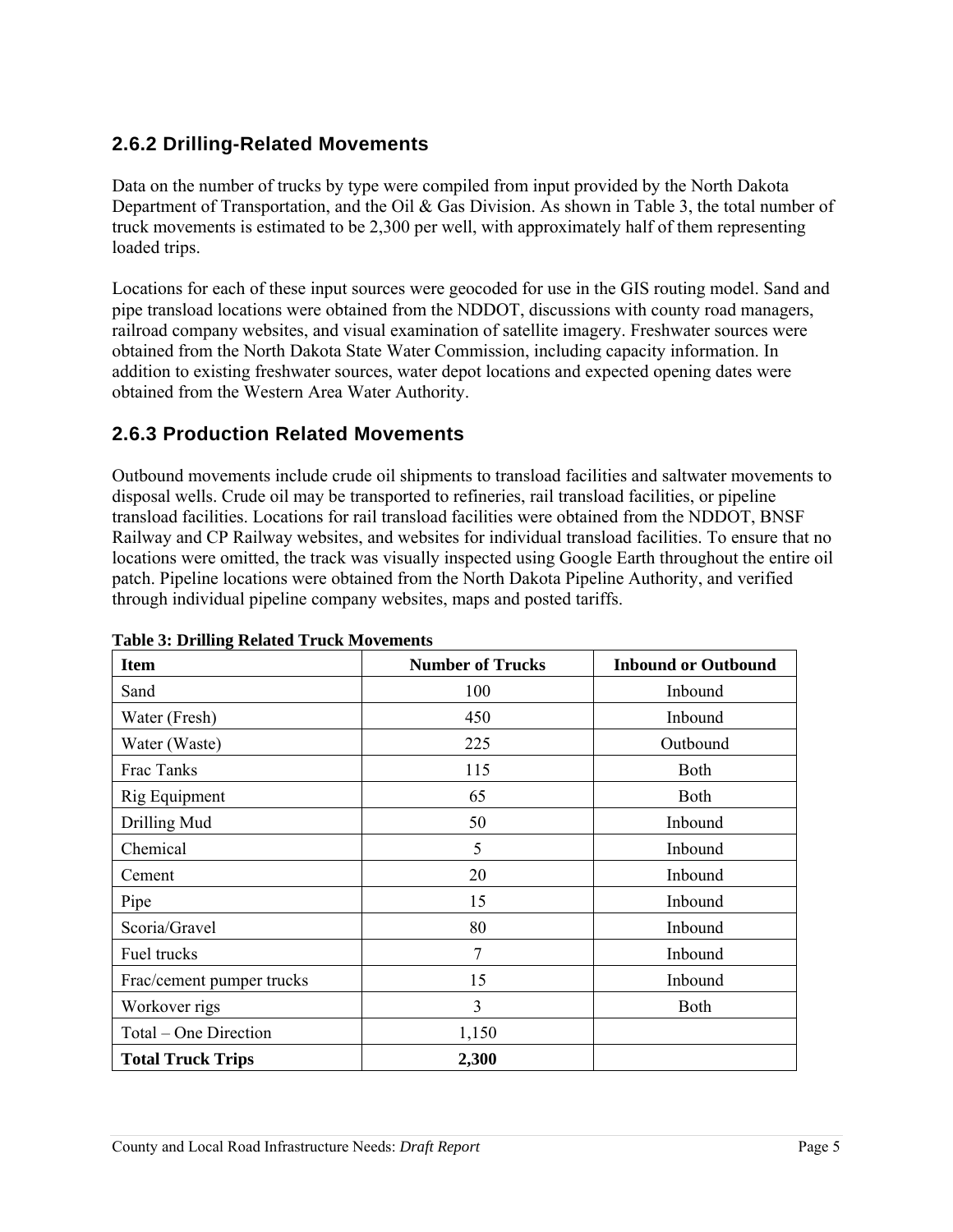The county average initial production (IP) rate was used to approximate the IP at individual well sites, and was obtained from the Oil  $\&$  Gas Division. The production curve for Bakken wells was used to represent annual production levels, beginning with the county average IP rate. The curve represents a steep decline in production in the first two years of production, with decreases occurring at a decreasing rate thereafter. Saltwater production is estimated using an average ratio of 2 barrels of oil to 1 barrel of salt water. Saltwater disposal locations were obtained from the Oil & Gas Division GIS server.

Outbound movements of oil may be transported by either truck or small diameter pipe to the transload facility. Data on transportation modes for existing wells was obtained from the Oil & Gas Division. With respect to future wells, discussions with the Oil  $\&$  Gas Division resulted in the assumption that three-fourths of new wells would be connected to pipelines for transport to transload facilities within three years of drilling. There are obvious exceptions to this rule, as pad drilling techniques may place multiple wells in service within a small geographic area in a short timeframe, thereby increasing the likelihood of collector pipeline usage to minimize transportation cost. However, this technology is not being used throughout the entire oil patch, and the original assumption should be sufficient to describe the impacts of crude oil transportation on county and local roads.

## **2.6.4 Existing and Forecasted Well Locations and Production**

Existing producing well locations were obtained from the Oil & Gas Division GIS Server. Each well was classified by the completion date, which indicates when it would likely have gone into production. The production curve described above was used to estimate current production on previously completed wells. The mode of outbound transport by year was chosen using the procedures mentioned above.

# **3. Network Assignment Methodology**

Two groups of models are used in this study to individually estimate traffic generated by agriculturaland oil-related movements. Both groups of models operate under the same methodology, but as forecasting and locations change based upon commodity movements, each model will be discussed in detail. The results of these two sets of models are aggregated to the segment level, which provides a total traffic estimate and a forecast for individual segments.

## **3.1 Agriculture Model Group**

The agriculture model features the integration of three main models: (1) a crop production and location model; (2) a crop distribution model, in which movements or flows are predicted from cropproducing zones to elevators and processing plants; and (3) a traffic model in which predicted flows are assigned to individual road segments. Models 1 and 3 are based on GIS data and procedures, while the crop distribution model (Model 2) is grounded in mathematical programming logic. The road analysis model is based on highway planning and economic-engineering methods. The first three types of models are summarized in the following sections. Roadway analysis methods for paved and gravel roads are described later in the report.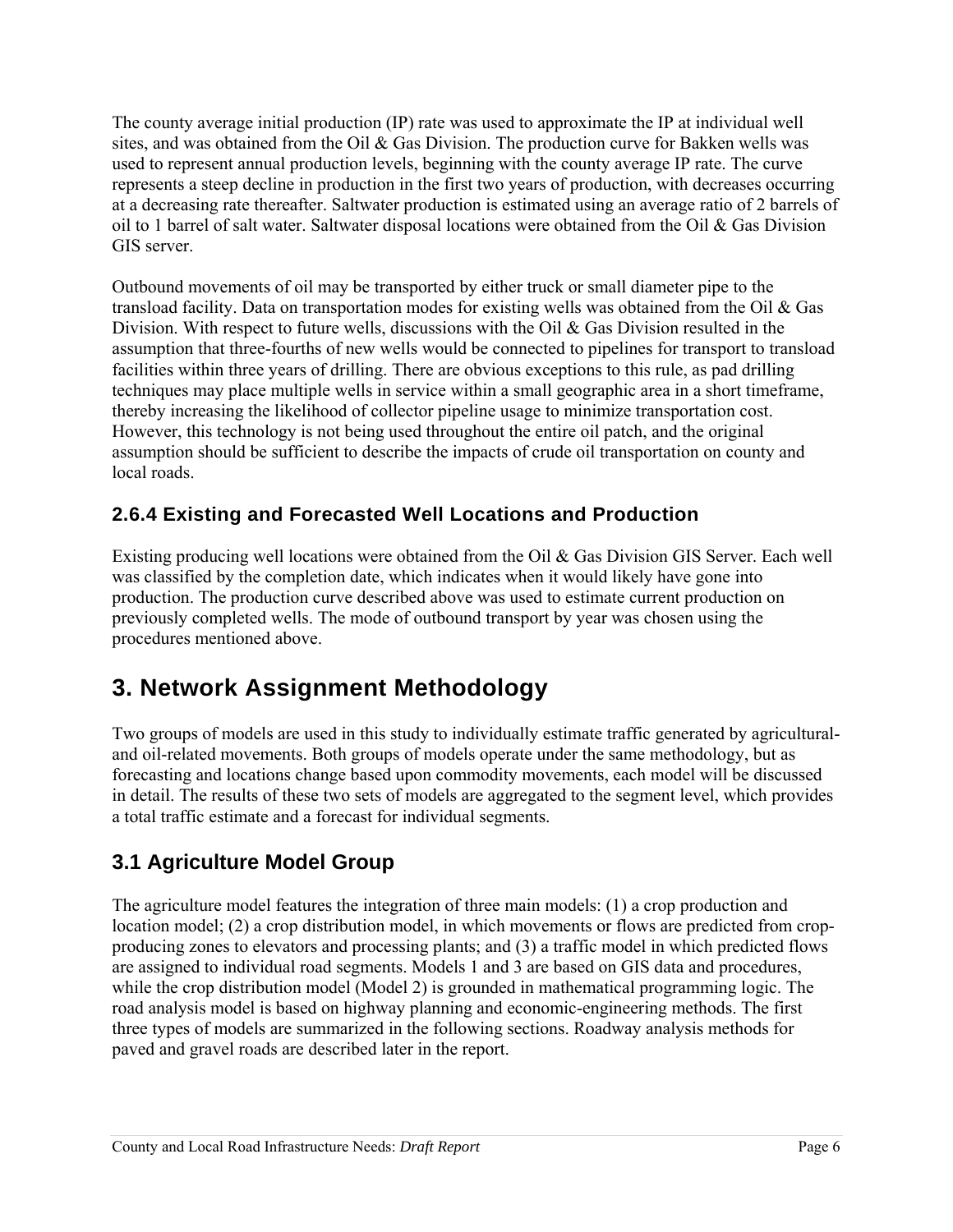This study utilizes a GIS based optimization model. Each individual movement is routed to a destination satisfying site specific demands within constrained capacities, while minimizing overall distribution cost. Agricultural and oil related movements are modeled separately, and the results aggregated to the road segment level.

### **3.1.1 Crop Production and Location Model**

In the analysis, it is vital to know not only the quantities of crops produced but their locations. More precise location information enables refinements in trip forecasting and the analysis of individual roadway segments. To provide greater accuracy, crop production estimates are generated for 1,340 county subdivisions in North Dakota.3 USDA's 2010 crop satellite image is used for this purpose. Using satellite imagery, the square miles of land devoted to the production of each crop in each county subdivision is estimated using GIS technology. However, the satellite image is only a snapshot of cultivation at a particular time. It is not an inventory of harvested crops. Moreover, it is an approximation subject to analytical limitations.

For these reasons, the predicted square miles devoted to crop production in each subdivision are adjusted based on the 2010 county production values published by the North Dakota Office of the National Agricultural Statistics Service (NASS). In this process, the predicted production of each crop in each subdivision is apportioned based on its share of cultivated land area within the county. For example, if 5% of the total cultivated acres in a county devoted to barley production lies within a certain township, this subdivision is assumed to produce 5% of the barley harvested in the county. This method implicitly assumes that barley yields are the same everywhere in the county.

While the estimates are subject to limitations, there is a high degree of accuracy in the predicted crop locations. In effect, the estimates are the most accurate possible without detailed field surveys, which are beyond the scope of this study. As discussed later, the predicted crop production levels in each county subdivision represent the zonal supplies of the distribution model.

## **3.1.2 Market Demands**

The markets for the agricultural commodities produced in North Dakota are defined as processing plants within the state or elevators that ship crops out of state to various domestic and export locations. The demands at elevators are compiled from monthly reports submitted to the North Dakota Public Service Commission. The demands at ethanol plants are derived from several sources including: (1) reported shipments from North Dakota elevators to in-state processors, (2) the stated productive capacities of the plants, and (3) confidential survey information that describes the percentages of corn acquired from the local drawing areas around the plants and expected production volumes.

In effect, the demands at elevators and ethanol plants are known with high levels of confidence. The same cannot be said for all other demand sources. The lower boundary of demand at the Ladish Malt Plant in Spiritwood is known from the inbound shipments of barley from elevators in North Dakota. In the network model, this target is allowed to increase in relation to local supply in the nearby area. Consequently, the estimated demand at the facility should be close to actual levels. Less data are available regarding the final demands of specialty crops such as dry edible beans, peas, and lentils.

l  $3<sup>3</sup>$  For the most part, subdivisions are synonymous with organized townships.

County and Local Road Infrastructure Needs: *Draft Report* Page 7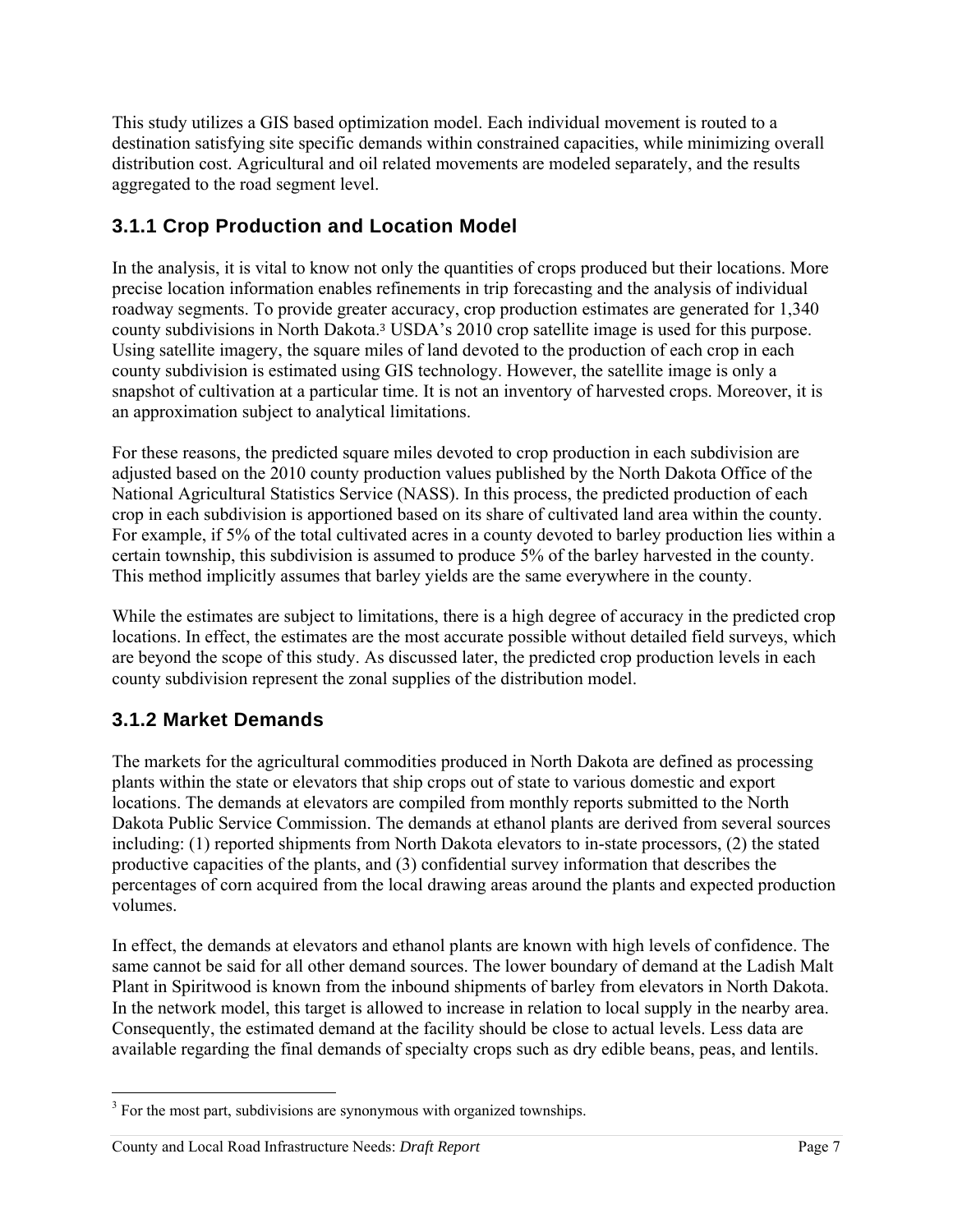Nonetheless, the demands for crops at specific locations are known with high levels of confidence overall.

### **3.1.3 Network Representation of Crop Distribution System**

The network model is comprised of a set of nodes and paths that connect the nodes. Shipments flow from node to node via the paths. A path (such as one leading from a crop-producing subdivision to an elevator) is typically comprised of many individual road segments. Each segment (or link) is demarcated by two intersections or junctions in the road network. In many instances, two or more paths may be chained to form a trip chain or route. For example, a trip route may include a path from a crop-producing subdivision to an elevator, and a path from that elevator to a processing plant.

#### **3.1.3.1 Nodes**

The nodes consist of three types: origin, intermediate, and destination. The county subdivisions where the crops are produced are origin nodes. The elevators and in-state processing plants are destination nodes. However, elevators may also serve as intermediate nodes. As an intermediate or transshipment node, an elevator may receive shipments directly from subdivisions or from other elevators. Subdivisions may ship directly to in-state markets (e.g., ethanol plants). Terminal elevators are defined as those that export crops out of state. A shuttle-train facility is a terminal elevator. Other elevators may function as terminal elevators when they export grains and oilseeds from the state. However, in other cases, these elevators function as intermediate or transshipment facilities.

A simplified grain distribution system is depicted in Figure 1. As the figure shows, farm producers from various subdivisions or townships may ship directly to a shuttle-train elevator, or to a smaller elevator located closer to the subdivision. The smaller elevator, in turn, may transship some of the grain it procures to the shuttle-train facility; which, in turn, ships large quantities by rail to markets located out of state. A similar network can be drawn by substituting a processing plant for the shuttle elevator. In this case, the primary outbound product will be ethanol, vegetable oil, malt, or flour.

There are several types of truck shipments in a grain distribution network. A producer may haul crops to a smaller elevator in trucks owned and operated by the farm. At a later date, the grain may be trucked to a shuttle-train elevator or plant in commercial trucks. Alternatively, the farm producer may truck directly to a shuttle facility or plant. All types of flows are simulated in the model.

#### **3.1.3.2 Paths and Segments**

At a microscopic level, a path may consist of many individual road segments. For example, a subdivision-to-elevator path may include local gravel roads, paved county major collectors, and state arterial highways. In the GIS model, the fastest path through the network is identified from each subdivision to the nearest 10 to 20 elevators.<sup>4</sup> Because there are more than 150,000 unique road segments in the North Dakota GIS file, the input files are enormous and require extensive computing time. However, in the final analysis, flows are accumulated by individual road segments—which allow for greater detail in the roadway investment analysis.

<sup>&</sup>lt;sup>4</sup> In a few areas, the density of the elevator system is not sufficient to allow the connection of each crop-producing zone to 20 facilities.

County and Local Road Infrastructure Needs: *Draft Report* Page 8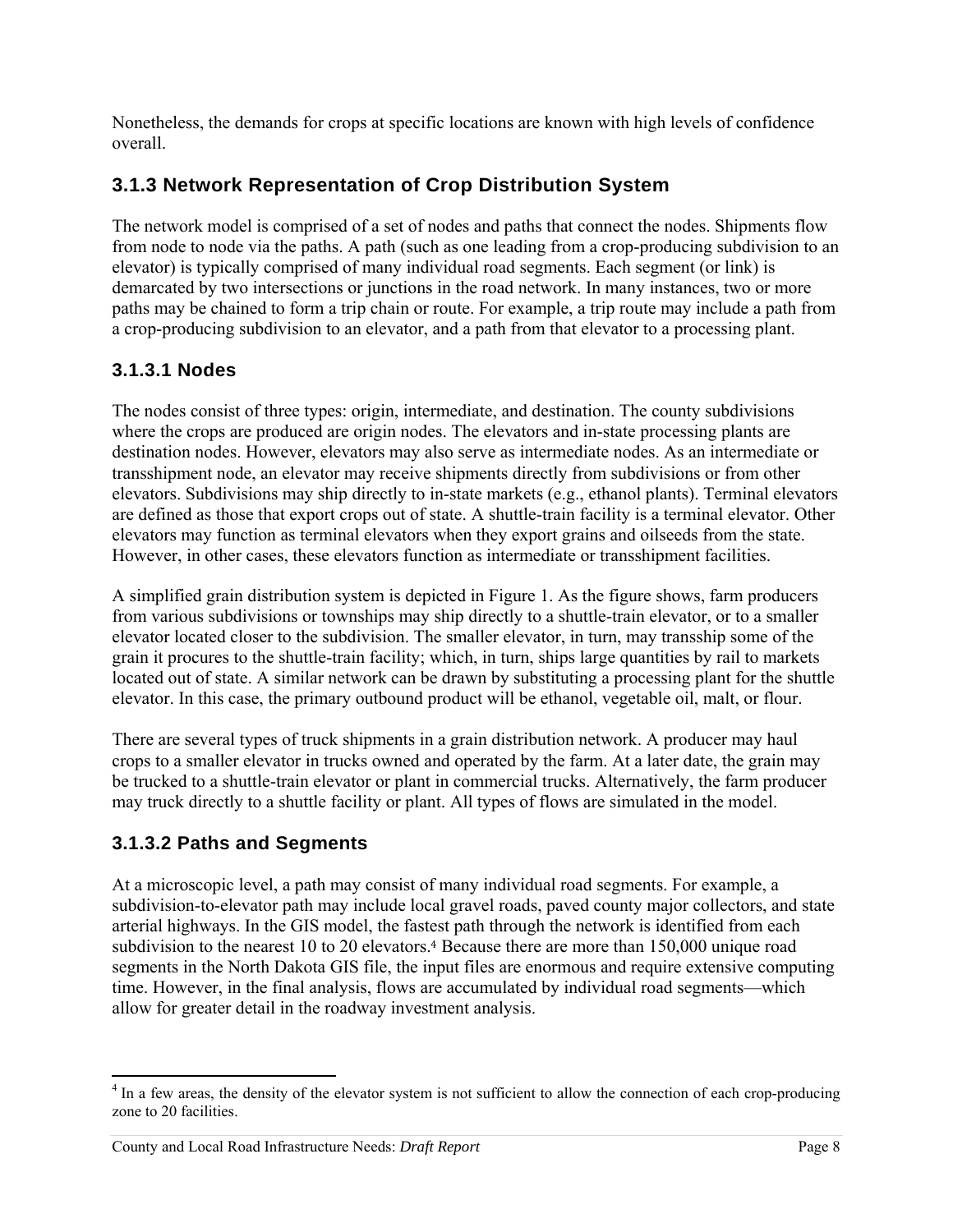

 **Figure 1: Crop Flows in Elevator Network** 

### **3.1.4 Criteria and Objectives of Crop Distribution Model**

The objective of the distribution model is to predict crop flows that minimize time or distance, while meeting the demands of in-state processing plants and terminal elevators. The fastest-path algorithm is used to generate paths from subdivisions to elevators and plants, and from elevator-to-elevator. Because some of the paths extend to distant elevators, the fastest-path criterion seems most reasonable. Over a short distance, a truck operator may follow a shorter zigzag path. However, for longer trips, truckers will quickly move toward the major collector/arterial network where the speeds are faster and more consistent.<sup>5</sup>

In identifying the fastest paths, maximum speeds are specified for each road segment based on the functional classification and surface type (e.g., paved or gravel). The maximum speeds range from 75 mph on Interstate highways to 10 mph on unimproved roads. While the fastest path criterion is the best for identifying paths over long distances, the predicted travel times are not accurate. The only information available is the speed limit, or the assumed speed for local roads or trails.

In reality, maximum speeds may not be consistently attainable or may vary greatly due to weather, traffic, and operating conditions. Thus, the selection of one path over another (e.g., a direct movement from a subdivision to one elevator versus another one) is based on distance—i.e., the shortest of the two fastest alternative paths. Shorter distances minimize fuel consumption and userelated vehicle depreciation. Moreover, in contrast to the predicted trip times, the distances are relatively accurate and do not vary during the year.

<sup>&</sup>lt;sup>5</sup> The shortest-path algorithm yields slightly shorter trip distances than the fastest-path algorithm—i.e., less than  $2\%$ on average. Thus, the selection of one method over the other does not significantly affect the results.

County and Local Road Infrastructure Needs: *Draft Report* Page 9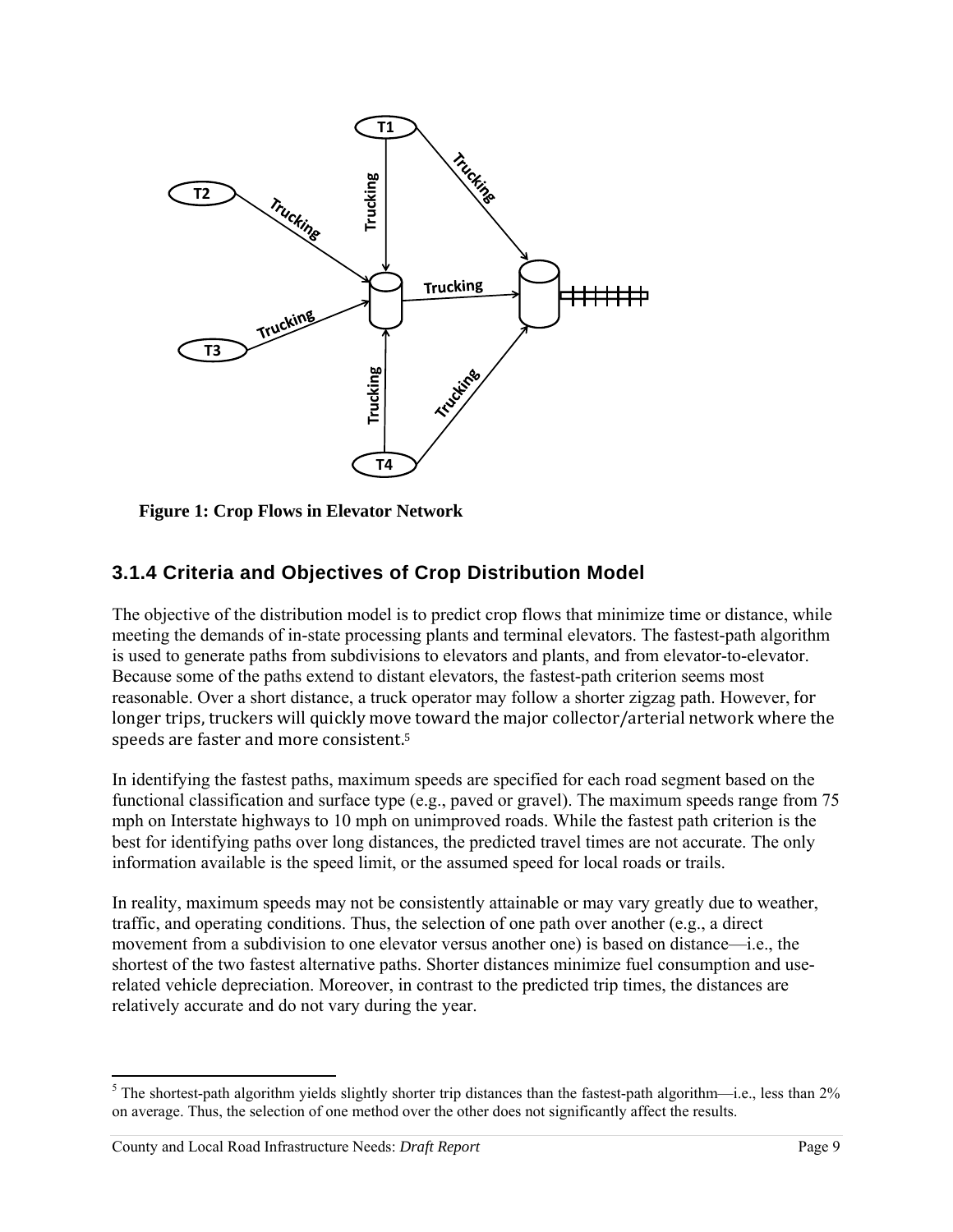#### **3.1.4.1 Minimum Distance Criterion**

The objective of the mathematical programming model is to minimize the distance of moving all agricultural commodities to plants or final elevators, from where they are shipped out of state. In effect, the model identifies an optimal or logistically efficient set of truck movements. These movements minimize use-related vehicle depreciation and maintenance, as well as fuel consumption. In many cases, the predicted movements may also minimize travel time. Because trucking cost is typically measured on a per-mile basis, minimizing the distance of agricultural goods movements is parallel to minimizing trucking cost on a system-wide basis.<sup>6</sup>

#### **3.1.4.2 Total Trip Distance**

The model minimizes the total or route trip distance including transshipments from one elevator to another or from an elevator to an in-state processing plant. Transshipments may occur when production in the primary draw area is not sufficient to meet the elevator's demands. In these cases, grains or oilseeds may be delivered by farmers from remote townships to elevators located on the periphery of the larger facility's draw area. These deliveries are processed at the smaller facilities and then resold to the shuttle- or unit-train elevator and shipped by commercial truck to that facility. In this case, the trip chain extends from the township to the shuttle- or unit-train elevator via the smaller elevator en-route. In many cases, a shuttle elevator or ethanol plant may contract with elevators to collect, process, and reship grain. In interpreting the results, it is important to recall that the route distance represents the total trip distance from farm to plant or terminal elevator, where the terminal elevator ships the commodity out of state.

#### **3.1.4.3 Contextual Factors**

The realism of the crop distribution model depends on several factors. It assumes that price competition exists among elevators. As a result, a primary market or draw area surrounds each facility. Within this zone, crops are most likely to be delivered to the elevator or plant. Of course, the primary draw areas of shuttle-train and unit-train elevators may be larger than the draw areas of smaller elevators. Nevertheless, price relationships reflect the capability of smaller elevators to resell grains and oilseeds to larger elevators. For example, the price at a so-called satellite elevator that routinely resells grain to a shuttle elevator may reflect the price at the larger elevator plus the trucking cost from the smaller elevator to the larger one, plus the handling and processing cost at the smaller facility. These competitive relationships, along with truck cost factors, create tendencies for producers to deliver to closer elevators. These tendencies are intensified by higher fuel prices. Although diesel fuel prices have dropped since 2008, they have been on an upward trend since March of 2009. Although higher crop prices at shuttle elevators are attractive, higher fuel prices create greater impedances to long-distance travel.

#### **3.1.4.4 System versus Local Criteria**

Clearly, every farm producer will not deliver to the closest elevator, and the model does not predict this will occur. Rather, movements are restricted by elevator demands, which represent the known outbound shipments from each facility in crop year 2009-2010. Elevator volumes are reflections of

  $6$  The prime interest of this study is estimating the ton-miles of agricultural goods movements via particular routes, as opposed to the trucking cost involved in delivering grains and oilseeds to markets. However, the predicted flow pattern is the same as that which would result from minimizing the average trucking cost per mile.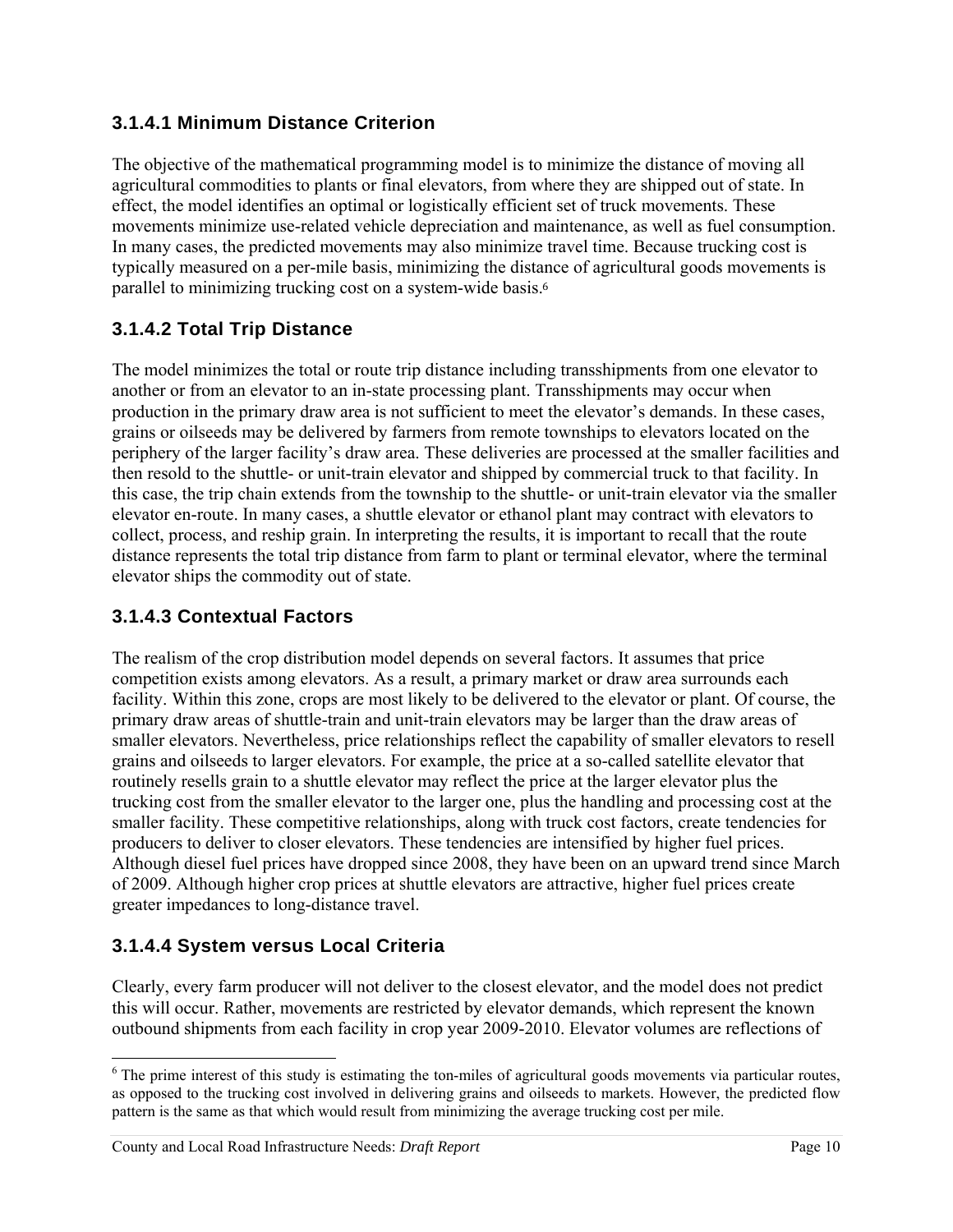the competitive landscape and market draw areas discussed previously. When an elevator's demand is fulfilled, no additional inbound movements are simulated. Even if the elevator is the most attractive facility for a producer on the fringe of its draw area, the producer's grains or oilseeds are shipped to another elevator whose demand must be filled.

In this model, the demands are known (and assumed to be fixed). The objective is to find the pattern of flows that moves the known supplies of crops from subdivisions to elevators and plants with the fewest ton-miles, while meeting the known demands of the facilities. This is far different from saying each farm producer delivers his or her crops to the closest elevator.

## **3.2 Oil Model Group**

The oil model utilizes three main models (1) an oil forecasting and location model; (2) an oil-related trip distribution model, in which movements or flows are predicted from input sources to spacing units, and from spacing units to oil collection and saltwater disposal sites; and (3) a traffic model in which predicted flows are assigned to individual road segments. The results of these models are combined with the results of the agricultural model to estimate truck trips generated on individual segments of county and local roadways for use in the investment analysis.

## **3.2.1 Oil Forecasting and Location Model**

Forecasts of future oil development were obtained from the Oil & Gas Division. Over the long term, the total number of wells in the forecast is expected to grow to roughly 46,000, which represents approximately 32,000 additional wells at the time of this writing. However, forecasts do not include future well locations. To forecast future well locations, a probabilistic method (a maximum likelihood algorithm) was developed. This allocation model integrates spatial and non-spatial factors to predict likely drilling locations for each spacing unit. The maximum likelihood estimate for each spacing unit considers factors such as the number of existing wells within the spacing unit, the age of the lease in the spacing unit, proximity to existing wells, proximity to input sources, and proximity to destinations. For each year of the analysis, the maximum likelihood was calculated for each spacing unit, and then sorted in descending order. For each year, the spacing units with the maximum likelihood were selected as the next drilling sites subject to the upper bound constraint of new wells per year as provided by the Oil & Gas Division. In subsequent years, the well numbers and likelihood factors were updated, new ratios calculated, and wells distributed.

## **3.2.2 Network Routing Algorithm**

Route generation provides the links between all possible origins and all possible destinations. Each spacing unit was connected to each of the origin and destination locations for future use in the network optimization models. Connection of each potential origin and destination is done for two reasons. The first is to avoid arbitrarily designating the maximum distance which shipments may travel. Secondly, due to the capacity limitations placed on freshwater and oil collection facilities in the optimization models, complete connectivity of origins and demands are critical.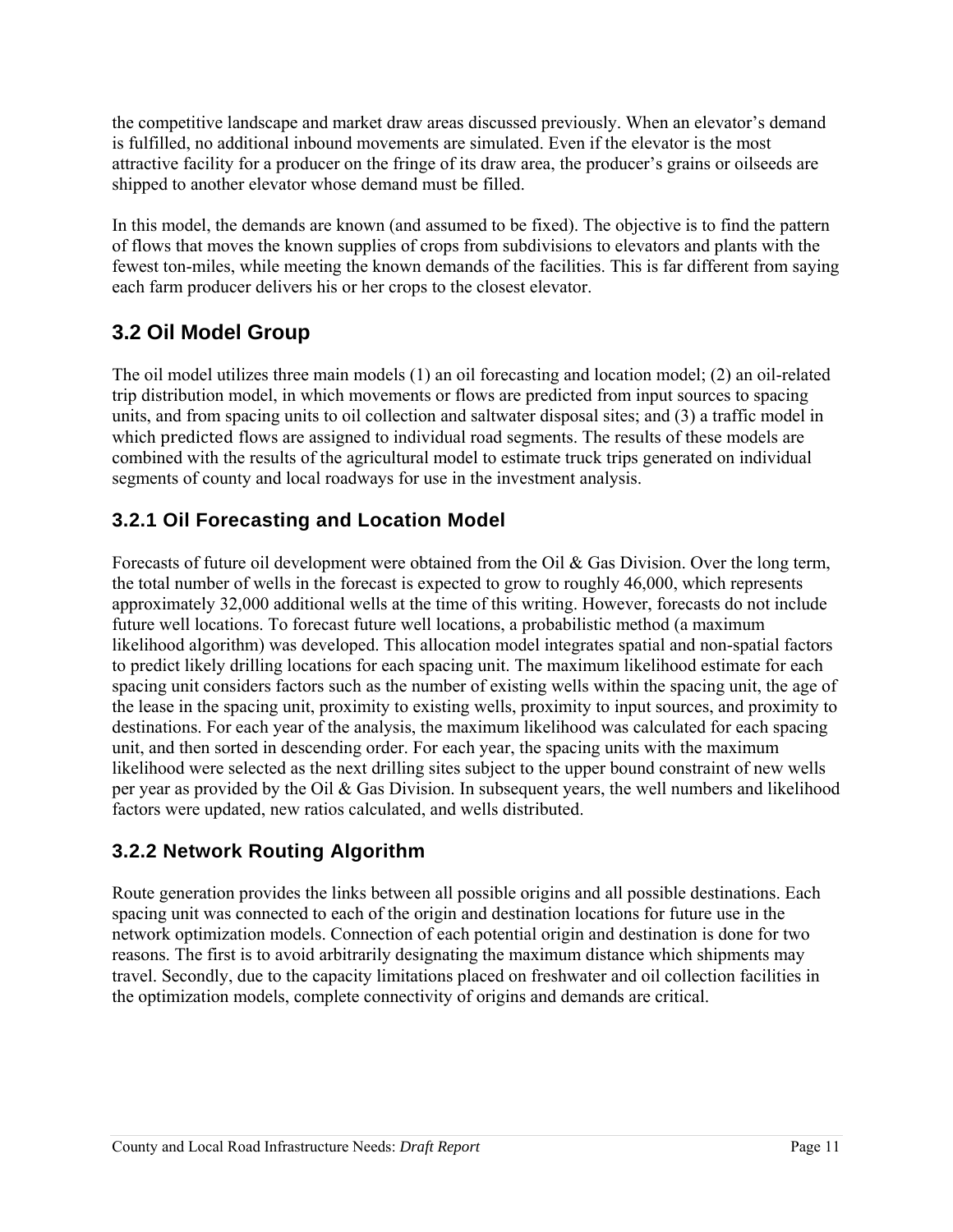The ESRI ArcMap Network Analyst software is used to generate the optimal routes between origins and potential destinations<sup>7</sup>. In this study, the purpose of routing is to identify the least cost routes between an origin and multiple destinations for use as arc costs in a distribution optimization model.

Using this method, each origin will be connected to each potential destination. The set of origins and destinations are not fixed throughout the entire analysis, as drilling locations will change from year to year, and additional locations will be added to the network as time progresses. For example, the base set of oil collection facilities is expected to expand between 2012 and 2015 as additional capacity is introduced. Moreover, as additional freshwater depots in the Western Area Water Authority enter into operation, they are included as potential input sources during the year they are projected to open through subsequent analysis years.

## **3.2.3 Trip Distribution Model**

The trip distribution model utilized a mathematical programming model to minimize the travel time for the distribution of oil-related inputs and production. Individual trip classes are shown in Figure 2. Inputs to the drilling process include sand, freshwater, gravel, supply, equipment, and pipe movements from their respective origins to each spacing unit in the state. Outbound flows consist of crude oil movements to collection facilities and movements of saltwater to disposal sites.



**Figure 2. Trip classes included in distribution model** 

Assignment of routes for individual truck movements was completed using a constrained optimization model. Each spacing unit has multiple origins from which inputs may be sourced, yet only one will be chosen. Assignment of origin-destination pairs assumes that the source movement is an all-or-nothing assignment.

The objective of the oil development distribution model is to minimize the total cost of moving six inputs and two outputs from input origins and output destinations, subject to the following constraints: the demands at the township well sites, the supply capacities at input origin locations, handling capacities at destination locations, and the number of trucks on a route must be greater than or equal to zero. The model is estimated 21 times in total to optimize distribution from years 2011 through 2032.

 <sup>7</sup> Network Analyst utilizes Dijkstra's algorithm to select the least cost path between an origin and multiple destinations.

County and Local Road Infrastructure Needs: *Draft Report* Page 12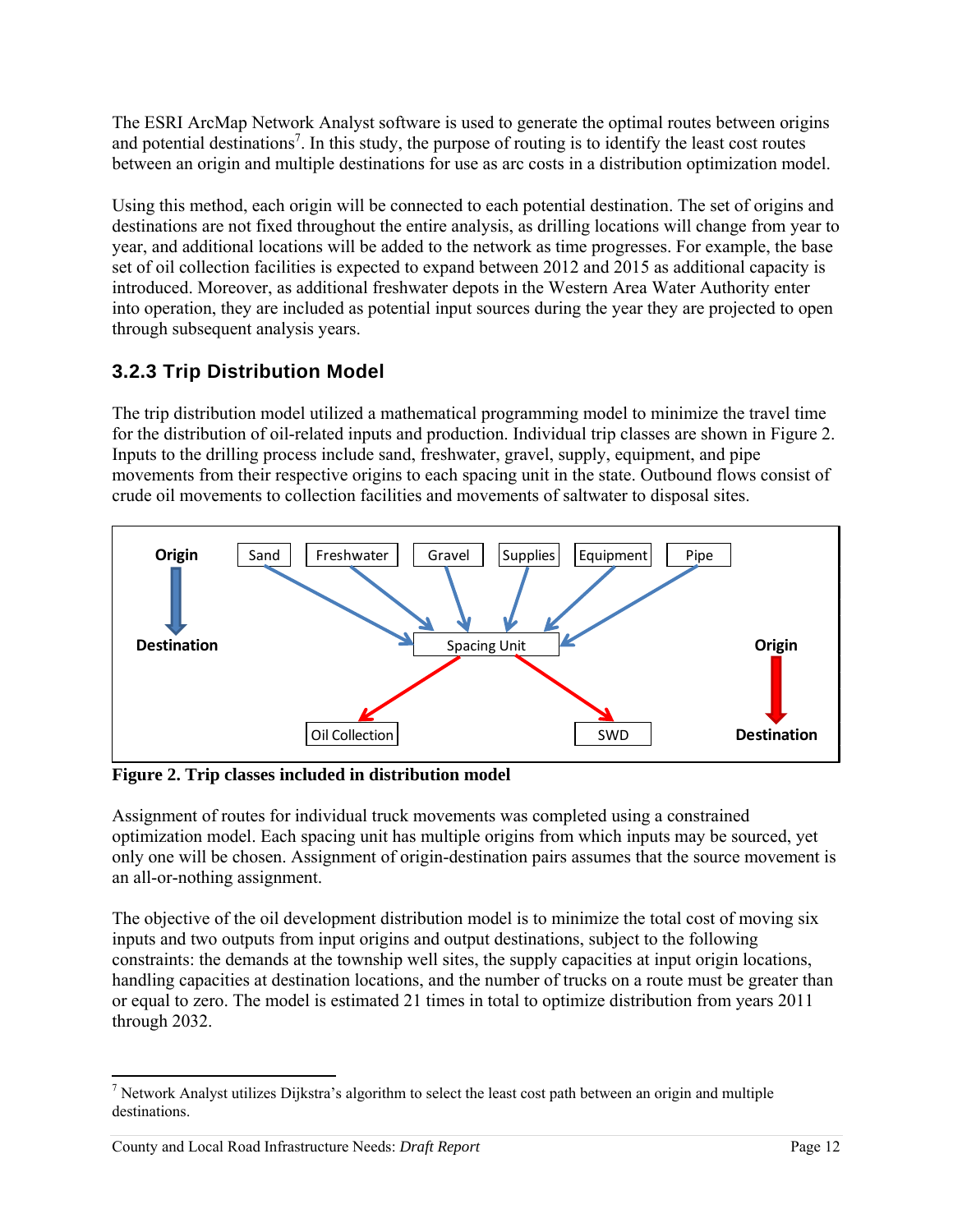The distribution model assigns truck movements to individual routes. An individual segment of the state highway system may theoretically be included in each route that was chosen. For this reason, the selected routes must be disaggregated to component highway segments in order to assign the traffic flows to individual segments. Traffic flows from the agricultural and oil models were combined and then aggregated to the segment level, thus producing a segment level estimate of traffic volumes.

# **4. County and Township Road Investment Analysis**

This section of the report outlines the methods used to quantify road investment needs and presents the results of the study. It is divided into two main sections, corresponding to paved and unpaved roads.

## **4.1 Paved Road Analysis**

The paved road analysis follows the approach used in the 2010 studies. For the most part, the same methods and models used to analyze state highways are applied to county and local roads. However, the inputs and assumptions reflect the unique characteristics of these roads.

More than 5,600 miles of paved county and local roads (exclusive of city streets) are traveled by agricultural and oil related traffic and other highway users. Some of these roads are under the jurisdiction of governments or agencies other than counties, such as townships, municipal governments, the Bureau of Indian Affairs (BIA), and the Forest Service. City streets and Forest Service roads are excluded from the study. $8$  BIA and tribal roads are included, but the results are presented separately from county and township roads.

In addition to miles of road and forecasted traffic levels, the key factors that influence paved road investments are: the number of trucks that travel the road, the types of trucks and axle configurations used to haul inputs and products, the structural characteristics of the road, the width of the road, and the current surface condition. The primary indicator of a truck's impact is its composite axle load which, in turn, is a function of the number of axles, the type of axle (e.g., single, double, or triple), and the weight distribution to the axle units.

## **4.1.1 Trucks Axle Weights**

The pavement design equations of the American Association of State Highway and Transportation Officials (AASHTO) are used to analyze paved road impacts. These same equations are used by most state transportation departments in the United States. The equations are expressed in equivalent single axle loads (ESALs). In this metric, the weights of various axle configurations (e.g., single, tandem, and tridem axles) are converted to a uniform measure of pavement impact. With this concept, the service life of a road can be expressed in ESALs instead of truck trips.

An ESAL factor for a specific axle represents the impact of that axle in comparison to an 18,000 pound single axle. The effects are nonlinear. For example, a 16,000-pound single axle followed by a

 <sup>8</sup> Investments in city streets primarily reflect access to commercial and residential properties and include the costs of parking and traffic control devices. This does not mean that city streets are unaffected by truck traffic. However, the specific focus of this study is county and township roads.

County and Local Road Infrastructure Needs: *Draft Report* Page 13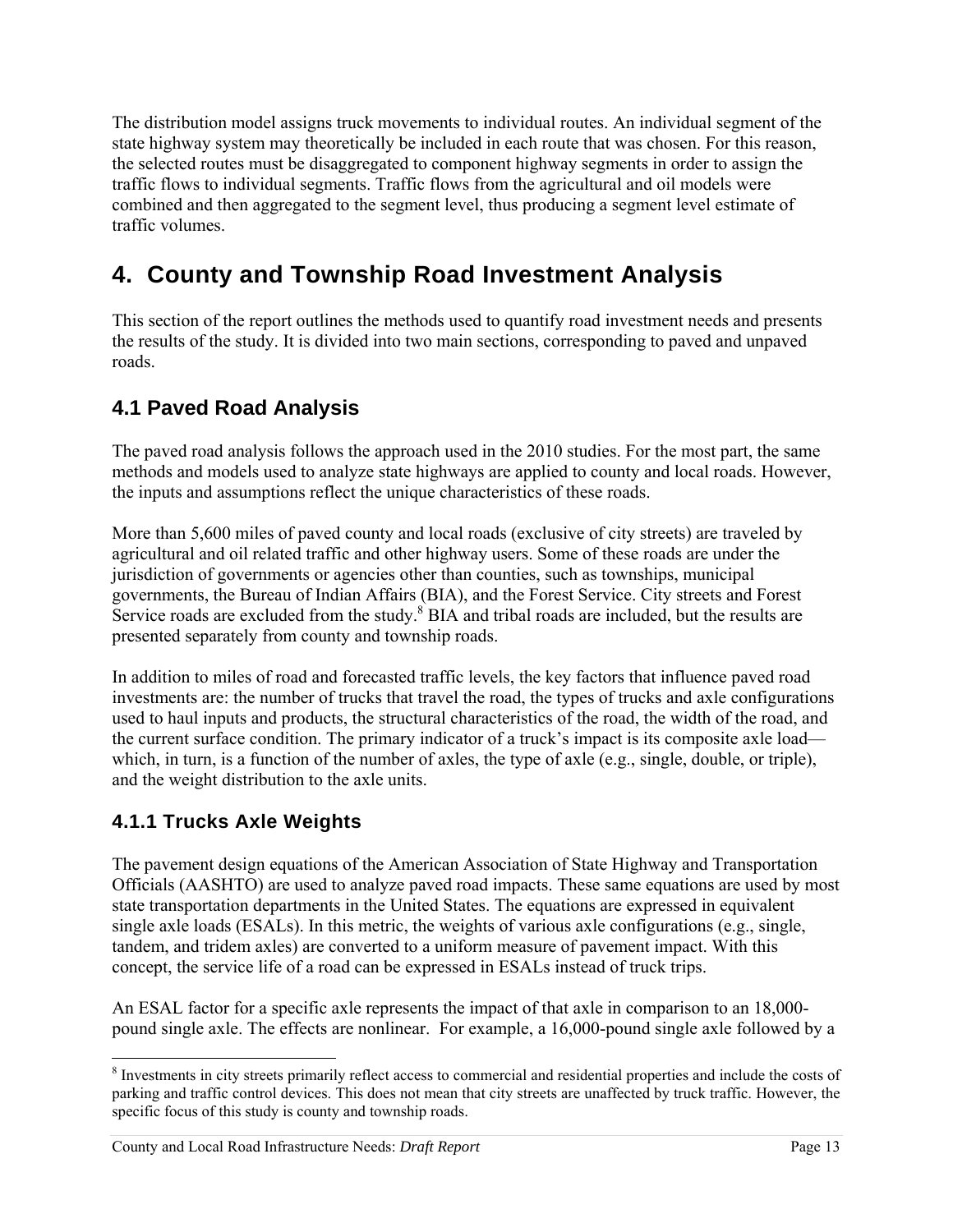20,000-pound single axle generates a total of 2.19 ESALs, as compared to 2.0 ESALs for the passage of two  $18,000$ -pound single axles.<sup>9</sup> An increase in a single-axle load from  $18,000$  to  $22,000$  pounds more than doubles the pavement impact, increasing the ESAL factor from 1.0 to 2.44. Because of these nonlinear relationships, even modest illegal overloads (e.g., 22,000 pounds on a single axle) can significantly reduce pavement life.

## **4.1.2 Trucks Used to Haul Oil Products and Inputs**

The forecasted trips for each type of load moving to and from well sites were shown earlier in Table 3. The characteristics of these trips are depicted in Table 4. Specifically, the number of axles in the truck, the weight per axle group (in kilopounds or kips), and the ESALs are shown.

For example, the truck used to transport a derrick has six axles positioned in three distinct groups, plus a single steering axle, for a total of seven axles. The first axle group (other than the steering axle) is a tandem set weighing 45,000 pounds. The second group is a three-axle set weighing 60,000 pounds. The third group is a tandem axle weighing 42,000 pounds. The ESAL factors for the three axle groups are 3.58, 2.48, and 2.49, respectively. The ESAL factor of the steering axle (which weighs 12,000 pounds) is 0.23. In total, the truck weighs 159,000 pounds with an ESAL factor of 8.78.

The heaviest weights and highest ESAL factors are generated by the indivisible loads listed in the first part of Table 4. These vehicles (which exceed the maximum vehicle weight limit) travel under special permits. In comparison, a truck used to transport sand while complying with Bridge Formula B weighs 76,000 pounds and generates an ESAL factor of 2.24. Nevertheless, based on enforcement data from the North Dakota Highway Patrol and the results of special studies at truck weigh stations, it has been estimated that 25% of these trucks are overloaded. The typical overloaded vehicle weighs 90,000 pounds with an ESAL factor of 3.78 (instead of 2.24).

In the analysis, 75% of the trips for this type of truck are assumed to be legally loaded and 25% are assumed to be overloaded. A similar assumption is made for movements of fresh water. The estimated ESAL factor for movements of crude oil in 5-axle tanker trucks is 2.42. These tank trailers are designed for transporting oil at the 80,000 pound weight limit.

## **4.1.3 Trucks Used to Haul Grains and Farm Products**

A previous survey of elevators revealed the types of trucks used to haul grains and oilseeds and the frequencies of use. As shown in Table 5, approximately 56% of the inbound volume is transported to elevators in five-axle tractor-semitrailer trucks. Another 4% arrives in double trailer trucks—e.g., Rocky Mountain Doubles. Another 12% to 13% arrives in four-axle trucks equipped with triple or tridem rear axles.

 $9$  These calculations reflect a light pavement section with a structural number of 2.0 and a terminal serviceability (PSR) of 2.0.

County and Local Road Infrastructure Needs: *Draft Report* Page 14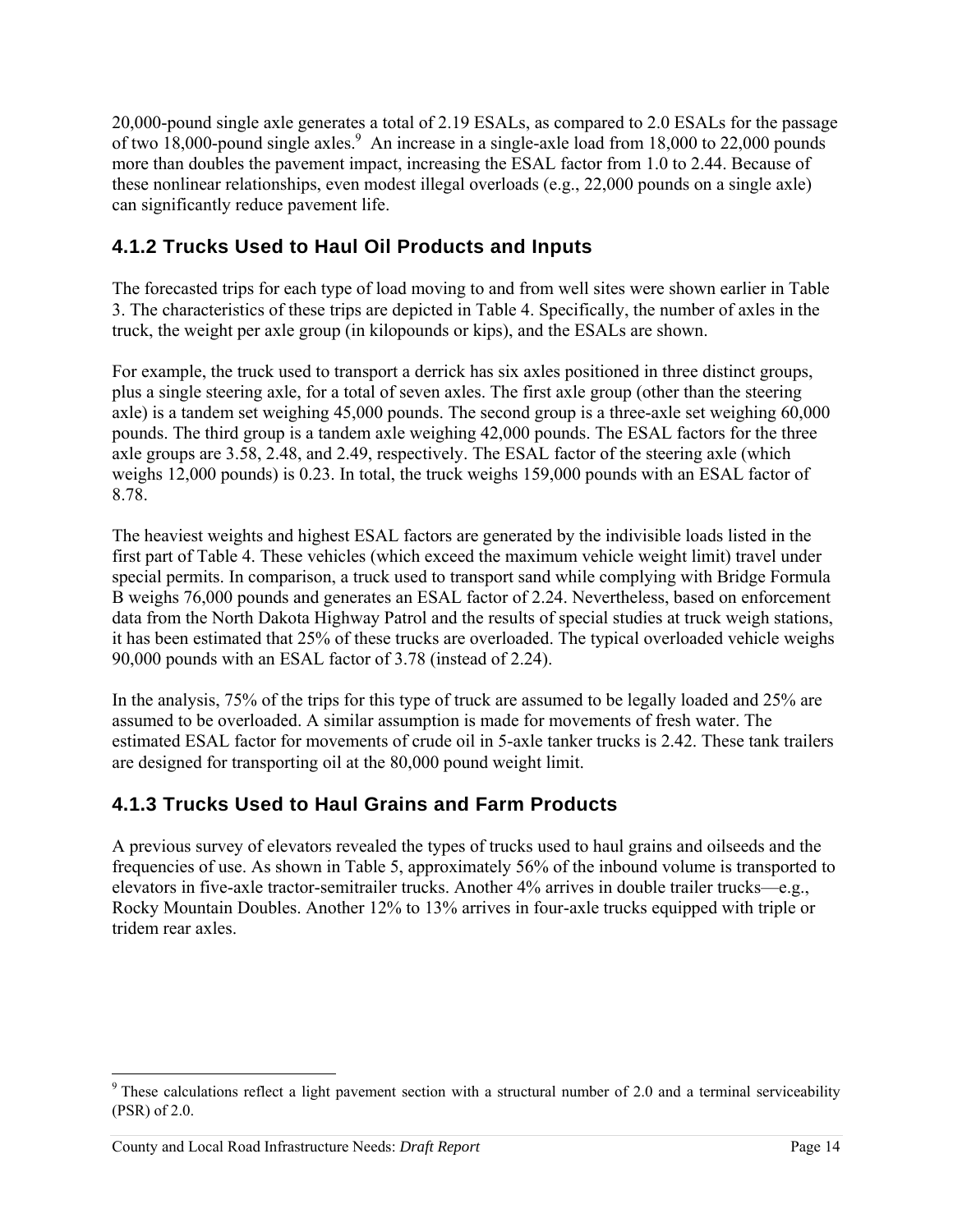|                                                |              | <b>Steering Axle</b> |              |                | <b>Axle Group 1</b> |                    |                | <b>Axle Group 2</b> |                    |                | <b>Axle Group 3</b> |                  | <b>Axle Group 4</b> |            |             | <b>Vehicle Total</b> |
|------------------------------------------------|--------------|----------------------|--------------|----------------|---------------------|--------------------|----------------|---------------------|--------------------|----------------|---------------------|------------------|---------------------|------------|-------------|----------------------|
| <b>Load Type</b>                               | <b>Axles</b> | <b>Kips</b>          | <b>ESALs</b> | <b>Axles</b>   | <b>Kips</b>         | <b>ESALs</b> Axles |                | <b>Kips</b>         | <b>ESALs</b> Axles |                |                     | Kips ESALs Axles |                     | Kips ESALs | <b>Kips</b> | <b>ESALs</b>         |
| <b>Generator House</b>                         |              | 12.7                 | 0.40         | $\overline{3}$ | 54.7                | 1.90               | $\overline{4}$ | 59.4                | 6.08               | $\overline{2}$ | 33.4                | 1.11             |                     |            | 160.2       | 9.49                 |
| <b>Crown Section</b>                           |              | 15.0                 | 0.65         | $\overline{2}$ | 45.0                | 3.58               | $\overline{c}$ | 45.0                | 3.58               | $\overline{2}$ | 35.0                | 1.38             |                     |            | 140.0       | 9.19                 |
| <b>Shaker Tank/Pit</b>                         |              | 14.1                 | 0.65         | 3              | 51.6                | 1.44               | 4              | 54.0                | 4.00               | $\overline{2}$ | 23.0                | 0.32             |                     |            | 142.7       | 6.40                 |
| Derrick                                        |              | 12.0                 | 0.23         | $\overline{2}$ | 45.0                | 3.58               | 3              | 60.0                | 2.48               | $\overline{2}$ | 42.0                | 2.49             |                     |            | 159.0       | 8.78                 |
| <b>Suction Tank</b>                            |              | 11.8                 | 0.23         | $\overline{3}$ | 42.1                | 0.78               | $\overline{3}$ | 49.6                | 1.24               |                | 17.1                | 1.00             |                     |            | 120.6       | 3.25                 |
| <b>VFD House</b>                               |              | 13.9                 | 0.40         | $\overline{3}$ | 54.7                | 1.90               | $\overline{3}$ | 45.8                | 0.92               | $\overline{2}$ | 27.8                | 0.55             | 12.7                | 0.40       | 154.9       | 4.16                 |
| Mud Pump                                       |              | 12.9                 | 0.40         | $\overline{3}$ | 54.3                | 1.90               | 3              | 56.5                | 2.17               | $\overline{2}$ | 37.2                | 1.69             | 5.0                 | 0.02       | 165.9       | 6.18                 |
| Mud Boat                                       |              | 16.0                 | 0.65         | $\overline{2}$ | 40.0                | 2.06               | 3              | 60.0                | 2.48               | $\Omega$       | 0.0                 |                  |                     |            | 116.0       | 5.19                 |
| Shaker Skid                                    |              | 12.0                 | 0.23         | $\overline{2}$ | 45.0                | 3.58               | 3              | 54.8                | 1.90               | $\Omega$       | 0.0                 |                  |                     |            | 111.8       | 5.71                 |
| Substructure, Centerpiece, etc.                |              | 14.0                 | 0.40         | $\overline{3}$ | 43.4                | 0.78               | $\overline{2}$ | 45.3                | 3.58               | $\overline{2}$ | 32.6                | 1.11             | 25.3                | 4.31       | 160.6       | 10.18                |
| Draw Works                                     |              | 14.4                 | 0.40         | $\overline{3}$ | 58.0                | 2.17               | 3              | 59.0                | 2.48               | $\overline{2}$ | 36.0                | 1.38             |                     |            | 167.4       | 6.43                 |
| Hydraulic Unit                                 |              | 16.0                 | 0.65         | $\overline{2}$ | 28.0                | 0.55               | $\overline{2}$ | 26.0                | 0.42               | 3              | 60.0                | 2.48             |                     |            | 130.0       | 4.09                 |
| Choke Manifold                                 |              | 14.0                 | 0.40         | $\overline{2}$ | 41.8                | 2.49               | $\overline{2}$ | 39.5                | 2.06               |                | 19.8                | 1.49             | 4.0                 | 0.00       | 119.1       | 6.44                 |
| <b>MCC</b> House                               |              | 18.0                 | 1.00         | $\overline{3}$ | 58.5                | 2.48               | 3              | 58.5                | 2.48               | $\overline{2}$ | 39.0                | 2.06             |                     |            | 174.0       | 8.02                 |
| Tool Room, Junk Box, etc.                      |              | 12.0                 | 0.23         | $\overline{2}$ | 45.0                | 3.58               | 3              | 60.0                | 2.48               | $\Omega$       | 0.0                 |                  |                     |            | 117.0       | 6.29                 |
| Screen House                                   |              | 13.0                 | 0.40         | $\overline{4}$ | 56.0                | 4.98               | 4              | 56.5                | 4.98               | $\overline{2}$ | 33.0                | 1.11             |                     |            | 158.5       | 11.46                |
| <b>Light Plant</b>                             |              | 14.0                 | 0.40         | $\overline{4}$ | 58.0                | 6.08               | 4              | 66.0                | 8.83               | $\overline{2}$ | 32.0                | 0.89             |                     |            | 170.0       | 16.20                |
| Mud Tank                                       |              | 13.0                 | 0.40         | $\overline{3}$ | 47.5                | 1.07               | $\overline{4}$ | 58.8                | 6.08               |                | 19.5                | 1.49             |                     |            | 138.8       | 9.04                 |
| <b>Workover Rigs</b>                           | 2            | 45.0                 | 3.58         | $\overline{3}$ | 60.0                | 2.48               |                |                     |                    |                |                     |                  |                     |            | 105.0       | 6.06                 |
| Fresh Water Unpermitted Overloads <sup>1</sup> |              | 14.0                 | 0.40         | $\overline{3}$ | 38.0                | 0.46               | $\overline{2}$ | 19.0                | 0.16               | 2              | 19.0                | 0.16             |                     |            | 90.0        | 1.18                 |
| Fresh Water Legal Loads <sup>2</sup>           |              | 10.0                 | 0.12         | $\overline{3}$ | 33.0                | 0.31               | $\overline{2}$ | 16.5                | 0.11               | $\overline{2}$ | 16.5                | 0.11             |                     |            | 76.0        | 0.64                 |
| Fresh Water Empty Return Loads                 |              | 6.0                  | 0.02         | $\overline{3}$ | 14.0                | 0.01               | $\overline{2}$ | 9.0                 | 0.01               | $\overline{2}$ | 9.0                 | 0.01             |                     |            | 38.0        | 0.05                 |
| Sand Unpermitted Overloads <sup>1</sup>        |              | 14.0                 | 0.40         | $\overline{2}$ | 38.0                | 1.69               | $\overline{2}$ | 38.0                | 1.69               |                |                     |                  |                     |            | 90.0        | 3.78                 |
| Sand Legal Loads <sup>2</sup>                  |              | 10.0                 | 0.02         | $\overline{2}$ | 33.0                | 1.11               | $\overline{2}$ | 33.0                | 1.11               |                |                     |                  |                     |            | 76.0        | 2.24                 |
| Sand Empty Return Loads                        |              | 6.0                  | 0.00         | $\overline{2}$ | 16.0                | 0.07               | $\overline{2}$ | 16.0                | 0.07               |                |                     |                  |                     |            | 38.0        | 0.14                 |

**Table 4:Axle and Vehicle Weights and Equivalent Single Axle Loads for Drilling Related Truck Movements to and From Oil Wells** 

1. 25% of Loads @ 90 kips

2. 75% of Loads @ 76 kips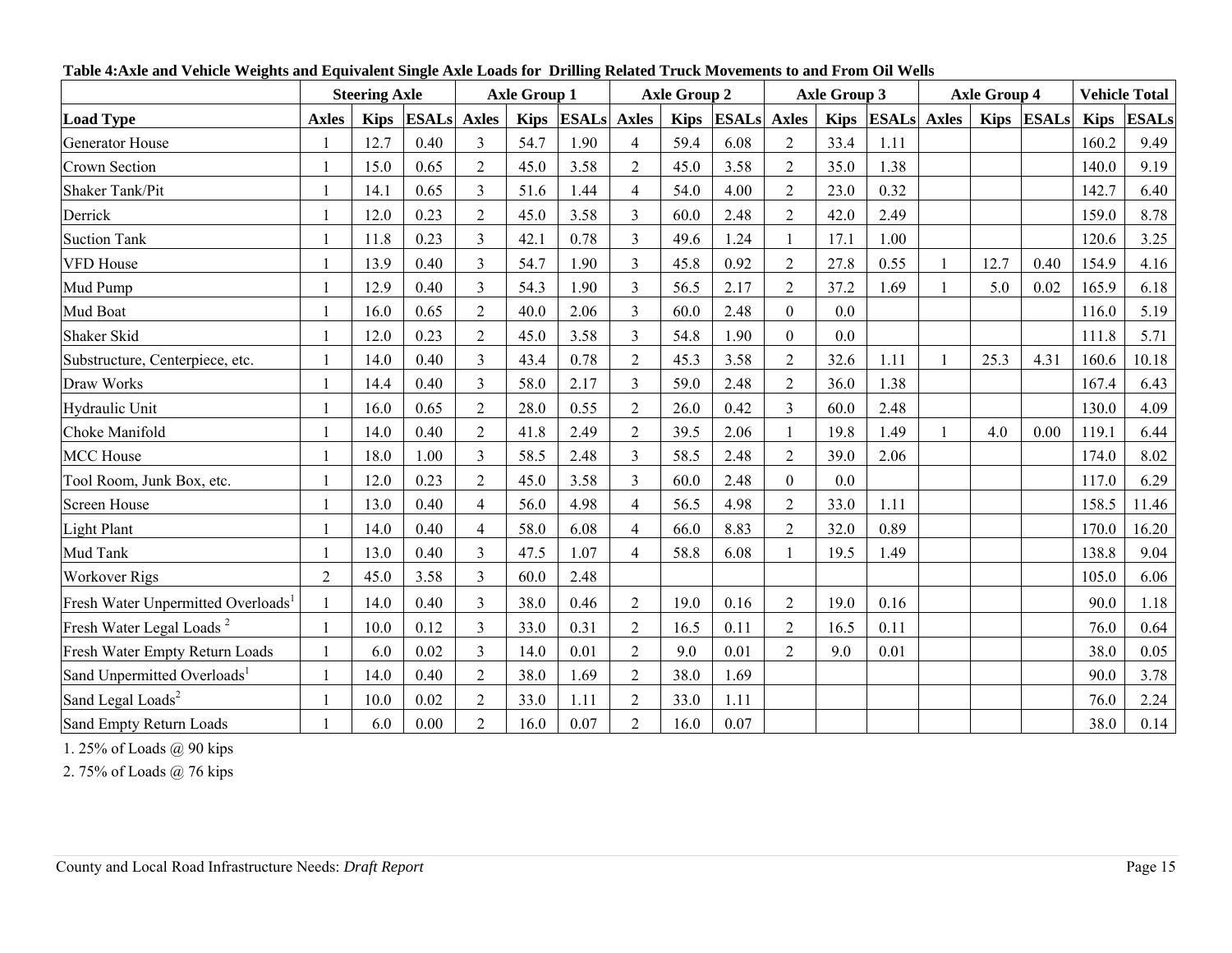| <b>Truck Type</b>                               | <b>Percentage of Inbound Volume</b> |
|-------------------------------------------------|-------------------------------------|
| Single unit three-axle truck (with tandem axle) | 25.15%                              |
| Single unit four-axle truck (with tridem axle)  | 12.55%                              |
| Five-axle tractor-semitrailer                   | 54.96%                              |
| Tractor-semitrailer with pup (7 axles)          | $3.62\%$                            |
| Other                                           | 3 72%                               |

**Table 5: Types of Trucks Used to Transport Grain to Elevators in North Dakota** 

After considering entries in the "other" category, the following assumptions have been made. Sixtytwo percent of the grains and oilseeds delivered to elevators in North Dakota are expected to arrive in combination trucks, as typified by the five-axle tractor-semitrailer. The remaining 38% is expected to arrive in single-unit trucks, typified by the three-axle truck. The impact factor for grain movements in tractor-semitrailers is 2.7 ESAL per *front-haul* mile, which includes the loaded and empty trips. In comparison, the impact factor for a single-unit truck is 1.5 ESALs per mile. Nevertheless, the ESAL factors per ton-mile are roughly the same for both trucks, given the differences in payload.

## **4.1.4 Surface Conditions**

As noted earlier, the road condition information used in this study was derived from field data and surveys. The conditions of more than 1,000 miles of paved CMC routes in western North Dakota were assessed using a 0 to 100 distress scale developed by the North Dakota Department of Transportation (NDDOT).<sup>10</sup> The field distress scores were converted to the Present Serviceability Rating (PSR), a 0 to 5 scale used in the pavement model. In other counties, road supervisors or engineers rated surface conditions using an ordinal scale ranging from 1 to 5. These scores were subsequently converted to PSR values. The end result is a comprehensive dataset of paved county road conditions in North Dakota with every mile of road rated according to condition.

The results of the condition assessment are summarized in Table 6, which shows that 14% of paved county and township road miles are in excellent condition, meaning they have recently been improved.11 This group includes 244 miles of improvements in western North Dakota funded by a 2011 appropriation from the North Dakota legislature. As shown in Table 6, another 47% of paved road miles are in good condition; 30% are in fair condition. Only 8% of paved road miles are rated as poor. Road condition ratings for each county are shown in Appendix C.

| <b>Condition</b> | <b>Miles</b> | <b>Percent</b> |
|------------------|--------------|----------------|
| Very Good        | 732          | 14%            |
| Good             | 2,512        | 47%            |
| Fair             | 1,634        | 31%            |
| Poor             | 436          | 8%             |
| All              | 5,314        | 100%           |

| Table 6: Conditions of Paved County and Township Roads in North Dakota in 2012 |  |  |  |  |
|--------------------------------------------------------------------------------|--|--|--|--|
|                                                                                |  |  |  |  |

 <sup>10</sup> Cass County also provided a shapefile with similar condition assessments for each road segment.

<sup>&</sup>lt;sup>11</sup> Segments with improvements scheduled for completion in 2012 are coded as excellent, even if the improvements are still in progress.

County and Local Road Infrastructure Needs: *Draft Report* Page 16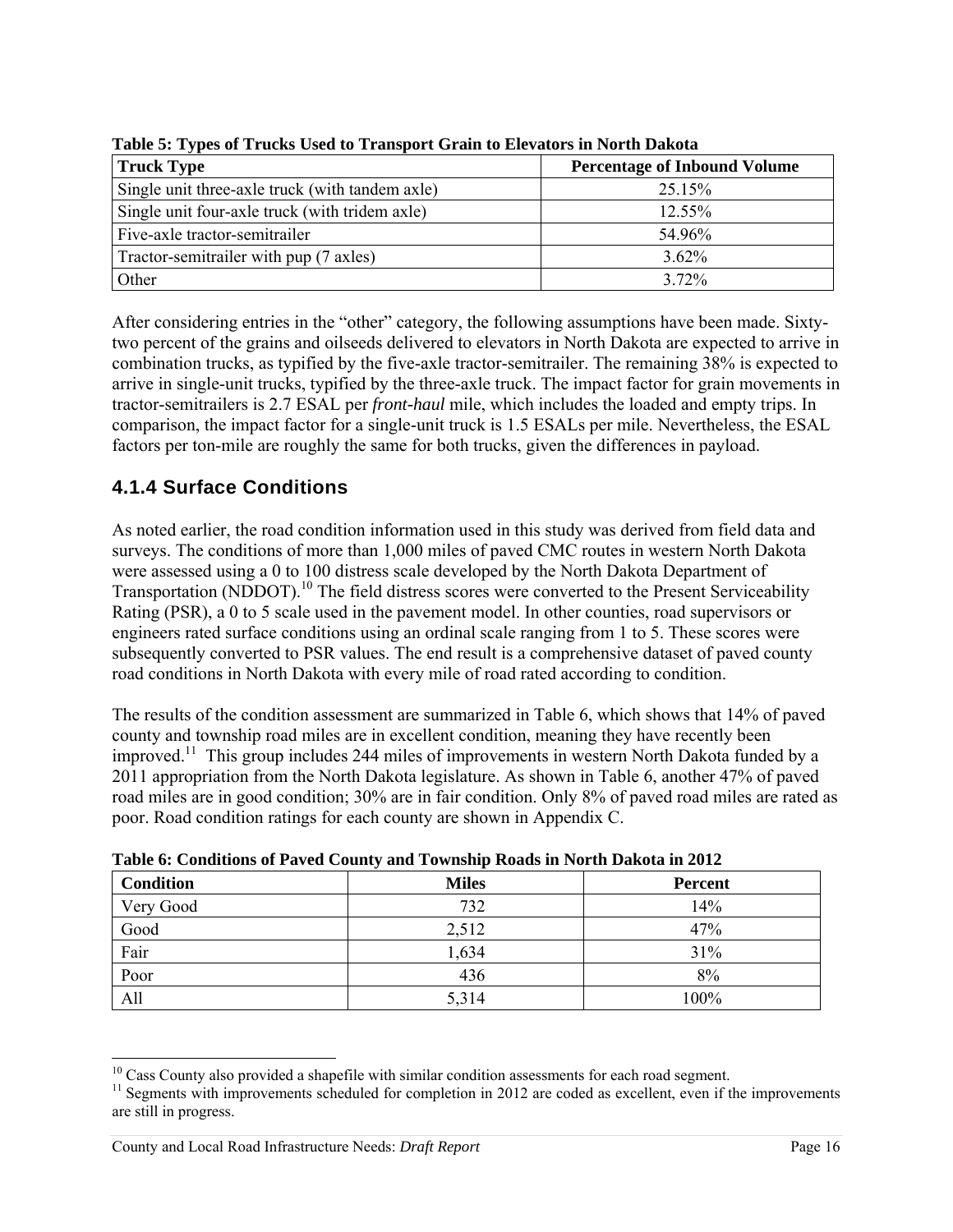#### **4.1.5 Structural Conditions**

The capability of a pavement to accommodate heavy truck traffic is reflected in its structural rating, which is measured through the structural number (SN). The structural number is a function of the thickness and material composition of the surface, base, and sub-base layers. The surface (top) layer is typically composed of asphalt while the sub-base (bottom) layer is comprised of aggregate material. The base (intermediate) layers consist of the original or older surface layers that have been overlain or resurfaced. Roads that have not yet been resurfaced or have recently been reconstructed may have only surface and aggregate sub-base layers.

In this study, structural numbers are used to estimate (1) the contributions of existing pavements at the time a road is resurfaced, and (2) the overlay thickness required for a new structural number that will allow the road to last for 20 years. The deterioration of the existing pavement is reflected in this calculation. For example, the average in-service structural number of a county road with a 6-inch aggregate sub-base and a 5-inch asphalt surface layer in fair condition at the time it is resurfaced is computed as  $6 \times 0.08 + 5 \times 0.25 = 1.7$ . In this equation, 0.08 and 0.25 are the structural coefficients of the sub-base and surface layers, respectively. These coefficients vary with age and the condition of the pavement. $^{12}$ 

Typical layer thicknesses have been derived from an earlier survey of county and local roads.<sup>13</sup> Statewide values are shown in Table 7. For the most part, county roads in North Dakota reflect traditional designs for low-volume roads, with aggregate sub-base layers of less than 6 inches, thin intermediate or base layers (which are the original surface layers), and thin asphalt layers that have been placed on top of the original surfaces. These roads were originally designed for much lighter traffic than they are experiencing today. Their structures reflect budgetary limitations that have largely resulted in thin overlays as a means of improving the most miles of road with a limited amount of funds

|                     | <b>Layer Thickness (Inches)</b> |         |                |                           |  |  |
|---------------------|---------------------------------|---------|----------------|---------------------------|--|--|
| <b>Laver</b>        | <b>Minimum</b>                  | Average | <b>Maximum</b> | <b>Standard Deviation</b> |  |  |
| Top (Surface)       | .75                             | 2.69    | 4.50           | 0.62                      |  |  |
| Intermediate (Base) | 0.00                            | 2.45    | 3.50           | 0.58                      |  |  |
| Bottom (Sub-base)   | 2.00                            | 4.44    | 9.00           | .41                       |  |  |

**Table 7: Typical Structure of County Roads in North Dakota\*** 

\* Mean values are weighted by miles of paved road in county.

 $12$  The pavement design guide of the American Association of State Highway and Transportation Officials (AASHTO, 1993) suggests the use of asphalt surface coefficients ranging from 0.15 to less than 0.40 for in-service pavements, based on the extent of longitudinal patterned (e.g., alligator) cracking and transverse cracks. As a point of reference, a new asphalt surface is typically assigned a structural coefficient of 0.40. For aggregate base layers, the AASHTO guide suggests using coefficients of 0.0 to 0.11, depending upon the extent of degradation and contamination of aggregates with fine soil particles or abrasions.

<sup>&</sup>lt;sup>13</sup> For a discussion of the survey see: Tolliver, D. and A. Dybing. "Additional Road Investments Needed to Support Oil and Gas Production and Distribution in North Dakota," Upper Great Plains Transportation Institute, Dec. 2010; http://www.ugpti.org/resources/reports/details.php?id=o6.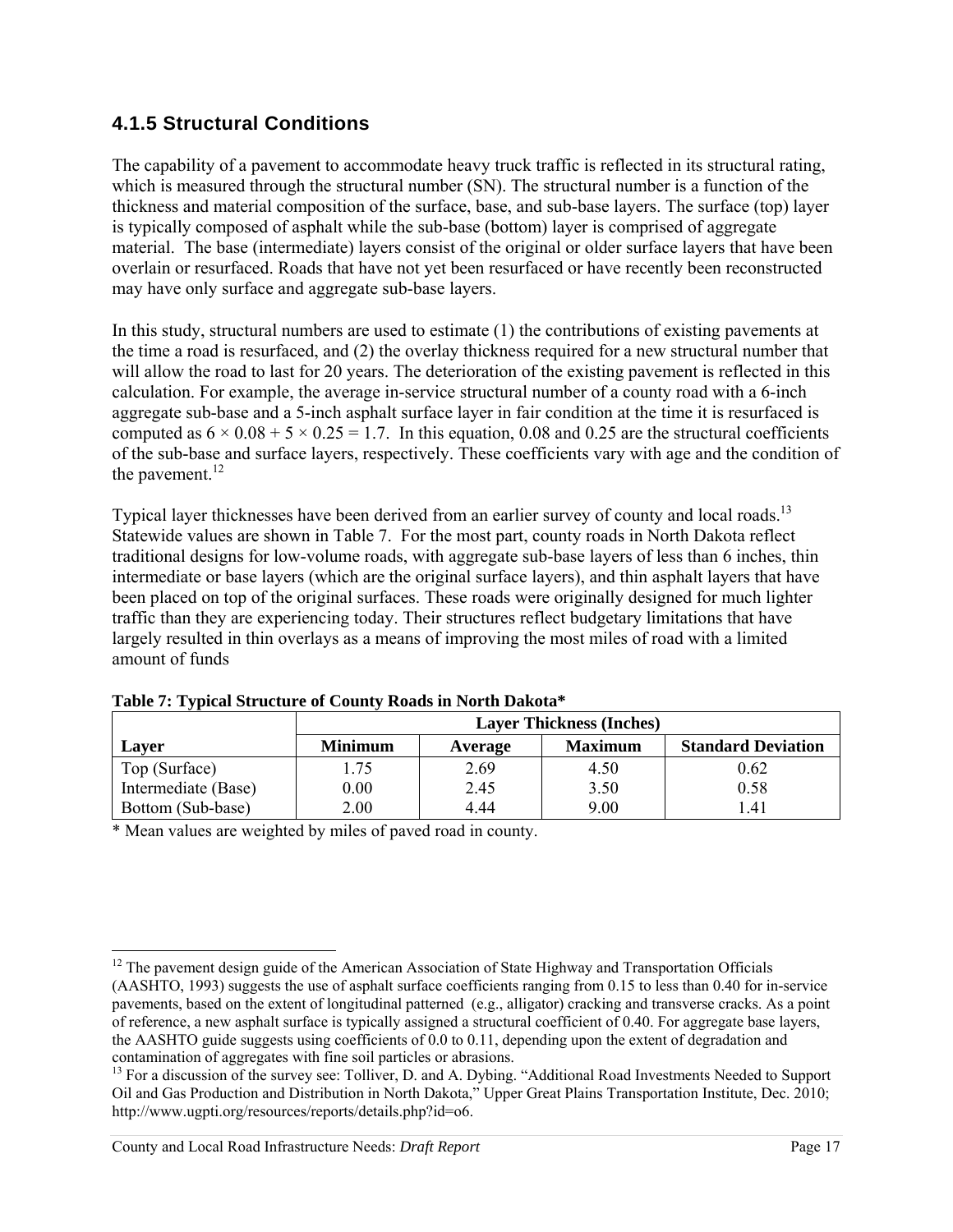#### **4.1.6 Types of Improvements**

Three types of road improvements are analyzed in this study: (1) reconstruction, (2) resurfacing, and (3) resurfacing with widening. If a pavement is not too badly deteriorated, normal resurfacing is a cost-effective method of restoring structural capacity. In this type of improvement, a new asphalt layer is placed on top of the existing pavement. The thickness of the layer may vary. However, it may be as thick as 5 to 6 inches. Without extensive truck traffic, a relatively thin overlay (e.g., 2 to 3 inches) may be effective.

Reconstruction entails the replacement of a pavement in its entirety—i.e., the existing pavement is removed and replaced by one that is equivalent or superior. Reconstruction includes subgrade preparation, drainage work, and shoulder improvements, as well as the widening of substandard lanes. A road may be reconstructed for several reasons. (1) The pavement is too deteriorated to resurface. (2) The road has a degraded base that will provide little structural contribution to a resurfaced pavement. (3) The road is too narrow to accommodate thick overlays without widening. The graded width determines whether a thick asphalt layer can be placed on top of the existing pavement without compromising capacity.

As a road's surface is elevated due to overlays, a cross-sectional slope must be maintained. As a result, the useable width may decline. For narrower roads, this may result in reduced lane and shoulder widths and/or the elimination of shoulders.<sup>14</sup> In such cases, a combination of resurfacing and widening within the existing right-of-way may be feasible if the road is not too badly deteriorated. This improvement does not necessarily result in wider lanes or shoulders. However, it prevents further reductions in lane and shoulder widths.

#### **4.1.7 Improvement Logic**

The forecasting procedure used in this study considers the current condition of the road, whether its width is deficient, and the overlay needed in light of the forecasted traffic.<sup>15</sup> The PSR of each road segment is predicted year by year, starting from its current value, using the projected traffic load and characteristics of the pavement. When the PSR is projected to drop below the terminal serviceability level, an improvement is selected.

If (as shown in Table 8) a road segment has deteriorated to a condition where resurfacing is no longer feasible it is marked for reconstruction, regardless of width. If the width is also deficient, the road will be widened and built to new design standards to accommodate the projected traffic.

 $14$  For purposes of reference, a 24-foot graded width allows for an initial design of two 11-foot lanes with some shoulders. However, the lane widths and shoulders cannot be maintained as the height of the road is elevated during resurfacing. To illustrate, assume a 4:1 cross-sectional slope for both the initial construction and subsequent overlays. In this case, each inch of surface height results in a loss of approximately eight inches of top width. Thus, a road with an existing surface thickness of four inches may suffer an ultimate top-width loss of five feet with a new four-inch overlay. The upshot is that lanes and shoulders must be reduced to fit the reduced top width. In the case of a road with a 24-foot graded width, shoulders may have to be eliminated and lanes narrowed.

<sup>&</sup>lt;sup>15</sup> The improvement logic used in this study is based upon general approaches that are widely followed in practice. However, individual counties may adopt different approaches based on local conditions and insights.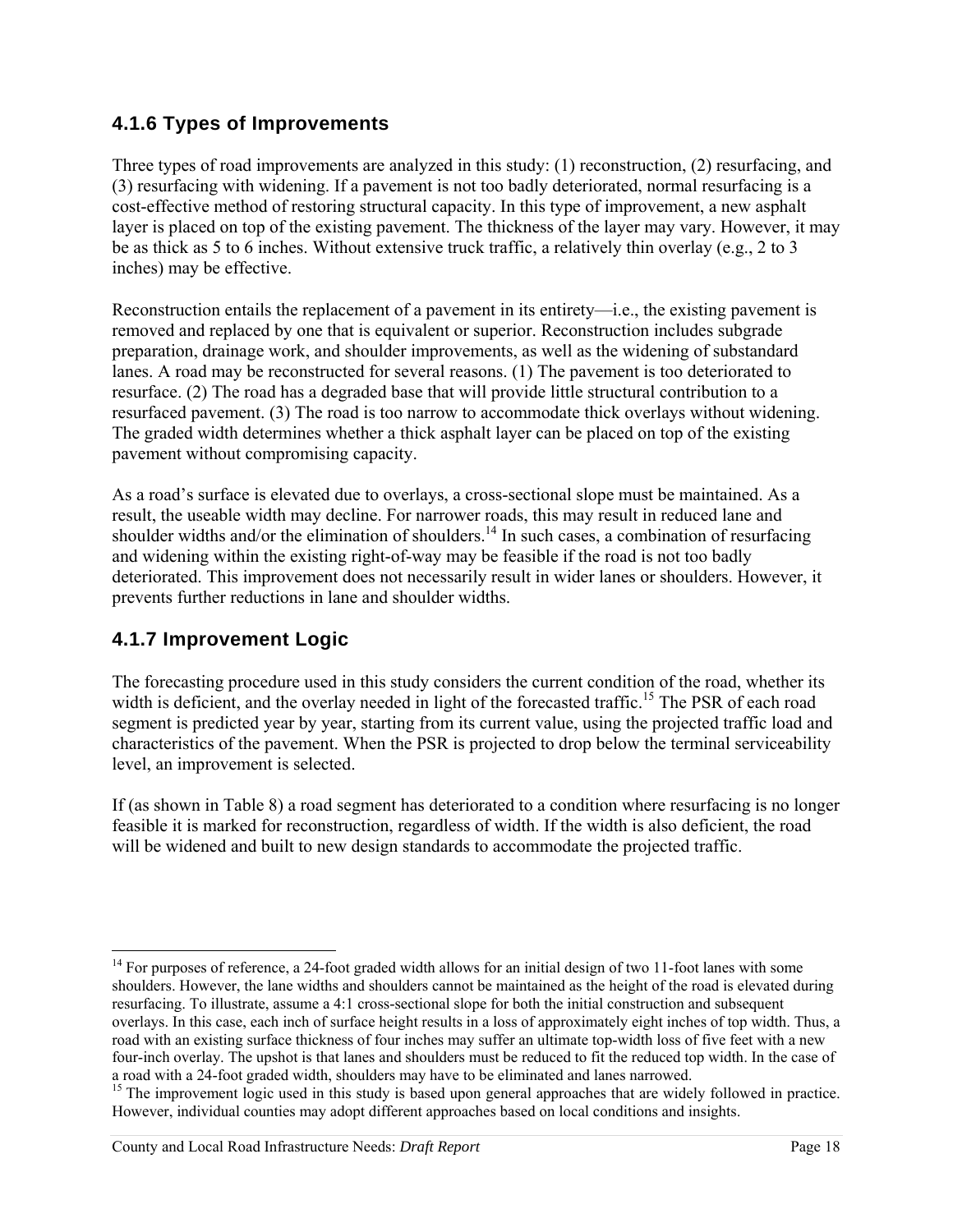| <b>Current PSR</b>        | <b>Current Width</b><br><b>Status</b> | <b>Required Overlay</b><br><b>Thickness</b> | <b>Selected Improvement</b> |
|---------------------------|---------------------------------------|---------------------------------------------|-----------------------------|
| $\leq$ Reconstruction PSR | N/A                                   | N/A                                         | Reconstruct                 |
| $\geq$ Reconstruction PSR | Deficient                             | $\leq$ 3 inches                             | Resurface                   |
| $\geq$ Reconstruction PSR | Deficient                             | $\geq$ 3 inches                             | Resurface and widen         |
| $\geq$ Reconstruction PSR | Sufficient                            | N/A                                         | Resurface                   |

**Table 8: Decision Logic of Paved Road Model** 

If a pavement is in fair or better condition or has not yet dropped below the reconstruction PSR, it is slated for resurfacing and/or widening. If the width is sufficient, the segment is resurfaced to the required thickness based on the following formula:

$$
I = \frac{SN_{New} - SN_{old}}{0.40}
$$

Where:

| $SN_{New}$  | $=$ $-$  | Estimated structural number of section corresponding to a 20 year design life,                                   |
|-------------|----------|------------------------------------------------------------------------------------------------------------------|
|             |          | based on projected traffic                                                                                       |
| $S N_{Old}$ | $\equiv$ | Estimated structural contribution of existing layers, based on projected<br>condition at the time of improvement |
| L           | $=$      | Inches of new asphalt surface layer required for new structural number                                           |
| 0.40        | $=$      | Structural coefficient of asphalt surface layer                                                                  |

If the width is deficient and the projected overlay thickness is  $>$  3 inches, the road is resurfaced and widened within the existing right of way—a technique referred to as "sliver widening." However, if the width is deficient and the required overlay thickness is less than 3 inches, the road is assumed to be resurfaced (for perhaps the last time) without sliver widening.<sup>16</sup> Note that sliver widening may not result in wider lanes or shoulders and added capacity. However, it prevents the further loss of lane or shoulder width and (for these reasons) is beneficial to capacity and safety.

#### **4.1.8 Preservation Maintenance**

Preservation maintenance costs on paved roads include activities performed periodically (such as crack sealing, seal coats, and striping), as well as annual activities (such as patching). The cost relationships in Table 9 have been derived from a South Dakota Department of Transportation study, with the original cost factors updated to 2012 levels and annualized. For example, the annualized seal-coat cost would allow for at least two applications during a typical 20-year life-cycle for roads with ADT of 200 or more. The paved road model and additional details regarding the analysis process are presented in Appendix D.

<sup>&</sup>lt;sup>16</sup> A 3-inch overlay would result in the need for an additional foot of width on either side without reducing the finished width.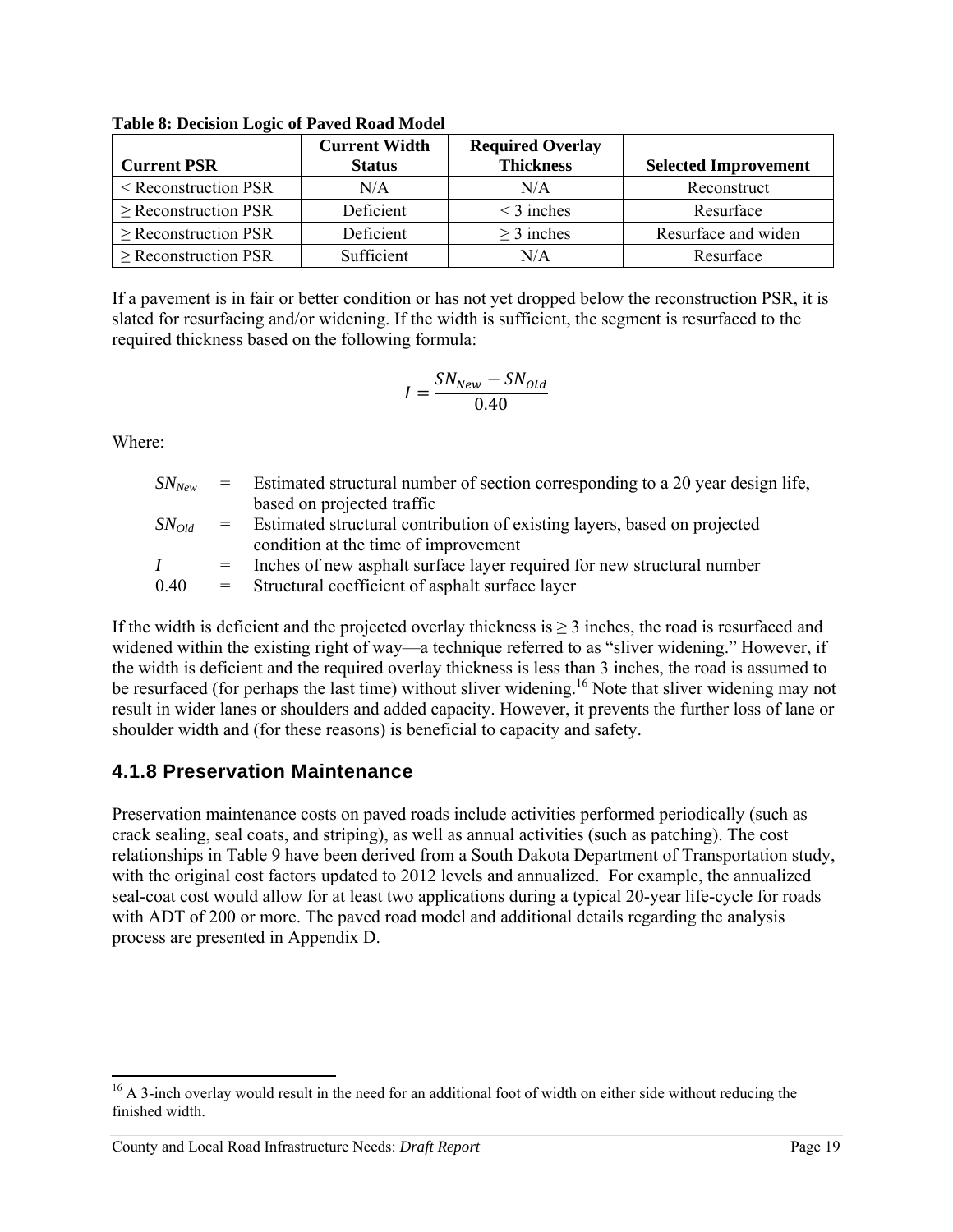|       | <b>ADT Traffic Range</b> | <b>Annualized Cost of Road Maintenance Activities</b> |                  |                 |          |  |
|-------|--------------------------|-------------------------------------------------------|------------------|-----------------|----------|--|
| Lower | <b>Upper</b>             | <b>Crack Sealing</b>                                  | <b>Seal Coat</b> | <b>Striping</b> | Patching |  |
|       | 99                       | \$627                                                 | \$2,717          | \$88            | \$1045   |  |
| 100   | 199                      | \$627                                                 | \$2,717          | \$131           | \$1045   |  |
| 200   | 299                      | \$836                                                 | \$3,658          | \$146           | \$1045   |  |
| 300   | 399                      | \$836                                                 | \$3,658          | \$146           | \$1045   |  |
| 400   |                          | \$836                                                 | \$3,814          | \$162           | \$1045   |  |

**Table 9: Routine Maintenance Cost Factors for Paved Roads by Traffic Level** 

#### **4.1.9 Forecast of Improvement Needs**

#### **4.1.9.1 Required Overlay Thicknesses**

As noted earlier, the projected thickness of an overlay is a function of the truck traffic and the existing pavement structure and condition. Based on the estimated ESAL demand for the next 20 years, a new structural number is computed that considers the effective structural number of the existing layers at the time of resurfacing.<sup>17</sup>

Overlay thicknesses may be classified as thin  $(\leq 2$  inches), moderate (between 2 and 3 inches), and thick ( $\geq$  3 inches). As shown in Figure 3, roughly 29% of the paved road miles in oil and gas producing counties are expected to need thick overlays. Another 23% will require moderate overlays. Thin overlays will suffice for 48% of the miles in these counties. Roughly 7% of the miles in the remainder of the state will require thick overlays. An additional 22% will require overlays of more than 2 inches.



**Figure 3: Projected Overlay Thickness of County and Townships Roads, by Region** 

 $17$  The assumed structural coefficient of a deteriorated surface layer (that now serves as a base layer) is 0.25 (unless it is already in poor condition), while the assumed structural coefficient of the original base layer is 0.7.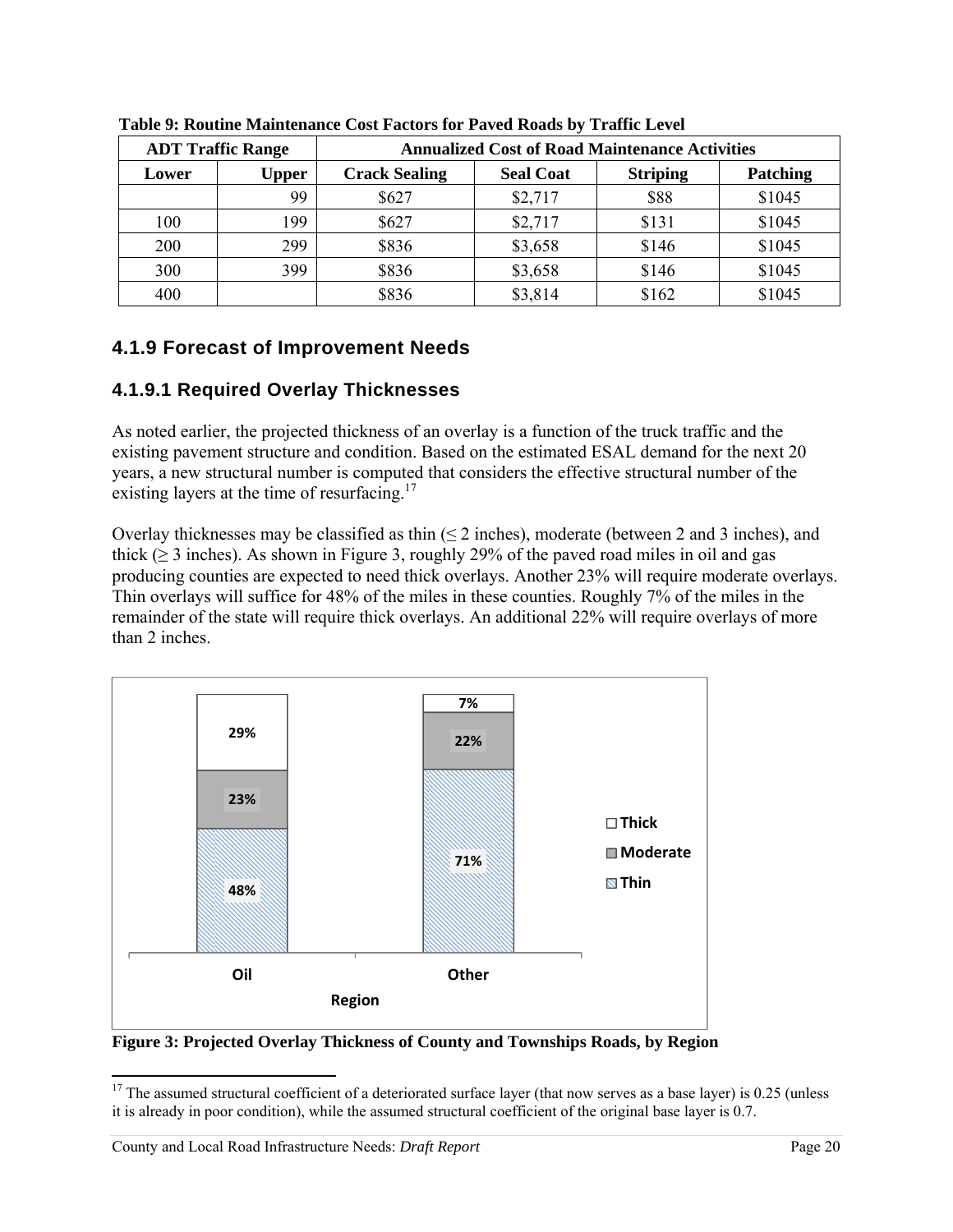#### **4.1.9.2 Miles Improved**

As shown in Figure 4, approximately 2% of the miles of county and township paved roads in the state must be reconstructed because of poor condition and heavy traffic that will cause existing pavements to deteriorate very quickly. Another 9% of road miles must be widened when they are resurfaced.

Overall, the analysis shows that most of the miles of paved county and township roads in the state can be resurfaced without being reconstructed or widened. However, many of the road segments that can be improved in the near term using thin overlays must be widened in the future, beyond the time frame of this study.



**Figure 4: Percent of County and Township Paved Road Miles Reconstructed or Widened** 

#### **4.1.9.3 Estimated Improvement Costs**

The resurfacing cost of each segment is estimated from the inches of overlay needed and a unit cost of \$3,545 per inch of pavement per foot of surface area. With this unit cost, a two-inch overlay costs roughly \$184,000 per mile for a 24-foot roadway (Figure 5). A three-inch overlay costs roughly \$277,000 per mile, while a five-inch overlay results in a cost of \$461,000 per mile.<sup>18</sup>

-

<sup>&</sup>lt;sup>18</sup> As noted earlier, all of the improvement costs utilized in this study include allowances for preliminary and construction engineering costs.

County and Local Road Infrastructure Needs: *Draft Report* Page 21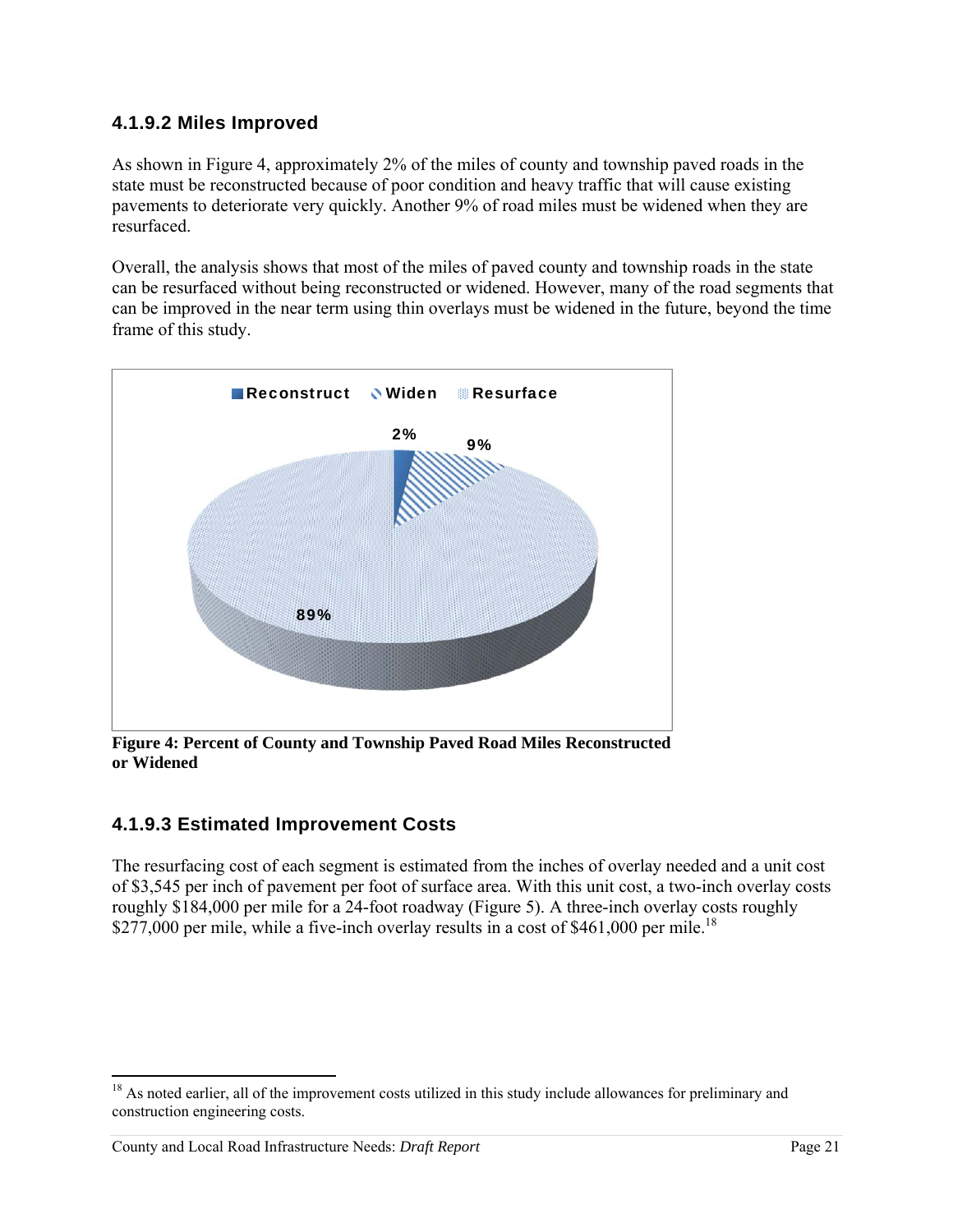

**Figure 5: Average Resurfacing Cost per Mile as a Function of Overlay Thickness** 

The results of the analysis are summarized in Tables 10 and 11. Table 10 shows the projected improvements and costs for each biennium during the next 10 years, a projected subtotal for the 2013-2022 period, and a grand total for 2013-2032. Analogous information is shown in Table 11 for oil and gas producing counties. The values in Table 11 are included in Table 10.

A total of 92 miles of paved county and township roads in North Dakota must be reconstructed because of poor condition (Table 10). Another 414 miles are candidates for widening. The remaining 4,805 miles will need resurfacing during the next 20 years. Each mile of paved road is selected for only one of type of improvement (e.g., reconstruction, resurfacing with widening, or simple resurfacing). In addition, routine maintenance costs are estimated for each mile of road based on traffic level.

The estimated cost for all county and township roads is approximately \$1,946 million or \$97 million per year. Roughly 7% of the expected cost is due to reconstruction. Sixteen percent is attributable to widening. Resurfacing accounts for 47%. Another 30% is linked to routine maintenance. Approximately 87% of all investment needs can be traced to CMC routes (Figure 6).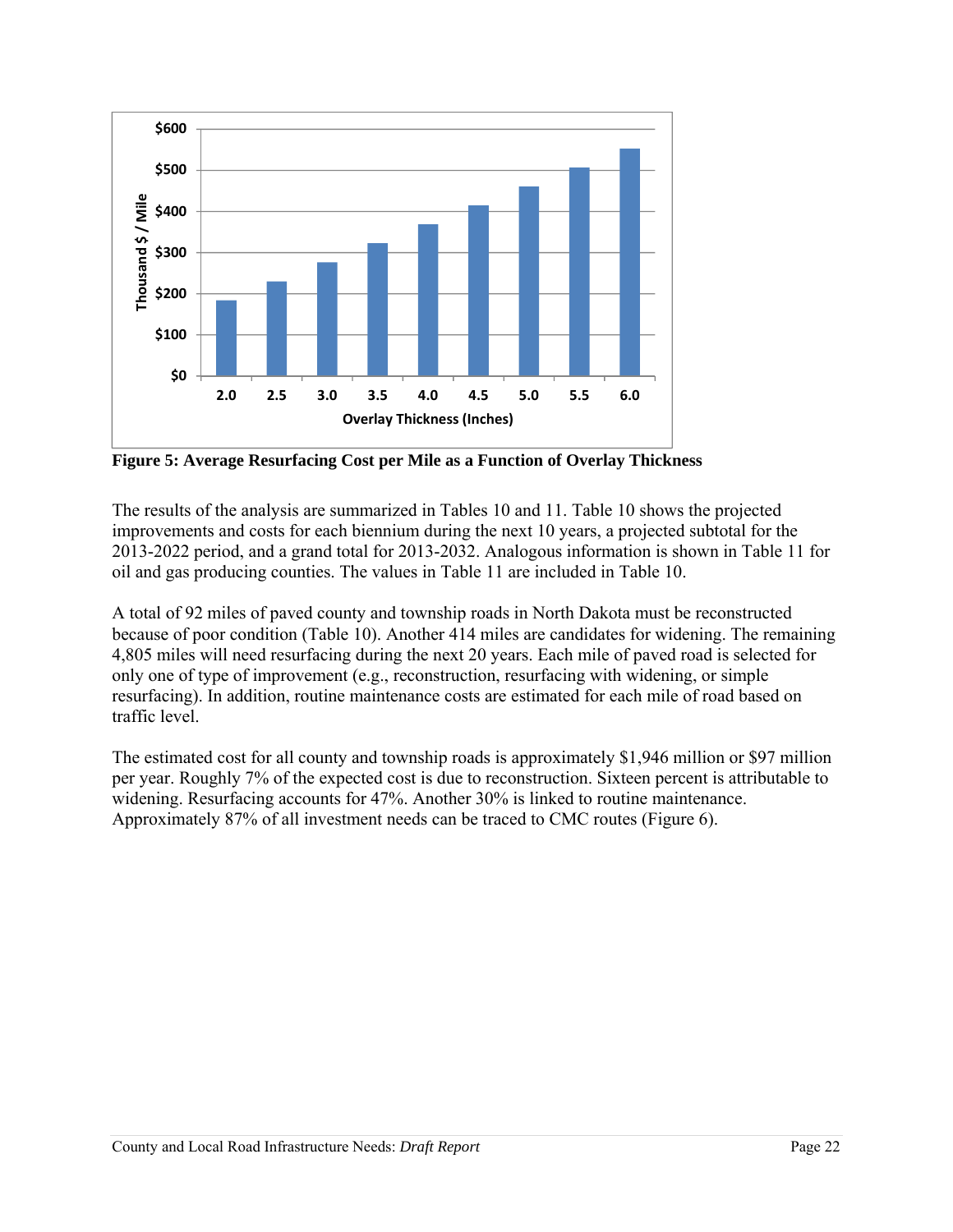

**Figure 6: Projected County and Township Paved Road Investments by Functional Class** 

Approximately \$832 million (or 43%) of the projected statewide need can be traced to oil and gas producing counties (Table 11). Eighty-one percent of the widening cost and all of the reconstruction costs are attributable to this region. Moreover, as shown in Tables 10 and 11, the improvement needs are bunched during the early years of the analysis period, with most of the reconstruction and roughly one-third of the widening costs needed during the first biennium. Forty-four percent of the projected investments over the next 10 years in the oil patch are needed during the first biennium, as a result of the upfront reconstruction and widening improvements shown in Table 11.

The weighted-average cost for the predicted resurfacing improvements is roughly \$191,000 per mile. The average routine maintenance cost is \$5,450 per mile per year. For roads that do not need to be reconstructed or widened, the annualized cost per mile is roughly \$15,000 per year. Once deferred investment needs have been taken care of and regular preservation maintenance is practiced on all segments, annualized costs should stabilize near this level. However, as noted earlier, most of the roads with potential width issues have not been addressed in this analysis if the projected overlay thickness is less than 3 inches. These costs have been not eliminated. Instead, they have been deferred to a future funding period.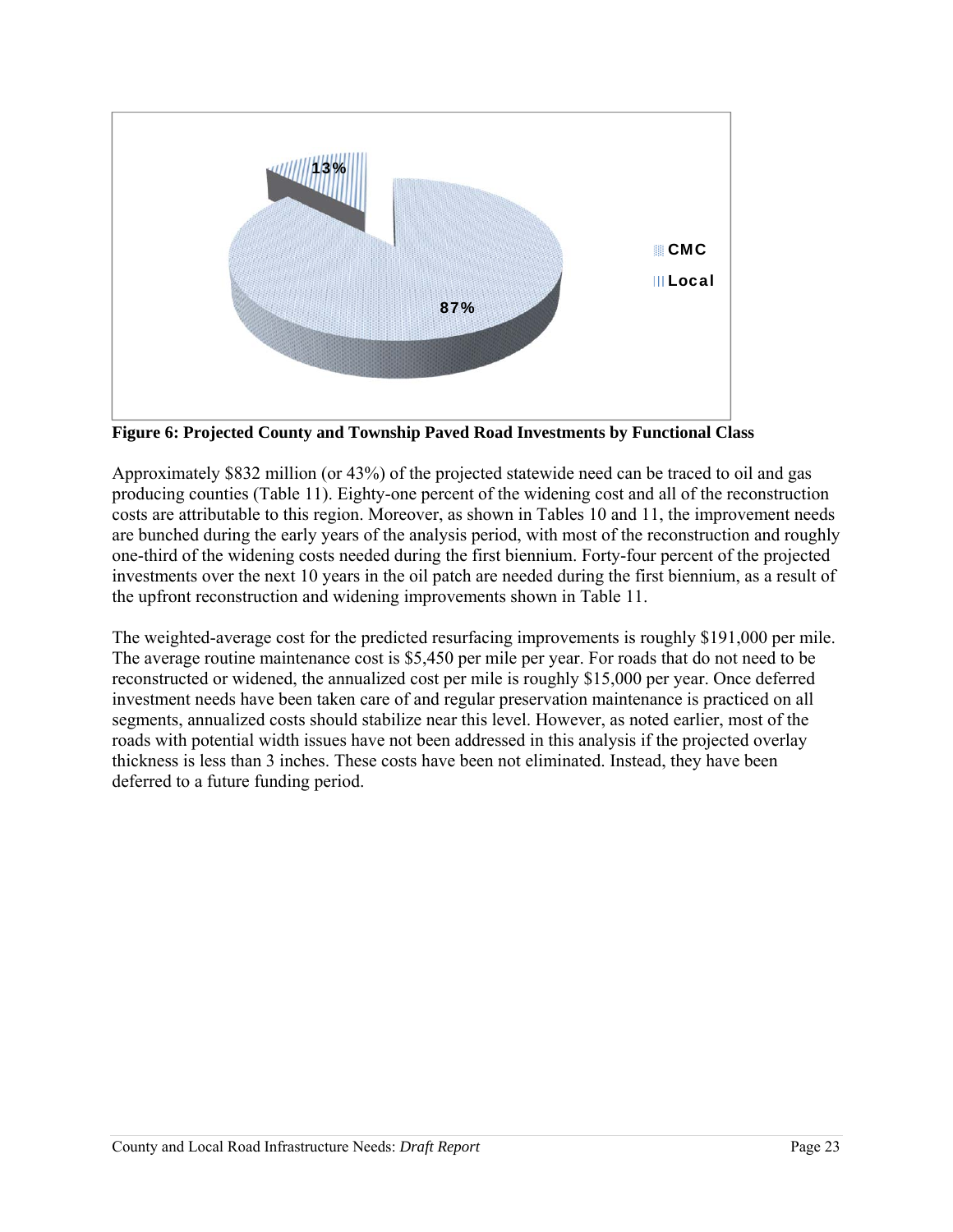|               |              | <b>Resurfacing</b> |              | <b>Widening</b>     | <b>Reconstruction</b> |                     |                                 | <b>Total</b>      |
|---------------|--------------|--------------------|--------------|---------------------|-----------------------|---------------------|---------------------------------|-------------------|
| <b>Period</b> | <b>Miles</b> | $Cost (\$000)$     | <b>Miles</b> | <b>Cost (\$000)</b> | <b>Miles</b>          | <b>Cost (\$000)</b> | <b>Maintenance</b><br>Cost(000) | Cost<br>$(\$000)$ |
| 2013-2014     | 249          | \$76               | 135          | \$131               | 66                    | \$98                | \$57                            | \$363             |
| 2015-2016     | 497          | \$105              | 177          | \$114               | 17                    | \$25                | \$57                            | \$301             |
| 2017-2018     | 768          | \$160              | 96           | \$59                |                       | \$0                 | \$57                            | \$277             |
| 2019-2020     | 734          | \$138              |              | \$3                 |                       | \$0                 | \$57                            | \$199             |
| 2021-2022     | 499          | \$88               | 0            | \$0                 | 0                     | \$0                 | \$58                            | \$146             |
| 2013-2022     | 2,747        | \$567              | 413          | \$307               | 83                    | \$123               | \$286                           | \$1,286           |
| 2023-2032     | 2,058        | \$351              | $\theta$     | \$0                 | 10                    | \$14                | \$295                           | \$660             |
| 2013-2032     | 4,805        | \$918              | 414          | \$308               | 92                    | \$138               | \$581                           | \$1,946           |

**Table 10: Statewide Summary of Forecasted Improvements and Costs for Paved County and Township Roads** 

**Table 11: Summary of Forecasted Improvements and Costs for Paved County and Township Roads in Oil and Gas Producing Counties** 

|               |              | <b>Resurfacing</b> |              | Widening     | <b>Reconstruction</b> |                |                                    | <b>Total</b>      |
|---------------|--------------|--------------------|--------------|--------------|-----------------------|----------------|------------------------------------|-------------------|
| <b>Period</b> | <b>Miles</b> | $Cost (\$000)$     | <b>Miles</b> | Cost (\$000) | <b>Miles</b>          | $Cost (\$000)$ | <b>Maintenance</b><br>Cost (\$000) | Cost<br>$(\$000)$ |
| 2013-2014     | 103          | \$42               | 116          | \$120        | 66                    | \$98           | \$18                               | \$278             |
| 2015-2016     | 81           | \$21               | 121          | \$82         | 17                    | \$25           | \$18                               | \$146             |
| 2017-2018     | 217          | \$48               | 68           | \$44         |                       | \$0            | \$18                               | \$111             |
| 2019-2020     | 175          | \$33               | 4            | \$3          |                       | \$0            | \$18                               | \$54              |
| 2021-2022     | 141          | \$25               |              | \$0          |                       | \$0            | \$18                               | \$43              |
| 2013-2022     | 717          | \$169              | 309          | \$249        | 83                    | \$123          | \$90                               | \$632             |
| 2023-2032     | 544          | \$93               |              | \$0          | 10                    | \$14           | \$93                               | \$200             |
| 2013-2032     | 1,262        | \$262              | 309          | \$249        | 92                    | \$138          | \$183                              | \$832             |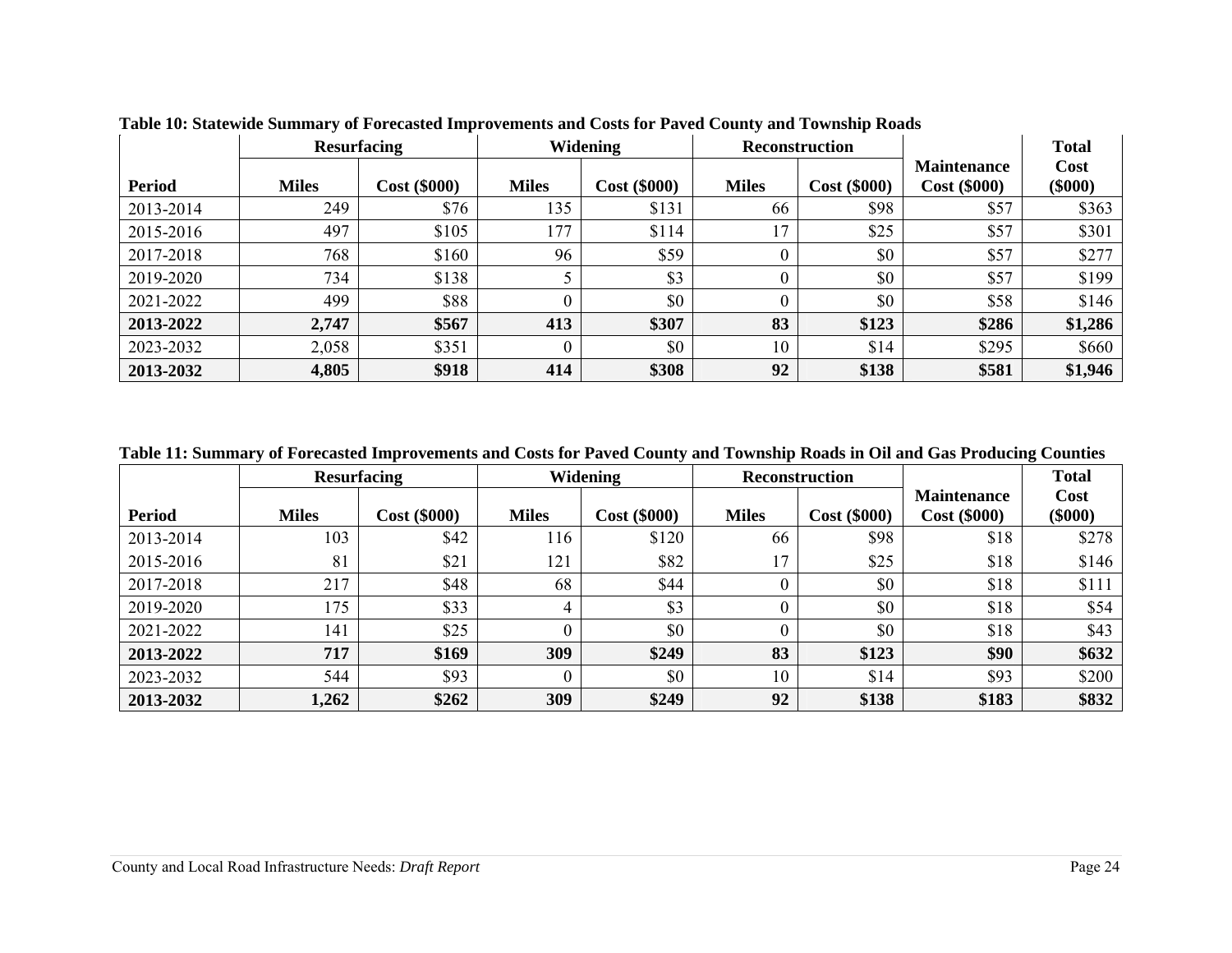## **4.2 Gravel Roads**

Assessment of the funding needs to maintain and preserve the unpaved county and local roads focuses on traffic levels, and existing practices as reported by counties and townships in survey responses. Each county was analyzed separately, which allows the study to focus on county level needs based upon existing practices and expectations.

### **4.2.1 Traffic Classification**

Within each county, unpaved roads were classified by daily truck estimates. Classification ranges are shown in Table 12. Each category represents a differing traffic level leading to differing maintenance needs. Note that the 25-50 range represents the baseline traffic level. A 2007 survey prior to significant oil development reported an average of 20 trucks per day on local roads and 22 on County Major Collector (CMC) routes. It is assumed that traffic levels have increased marginally since the survey was conducted, and greatly in areas of oil development or in proximity to new shuttle train facilities. In the conditions and practices questionnaire, counties were asked to provide maintenance practices on an average mile of gravel road, which is consistent with traffic levels previously reported.

| <b>Traffic Range (Truck ADT)</b> | Category  |
|----------------------------------|-----------|
| $0 - 25$                         | Low       |
| $25 - 50$                        | Baseline  |
| 50-100                           | Elevated  |
| 100-150                          | Moderate  |
| 150-200                          | High      |
| $200+$                           | Very High |

**Table 12: Unpaved Road Classification Scheme** 

## **4.2.2 Improvement Types**

Survey questions asked county and township officials to provide the gravel and blading cycles on gravel roads within their jurisdiction. If the county was located within the oil patch, gravel and blading cycles on gravel roads were asked for both non-impacted gravel roads and impacted gravel roads. The consensus from the survey responses was that on impacted roads, the gravel interval decreases and the number of bladings per month increase. For example, a non-impacted road has a gravel cycle of 5 years and a blade interval of once per month, while an impacted section has a gravel cycle of 2 to 3 years and a blade interval of twice per month. The effective difference is a doubling of the gravel maintenance costs over the same time period. On the low impact road sections, increased blading activity is implemented to maintain roadway surface condition. For roads outside the oil patch, a similar response to higher traffic levels is expected, and there will be an increase in gravel application and blading frequency to maintain the roadway surface.

Improvement types considered include the following: increased regraveling frequency, intermediate improvements, and asphalt surfacing. The first and the last improvement types are the most straightforward; as traffic increases, the application of gravel increases. Once traffic reaches a very high level, life cycle costs deem an asphalt surface to be the more cost-effective improvement type. The intermediate category of improvements includes base stabilization and armor coat treatments.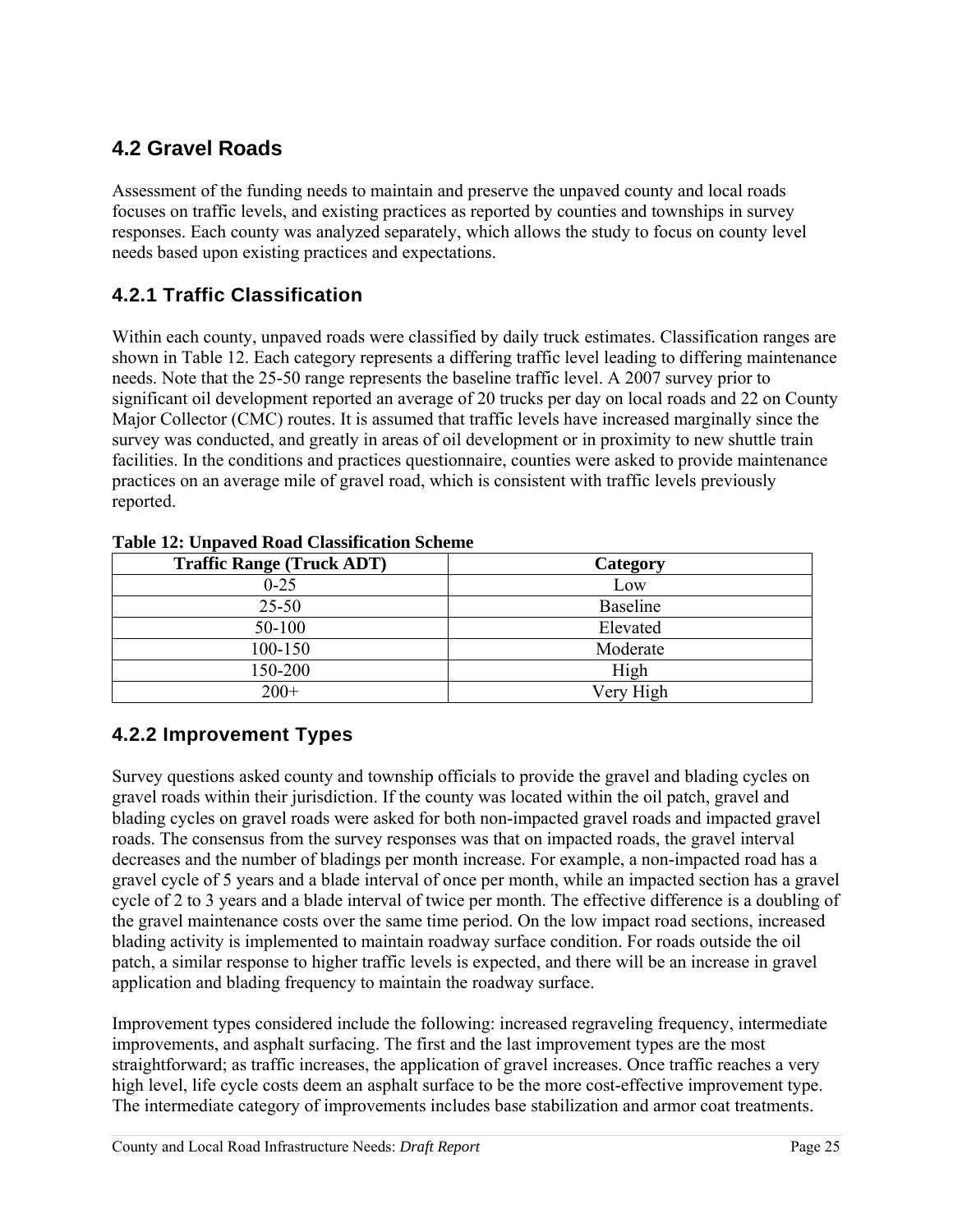There is no single intermediate improvement which can be applied to each county in North Dakota for this category because of differing soil types, moisture levels, and skill and equipment availability. Types of intermediate improvements include the use of stabilizers such as Base 1 from Team Labs, Permazyme from Pacific Enzymes, and asphalt and cement stabilization. Stabilization has had limited use on county roads in North Dakota according to interviews with county road supervisors. Recent trials have yielded mixed results, with some positive cases resulting in reduced maintenance costs. However, the longevity of these types of treatments are unknown, particularly performance under the freeze/thaw cycle in North Dakota. Many counties responded that they are on the first or second year of these treatments, and the longevity is unknown.

The goal of stabilization is to add structure, minimize use of new aggregate or preserve existing aggregate, reduce susceptibility to moisture and provide a base upon which to apply an armor coat. Cost estimates reported in the county surveys list Base One treatments at \$5,000-\$7,000 per mile, Permazyme treatments averaging \$12,000 per mile, and concrete stabilization ranging from \$60,000- \$100,000 per mile. As mentioned above, the life of these treatments are unknown, as historical performance data is unavailable. If Base One application would occur annually, Permazyme biennially, and concrete stabilization once per decade, the cost per year would be equal. In comparison to a statewide annual average regraveling cost of roughly \$5,000 for average roads, the cost of stabilization is approximately equivalent to doubling the graveling and blading frequency. For this reason, the cost of increased gravel application and blading frequency is used as a proxy for these intermediate improvements.

Maintenance types by traffic category are shown in Table 13. The low impact category receives a low volume average maintenance type, as reported by county representatives. In the county survey, county representatives were asked about the maintenance practices on an average non-impacted roadway, and the responses are used to calculate the county average cost used for baseline traffic levels. As traffic increases beyond baseline numbers, survey responses indicate that the intervals of gravel overlays and blading decrease, with a corresponding increase in annualized cost represented in the elevated and moderate categories. The high and very high categories represent an increase of 150-200% over the average maintenance with the addition of a dust suppressant application.

| <b>Traffic Category</b> | Improvement                                        |  |  |
|-------------------------|----------------------------------------------------|--|--|
| Low                     | Low Volume Average                                 |  |  |
| <b>Baseline</b>         | County Average                                     |  |  |
| Elevated                | County Average Increased by 50%                    |  |  |
| Moderate                | County Average Increased by 100%                   |  |  |
| High                    | County Average Increased by 150%, Dust Suppressant |  |  |
| Very High               | County Average Increased by 200%, Dust Suppressant |  |  |

**Table 13: Improvement Types for Unpaved Roads by Traffic Category** 

#### **4.2.3 Projected Investment Needs**

The projected costs by time period, region, and functional class are summarized in Table 14. The total projected statewide need over the 20-year analysis period is roughly \$5 billion. Approximately 53% of these needs can be traced to the 17 oil and gas producing counties of western North Dakota. Roughly 91% of the costs are linked to local roads. Only 9% is related to CMC routes. Both paved and unpaved road needs are shown for each county in the appendix.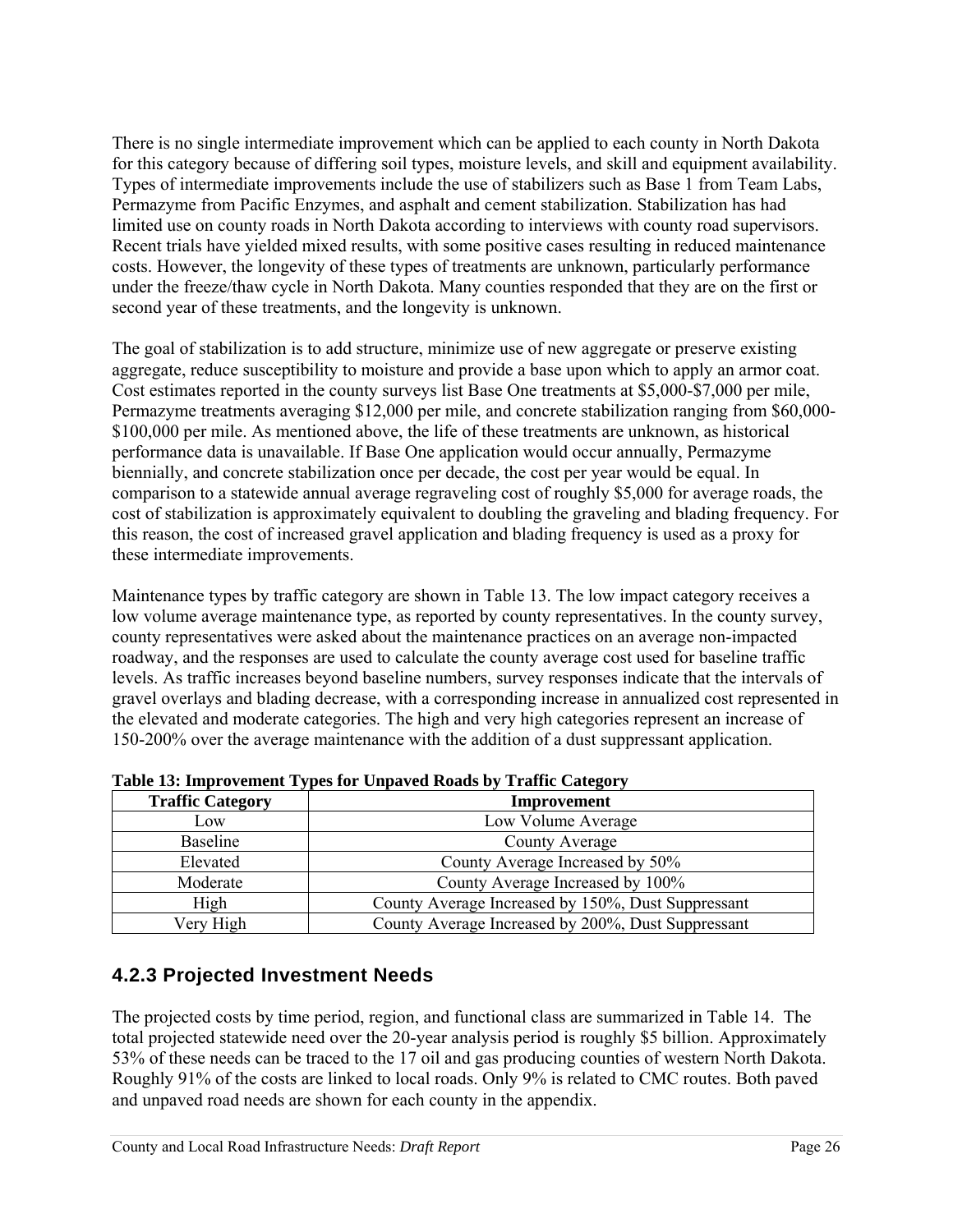|               |                  | <b>Region</b>    |                      | <b>Functional Class</b> |            |
|---------------|------------------|------------------|----------------------|-------------------------|------------|
| <b>Period</b> | <b>Statewide</b> | <b>Oil Patch</b> | <b>Rest of State</b> | <b>CMC</b>              | Local      |
| 2013-2014     | \$470.53         | \$243.15         | \$227.38             | \$44.20                 | \$426.34   |
| 2015-2016     | \$470.53         | \$243.15         | \$227.38             | \$44.20                 | \$426.34   |
| 2017-2018     | \$485.88         | \$255.12         | \$230.76             | \$46.17                 | \$439.71   |
| 2019-2020     | \$501.23         | \$267.09         | \$234.14             | \$48.14                 | \$453.09   |
| 2021-2022     | \$501.23         | \$267.09         | \$234.14             | \$48.14                 | \$453.09   |
| 2023-2032     | \$2,604.09       | \$1,376.05       | \$1,228.05           | \$247.16                | \$2,356.93 |
| 2013-2032     | \$5,033.49       | \$2,651.66       | \$2,381.83           | \$477.99                | \$4,555.49 |

**Table 14: Unpaved Road Investment Needs (Millions of 2012 Dollars)** 

## **4.3 County and Township Funding Levels**

In assessing road investment needs, it is useful to relate projections to current funding levels. The North Dakota Transportation Funding Report (which is a survey of counties and townships that provides data on the sources and amounts of funding used to maintain and improve county roads) is used for this purpose. Data from 2009-2011 have been obtained from the North Dakota Tax Department.

In an effort to derive an estimate for a typical funding period, absent special appropriations, 2010 was selected as the most representative year. The 2009 data are known to include substantial revenues from 2008 and 2009 weather related appropriations, while the 2011 estimates reflect revenues from the 2011 oil and agricultural road impact appropriations.

The funding report classifies revenues according to four major categories: local, state, federal and private. Based on this report, local government revenue totals increased from \$58.8 million in 2009 to \$67 million in 2010 and to \$84.2 million in 2011. Private contributions totaled \$6.8 million in 2009, \$4.5 million in 2010, and \$15.4 million in 2011. Federal government revenue was relatively consistent over the same period: \$47.6 million in 2009, \$35.4 million in 2010, and \$41.4 million in 2011.

State funding sources varied significantly over the 2009-2011 period. Highway tax disbursements totaled \$58.5 million in 2009, \$47.6 million in 2010, and \$61.5 million in 2011. General fund disbursements increased from \$3.6 million in 2010 to \$12.1 million in 2011. Similarly, revenues categorized as "Other State Funds" increased from \$3.0 million in 2010 to \$14.2 million in 2011. Miscellaneous State Receipts have remained relatively constant during the 2009-2011 period, ranging from \$2.3 to \$3.1 million. Finally, revenues categorized as "State Government – Specify" ranged from \$4.6 million in 2010 to \$15.4 million in 2011.

It is unclear which categories of special appropriations have been reported to the North Dakota Tax Department. Moreover, county receipts from the Gross Production Tax that are used for transportation purposes are not differentiated from other state funding categories. For these reasons, a typical baseline funding estimate is difficult to discern.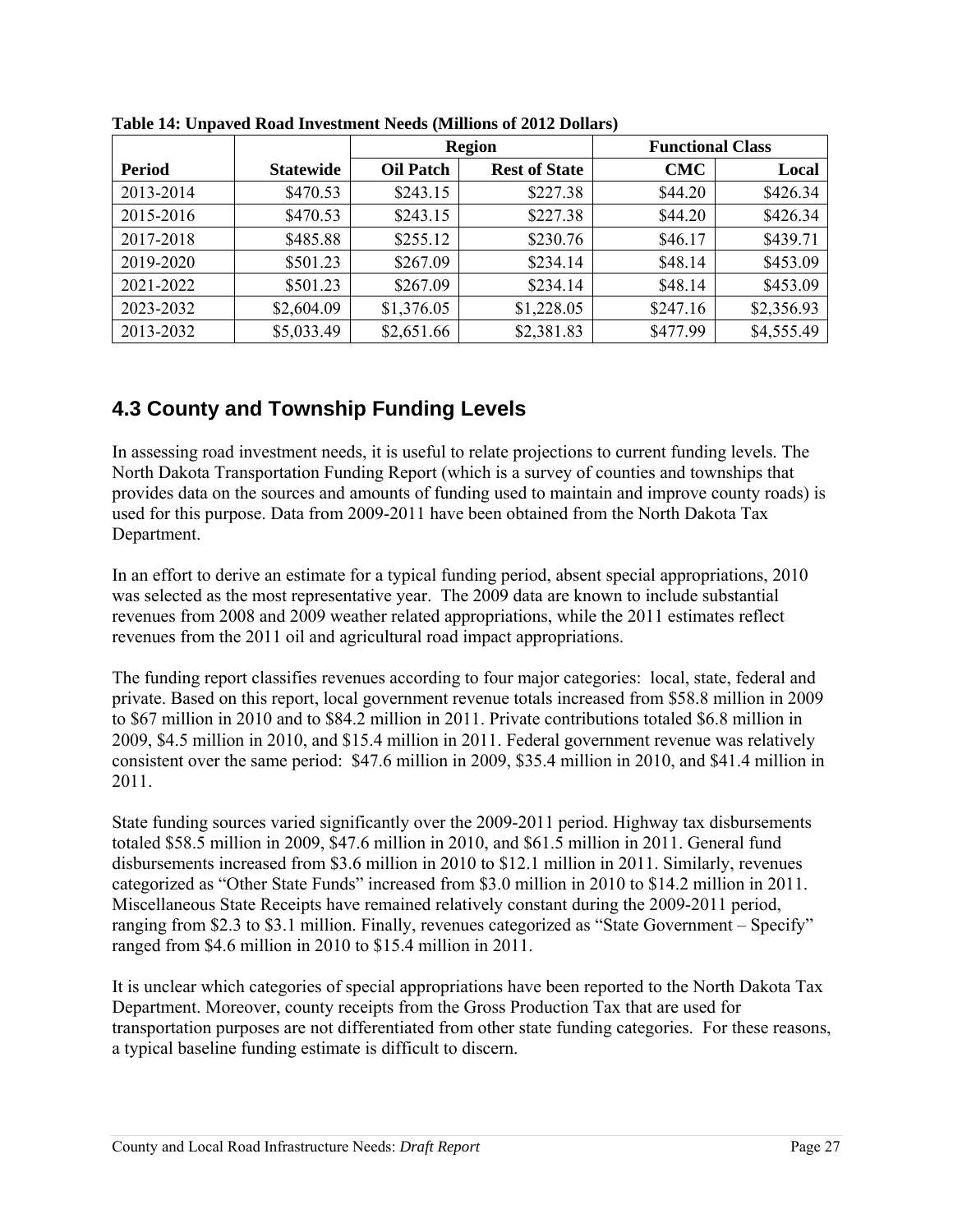The average funding level during the 2009-2011 period was \$199.6 million. The average from 2009- 2010 was \$180 million, which omits the impacts of the agricultural and oil impact appropriations in 2011. It may be assumed that 2010 is a representative financial year because one-time funding sources were minimal and traditional funding sources totaled \$167 million.

Reported township funding levels also vary by year. One of the reasons is that the number of respondents varies by year, thus impacting the accuracy of the overall numbers. Statewide total reported revenue in 2009 was \$43.9 million for townships. In 2010, this total decreased to \$31.7 million, and in 2011 to \$27 million. However, due to variations in the survey response rate, it is likely that certain township revenues are not included in these figures. Given these considerations, a working estimate of \$208 million in annual county and township revenue is utilized for transportation purposes.

As noted earlier, the average annual funding need for paved county and township roads during the 20-year analysis period is \$97 million per year. Unpaved road needs average \$252 million per year. Collectively, the annualized roadway investment and maintenance needs of \$350 million for county and township roads exceed traditional revenue sources by \$142 million. However, when the additional appropriations from the 2011 legislature are considered (i.e., the \$142 million of special appropriations for oil impacted counties and the \$76 million for agricultural haul roads), the potential revenues seem to compensate counties and townships for the annualized costs identified in this study. However, the estimates presented in this study do not reflect extreme events or weather-related disasters. Rather, the routine maintenance costs listed in Tables 10 and 11 reflect only normal and traffic-related expenses. Furthermore, the timing of the investment needs creates challenges in matching revenues with costs. As noted earlier, catch up costs in the oil patch exceed revenues for the first biennium.

# **5. Indian Reservation Roads**

Thus far, only county and township roads have been analyzed, following the directive from Senate Bill 2325. However, some of the roads utilized by agricultural and oil-related traffic are under the jurisdiction of the Bureau of Indian Affairs (BIA) and Native American tribal governments. These roads are included in the GIS network model and traffic predictions and investment forecasts are developed for them. However, the results are presented separately and are not compared to revenue sources, since funding for Indian reservation roads is appropriated and distributed differently than funding for county and township roads. Only those roads predicted to have oil-related and agricultural traffic are included in the analysis. As a result, some BIA or tribal roads may not be reflected in the study.

The same methods and assumptions are used to analyze county, township, and tribal roads. The results of the paved road analysis are summarized in Table 15, which shows the forecasted improvements and costs for all tribal road segments and specifically for those routes in oil producing regions. The values in column 2 of Table 15 are included in the values in column 3. Altogether, 217 miles of paved Indian Reservation Roads are captured in the analysis. Roughly two-thirds of these miles are in poor condition. Based on field distress scores, 24% percent of these miles may need reconstruction due to poor condition. However, detailed judgments cannot be made regarding the remaining miles that are in poor condition. It is assumed that these segments can still be effectively resurfaced. The forecasted improvements are shown by funding period for paved and unpaved roads in Table 16.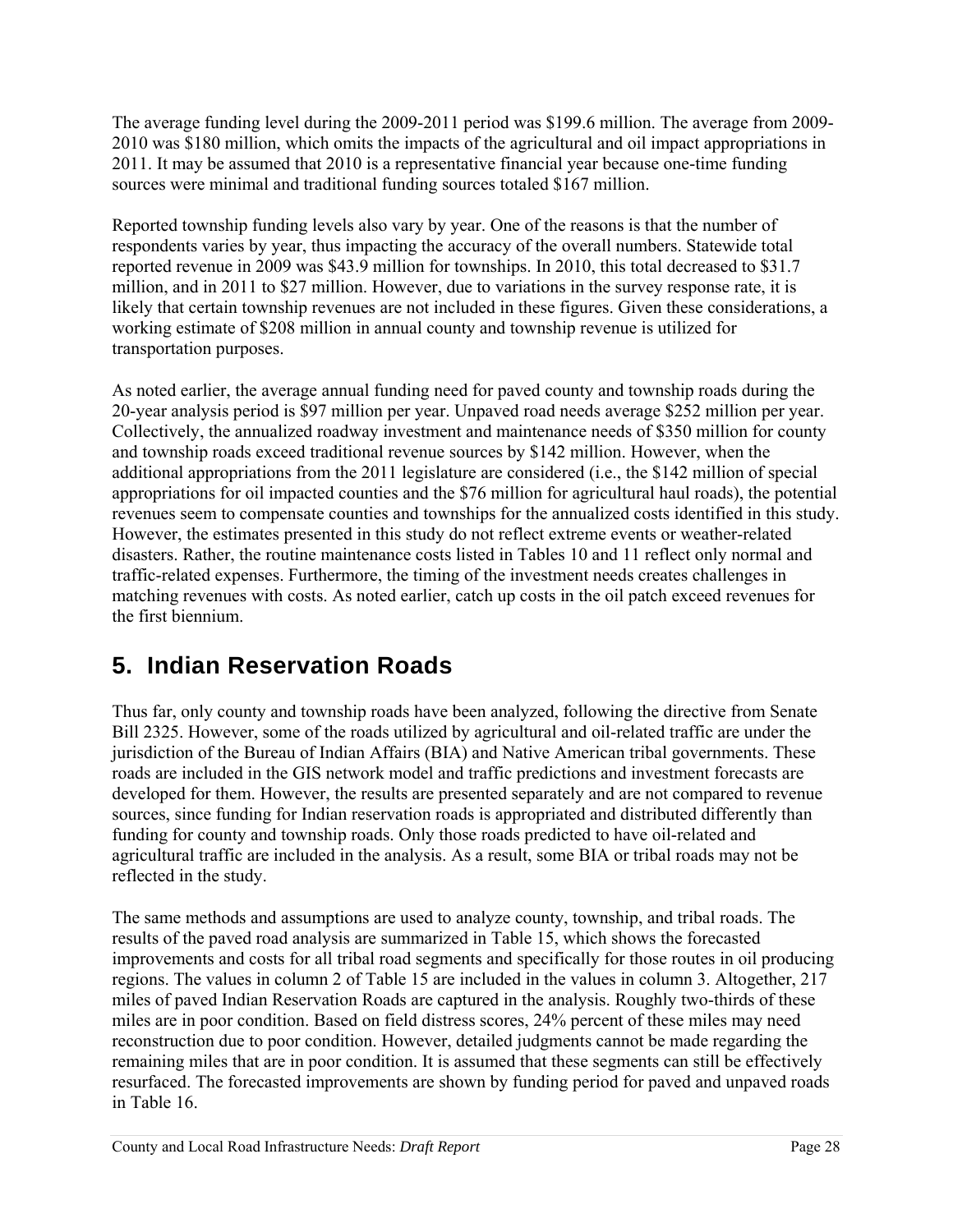| <b>Projected Improvement or Cost</b> | <b>Oil Impacted Regions</b> | <b>Total: North Dakota</b> |
|--------------------------------------|-----------------------------|----------------------------|
| Miles Resurfaced                     | 13                          | 163                        |
| <b>Resurfacing Cost (Million\$)</b>  | \$2.8                       | \$28.3                     |
| Miles Widened                        |                             |                            |
| Widening Cost (Million\$)            | \$1.2                       | \$1.2                      |
| Miles Reconstructed                  | 51                          | 51                         |
| Reconstruction Cost (Million\$)      | \$76.9                      | \$76.9                     |
| Maintenance Cost (Million\$)         | \$6.7                       | \$21.5                     |
| Total Cost (Million\$)               | \$87.6                      | \$1279                     |

 **Table 15: Summary of Indian Reservation Paved Road Investment Analysis\***

 **Table 16: Summary of Projected Investment Needs for Impacted Indian Reservation Roads\***

| <b>Period</b> | $\cdot$<br><b>Paved</b> | <b>Unpaved</b> | <b>Total</b> |
|---------------|-------------------------|----------------|--------------|
| 2013-2014     | \$77.87                 | \$2.32         | \$80.19      |
| 2015-2016     | \$3.58                  | \$2.32         | \$5.90       |
| 2017-2018     | \$2.61                  | \$2.49         | \$5.10       |
| 2019-2020     | \$3.09                  | \$2.65         | \$5.74       |
| 2021-2022     | \$6.53                  | \$2.65         | \$9.18       |
| 2023-2032     | \$34.20                 | \$15.44        | \$49.64      |
| 2013-2032     | \$127.88                | \$27.86        | \$155.74     |

\*Results include only those roads projected to have oil-related or agricultural traffic.

# **6. Major Areas of Uncertainty**

The analysis is based on the best and latest information available, including 2012 traffic and condition assessments and 2012 county survey data. The unpaved road analysis reflects current practices used for low-volume roads and materials and acquisition costs specific to different regions of the state. The paved road model is the same one used to analyze state and federal highways and reflects the same parameters used in the design of pavements.

As with any study, there are uncertainties regarding the inputs and models used to estimate county and local road costs. As detailed in Appendix D, the uncertainties in the paved road analysis are addressed (to some extent) through the use of statistical reliability factors. While uncertainties are inherent in the predicted truck traffic levels, this study utilizes one of the most specific traffic forecasting models of any study thus far.

The major areas of uncertainty that characterize this study are summarized in Table 17. The levels of confidence placed in the data, inputs, and/or procedures are broadly assessed through an ordinal scale:

- 1. Relatively Low (i.e., there is some confidence but considerable uncertainty exists)
- 2. Moderate
- 3. Moderately High
- 4. High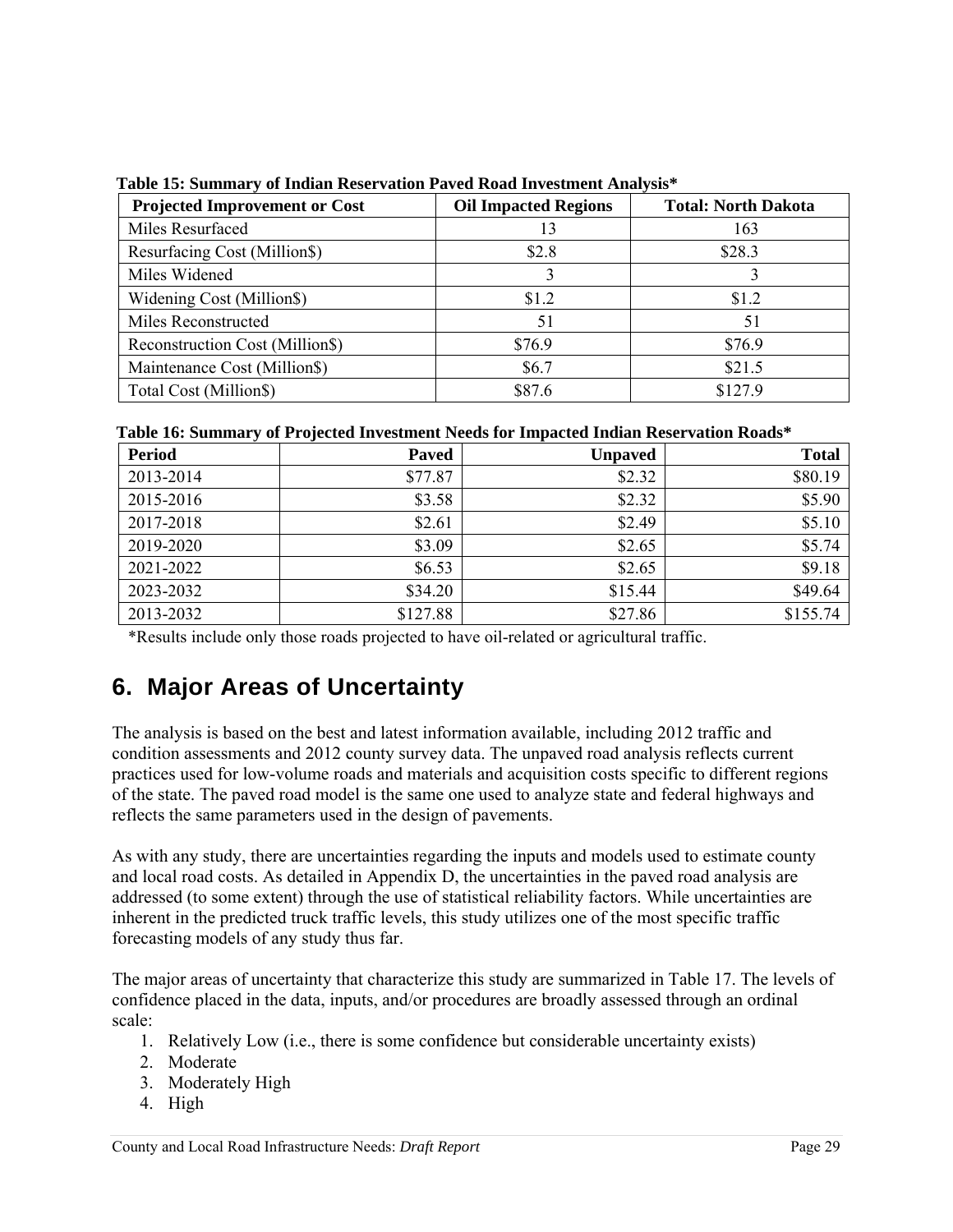5. Very High (e.g., controlled factors and processes)

Very high confidence levels would be very unusual in any transportation study or component. High levels of confidence can rarely be placed in subjective and/or survey data or highly variable processes. Moderate and moderately high confidence levels are most typical.

| Table 17: Summary of Uncertainties Underlying the County and Local Road Investment Analysis                               |                                   |                                                                                                                                                                                                               |  |
|---------------------------------------------------------------------------------------------------------------------------|-----------------------------------|---------------------------------------------------------------------------------------------------------------------------------------------------------------------------------------------------------------|--|
| <b>Sources of Uncertainty</b>                                                                                             | <b>Confidence</b><br><b>Level</b> | <b>Possible Effects on Results</b>                                                                                                                                                                            |  |
| Oil production forecast                                                                                                   | $\overline{4}$                    | Signifantly affects truck traffic levels and investment<br>needs in western North Dakota, but has little or no<br>impact in the rest of the state                                                             |  |
| Timing and phasing of drilling<br>in specific locations                                                                   | $\overline{3}$                    | Affects truck traffic levels on specific routes and the<br>timing of investment needs in western North Dakota,<br>but has little or no impact in the rest of the state                                        |  |
| Sources, supplies, capacities,<br>and locations of inputs used in<br>oil production                                       | $\overline{3}$                    | Affects truck traffic levels on specific routes and the<br>timing of investment needs in western North Dakota,<br>but has little or no impact in the rest of the state                                        |  |
| Crop yields, land allocation,<br>and agricultural production<br>forecasts                                                 | $\overline{4}$                    | Affects truck traffic levels and investment needs,<br>primarily in central and eastern North Dakota                                                                                                           |  |
| Roadway distress data collected<br>through field assessments                                                              | $\overline{4}$                    | Affects the predicted timing of investment needs, the<br>miles of road reconstructed, the estimated structural<br>contributions of existing pavements, and the structural<br>number needed for future traffic |  |
| Roadway condition data<br>collected through surveys                                                                       | $\overline{3}$                    | Affects the predicted timing of investment needs, the<br>miles of road reconstructed, the estimated structural<br>contributions of existing pavements, and the structural<br>number needed for future traffic |  |
| Road improvement costs per<br>mile, inch-mile, or other unit                                                              | $\overline{4}$                    | Affects the improvement costs arising from forecasted<br>improvements during the analysis period                                                                                                              |  |
| Truck types used, the<br>proportion of traffic moved in<br>each type of truck, and load<br>factors                        | 3                                 | Affects the predicted structural numbers of paved<br>roads and the investment needs of paved and unpaved<br>roads                                                                                             |  |
| Truck routing and spatial<br>analysis procedures (which<br>predict trips based on driver<br>behavior, distance, and cost) | $\overline{2}$                    | Affects the specific road segments impacted and<br>predictions of traffic levels on specific routes, but has<br>less impact on overall forecasts of county and regional<br>investment needs                   |  |
| Gravel road improvement<br>model (which reflects<br>uncertainties in practices and<br>timing)                             | $\overline{3}$                    | Affects the frequencies of graveling and blading and<br>the timing and estimated costs of unpaved roads                                                                                                       |  |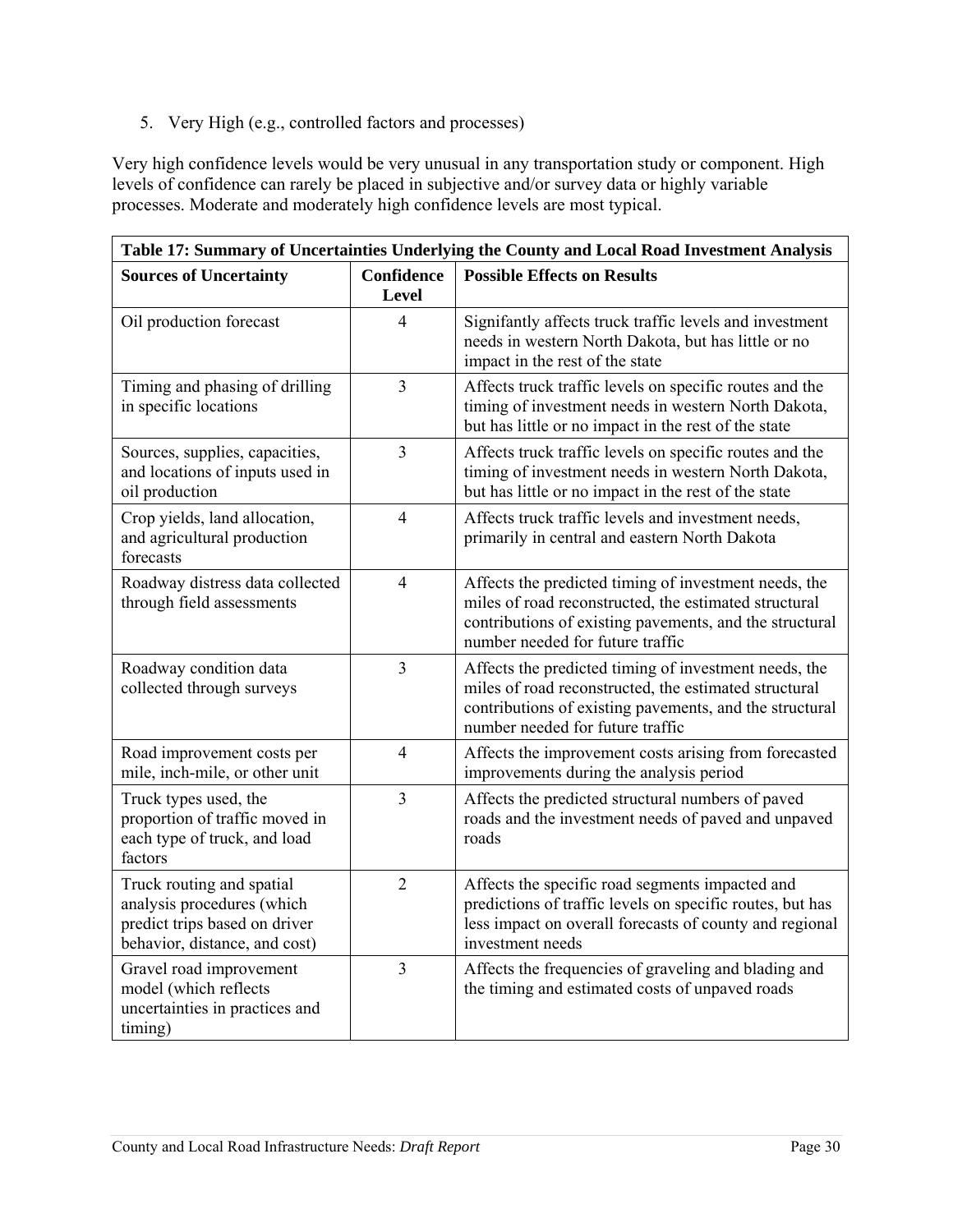| Table 17: Summary of Uncertainties Underlying the County and Local Road Investment Analysis                                                    |                                   |                                                                                                                                                                                                                                    |  |
|------------------------------------------------------------------------------------------------------------------------------------------------|-----------------------------------|------------------------------------------------------------------------------------------------------------------------------------------------------------------------------------------------------------------------------------|--|
| <b>Sources of Uncertainty</b>                                                                                                                  | <b>Confidence</b><br><b>Level</b> | <b>Possible Effects on Results</b>                                                                                                                                                                                                 |  |
| Pavement structural model,<br>which predicts SN values and<br>reflects uncertainties in<br>materials performance, traffic,<br>and other inputs | 4                                 | Affects predicted levels of paved road improvement<br>costs throughout the state, but addresses uncertainty<br>through a statistical reliability procedure that<br>simulates the effects of higher than predicted traffic<br>loads |  |
| Paved road improvement<br>model, which selects the<br>improvement and predicts the<br>year of improvement                                      | 3                                 | Affects predicted levels of paved road improvement<br>costs throughout the state and the timing of<br>improvements-e.g., how much investment is needed<br>in near-term funding periods versus later years                          |  |
| County and township revenues                                                                                                                   | $\mathfrak{D}$                    | Revenues do not directly affect the investment<br>analysis, but affect estimates of funding gaps                                                                                                                                   |  |

The improvements quantified in this study are intended to provide acceptable service for a target period of 20 years. However, many unknown and localized conditions may affect the outcomes or change the scope and costs of the improvements required. While it cannot be guaranteed that the improvements will eliminate or mitigate issues such as spring load restrictions, these benefits are expected to result from reconstruction projects and thick (structural) overlays in many cases.

The mitigating effects of thin overlays are more difficult to project and cannot be counted upon to solve load restriction problems in many areas. The results will depend largely upon the qualities of the underlying soils and pavement layers, which can only be completely ascertained from core samples. Moreover, it must be noted that spring load restrictions are not simple structural decisions, but are partly administrative in nature. At times, spring load restrictions may be placed in effect to protect thin pavements from rapid deterioration that could result in expensive reconstruction projects in the future. However, load restrictions may also be put in place to divert truck traffic to alternate routes that have more substantial pavement sections or are simply in better condition. For these reasons, predicting the impacts of road improvements on load restrictions at the local level involves a great deal of uncertainty.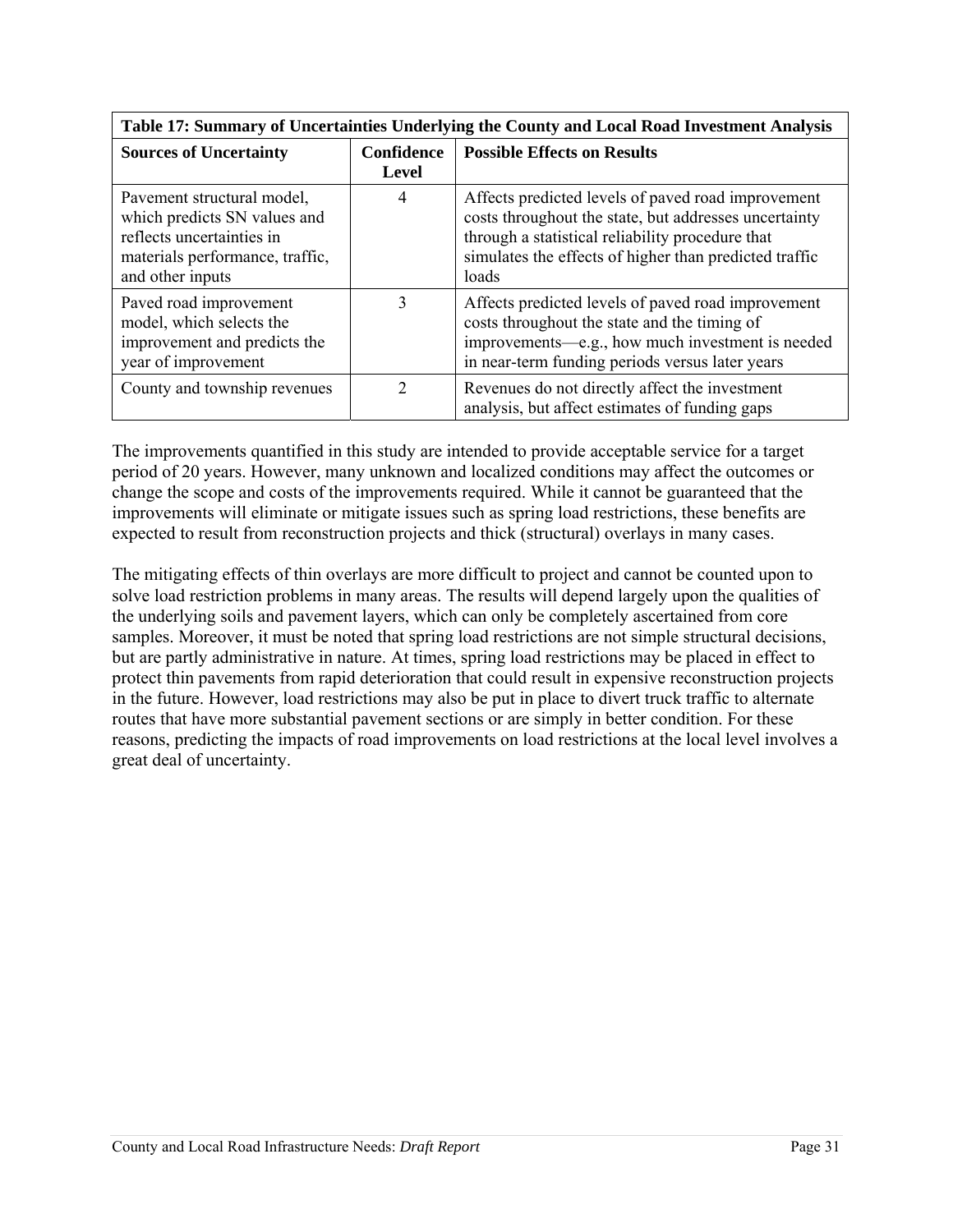## **Appendix A: Flexible Pavement Condition Rating Scoring Sheet**

| CONDITION              | EXTENT           |                                |                | SEVERITY       | Score                               |  |
|------------------------|------------------|--------------------------------|----------------|----------------|-------------------------------------|--|
| CODE                   |                  | <10%                           | $10-$          | $>30\%$        | <b>LENGTH</b>                       |  |
| <b>ALLIGATOR</b>       | $\mathbf{0}$     | $\overline{2}$                 | $\overline{4}$ | 6              | <b>HAIRLINE</b>                     |  |
| <b>CRACKING</b>        |                  | 8                              | 10             | 12             | SPALLED & TIGHT                     |  |
| AC                     |                  | 14                             | 16             | 18             | SPALLED & LOOSE                     |  |
|                        | <b>NONE</b>      | <10%                           | $10-$          | $>30\%$        | <b>LENGTH</b>                       |  |
| <b>BLEEDING</b>        | $\mathbf{0}$     | $\mathbf{1}$                   | $\overline{2}$ | $\mathfrak{Z}$ | OCCASIONAL SMALL PATCHES            |  |
|                        |                  | $\overline{4}$                 | 5              | 6              | WHEEL TRACKS SMOOTH                 |  |
| <b>BLD</b>             |                  | $\overline{7}$                 | 8              | 9              | LITTLE VISIBLE AGGREGATE            |  |
|                        | <b>NONE</b>      | <100'                          | $100'$ -       | >200'          | L.F. in 100'                        |  |
| LONGITUDINAL           | $\mathbf{0}$     | $\mathbf{1}$                   | $\overline{2}$ | $\overline{3}$ | $<$ 1/4" WIDTH                      |  |
| <b>CRACKING</b>        |                  | $\overline{4}$                 | 5              | 6              | $1/4 - 1$ "                         |  |
| LC                     |                  | $\overline{7}$                 | 8              | 9              | >1" AND/OR SPALLED                  |  |
|                        | <b>NONE</b>      | < 100'                         | $100'$ -       | >200'          | L.F. in 100'                        |  |
| <b>TRANSVERSE</b>      | $\boldsymbol{0}$ | 1                              | $\overline{2}$ | $\overline{3}$ | $<1/4"$ WIDTH                       |  |
| <b>CRACKING</b>        |                  | $\overline{4}$                 | $\overline{5}$ | 6              | $1/4 - 1$ "                         |  |
| <b>TC</b>              |                  | $\overline{7}$                 | 8              | 9              | >1" OR SPALLED OR DEPRESSED         |  |
|                        | <b>NONE</b>      | <10%                           | $10-$          | $>30\%$        | LENGTH                              |  |
| <b>BLOCK</b>           | $\theta$         | $\mathbf{1}$                   | $\overline{2}$ | $\overline{3}$ | $\leq$ 1/4" WIDTH                   |  |
| <b>CRACKING</b>        |                  | $\overline{4}$                 | 5              | 6              | $1/4 - 1"$                          |  |
| BC                     |                  | $\overline{7}$                 | 8              | 9              | >1" AND/OR SPALLED                  |  |
|                        | <b>NONE</b>      | $< 10\%$                       | $10-$          | $>30\%$        | <b>AREA OF SAMPLE</b>               |  |
| <b>RAVELING</b>        | $\overline{0}$   | 1                              | $\overline{2}$ | $\mathfrak{Z}$ | <b>MINOR LOSS</b>                   |  |
| <b>WEATHERING</b>      |                  | $\overline{4}$                 | $\overline{5}$ | 6              | SOME SMALL HOLES / PITS             |  |
| $\mathbf{R}\mathbf{W}$ |                  | $7\overline{ }$                | 8              | 9              | HIGHLY PITTED / ROUGH               |  |
|                        | <b>NONE</b>      | $< 5\%$                        | $5 - 15%$      | $>15\%$        | AREA OF SAMPLE                      |  |
| <b>BITUMINOUS</b>      | $\overline{0}$   | 2                              | $\overline{4}$ | 6              | <b>GOOD CONDITION</b>               |  |
| <b>PATCHING</b>        |                  | 8                              | 10             | 12             | <b>FAIR CONDITION</b>               |  |
| BP                     |                  | 14                             | 16             | 18             | POOR CONDITION                      |  |
|                        | $< 1/4$ "        | $\frac{1}{4}$<br>$\frac{1}{8}$ | $\frac{3}{8}$  | $>1/2$ "       | DEPTH SEVERITY CATEGORY             |  |
| <b>RUTTING</b>         | $\boldsymbol{0}$ | $\overline{4}$                 | 9              | 18             | WITH 20% TRIGGER                    |  |
| RТ                     |                  |                                |                |                |                                     |  |
|                        |                  |                                |                |                | Total Score (99- individual scores) |  |

County \_\_\_\_\_\_\_\_

Route  $\Box$ 

Miles from Start of Route (Rate first 500 Ft of each mile)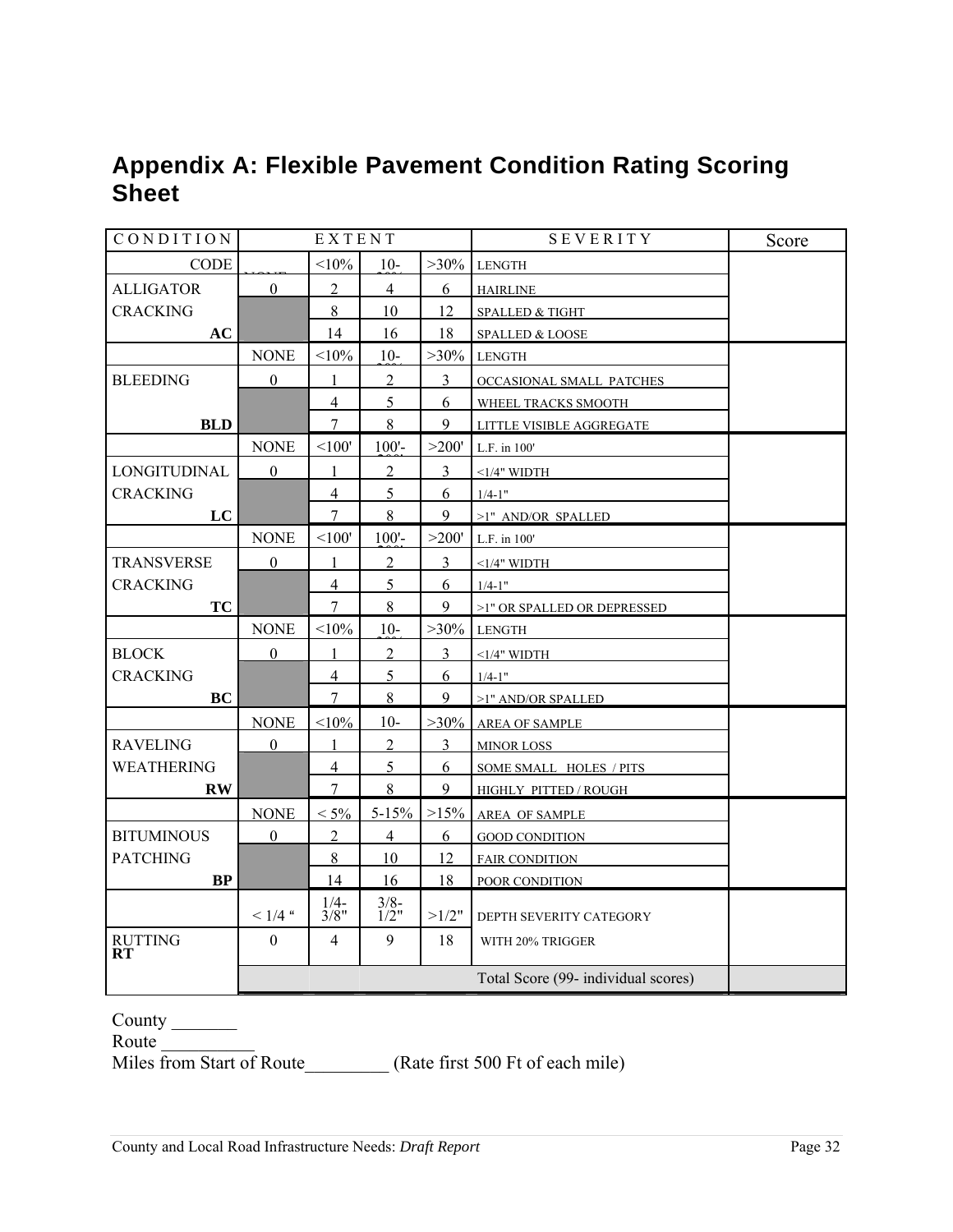## **Appendix B: County Road Survey**

| County:   |      |                |       |
|-----------|------|----------------|-------|
| Contact:  |      |                |       |
|           | Name | Phone          | Email |
| Preparer: |      | Date Prepared: |       |

#### *Gravel Road Costs*

Please report costs for gravel for county roads in the table below. The table asks for unit costs for graveling, maintaining, and operating gravel roads.

| <b>Gravel/Scoria Cost</b>                         |                          |
|---------------------------------------------------|--------------------------|
| Average Gravel/Scoria Cost (crushing & royalties) | Per cubic yd.            |
| Trucking Cost from Gravel Origin                  | Per loaded mile/Cu. Yard |
| <b>Placement Costs</b>                            | Per mile                 |
| <b>Blading Cost</b>                               | Per mile                 |
| <b>Dust Suppressant Costs</b>                     | Per mile                 |
| <b>Snow Removal Cost</b>                          | Per mile                 |

| <b>Average Regraveling Thickness (Scoria/Gravel)</b> | Cubic yd/mile or Inches |
|------------------------------------------------------|-------------------------|
|                                                      | (Please circle one)     |

#### *Road Maintenance and Practices*

#### *Gravel Road Practices*

Please report blading and graveling frequency for county gravel roads.

Blading Frequency

- ❏ 1 per week
- ❏ 1 per month
- ❏ 2 per month

❏ other (please explain)

Regraveling Frequency

- ❏ Every year
- ❏ Every 2-3 years
- ❏ Every 3-4 years
- ❏ 5 or more years
- ❏ other (please explain)

#### Stabilization

- ❏ Currently use (if this is selected, please comment on success rate)
- ❏ Exploring usage
- ❏ Do not plan to use

If currently used please specify type of stabilization, cost per application, and application frequency

How would you classify the average gravel road condition in your county?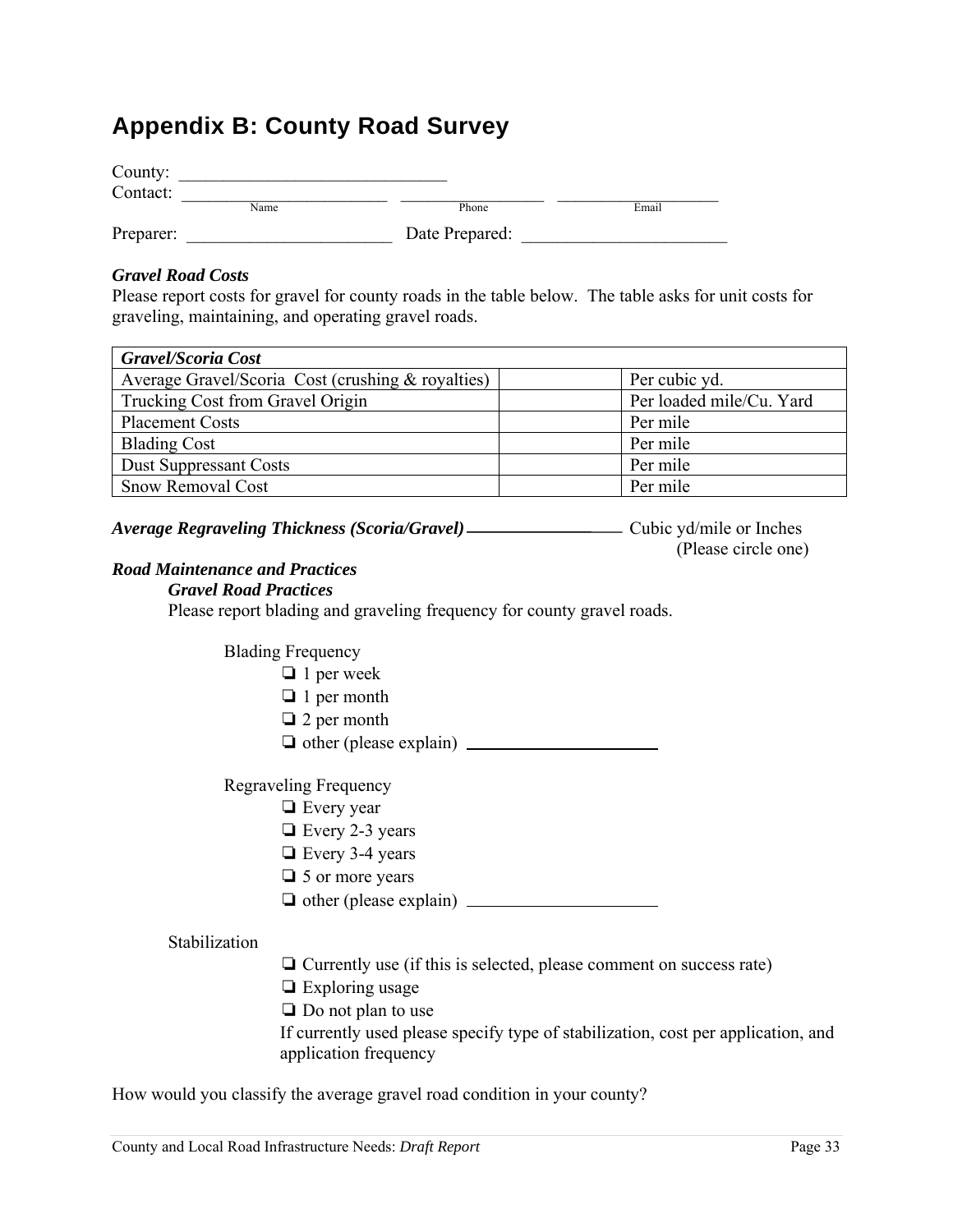❏Very Good ❏Good ❏Fair ❏Poor

#### *Paved Road Practices*

Please report typical paved road maintenance practices used in your county.

Typical overlay frequency: \_\_\_\_\_\_\_\_\_\_\_\_\_\_\_

Typical overlay thickness:

Is roadway width due to repeated overlay treatment an issue in your county? ❏Yes ❏No

If so – what is the estimated number of miles affected?

Aside from routine maintenance and improvements, what other challenges are facing roadway maintenance in your county? (flooding, high traffic generators, etc.)

*Comments or Suggestions (please attach additional sheets if needed):*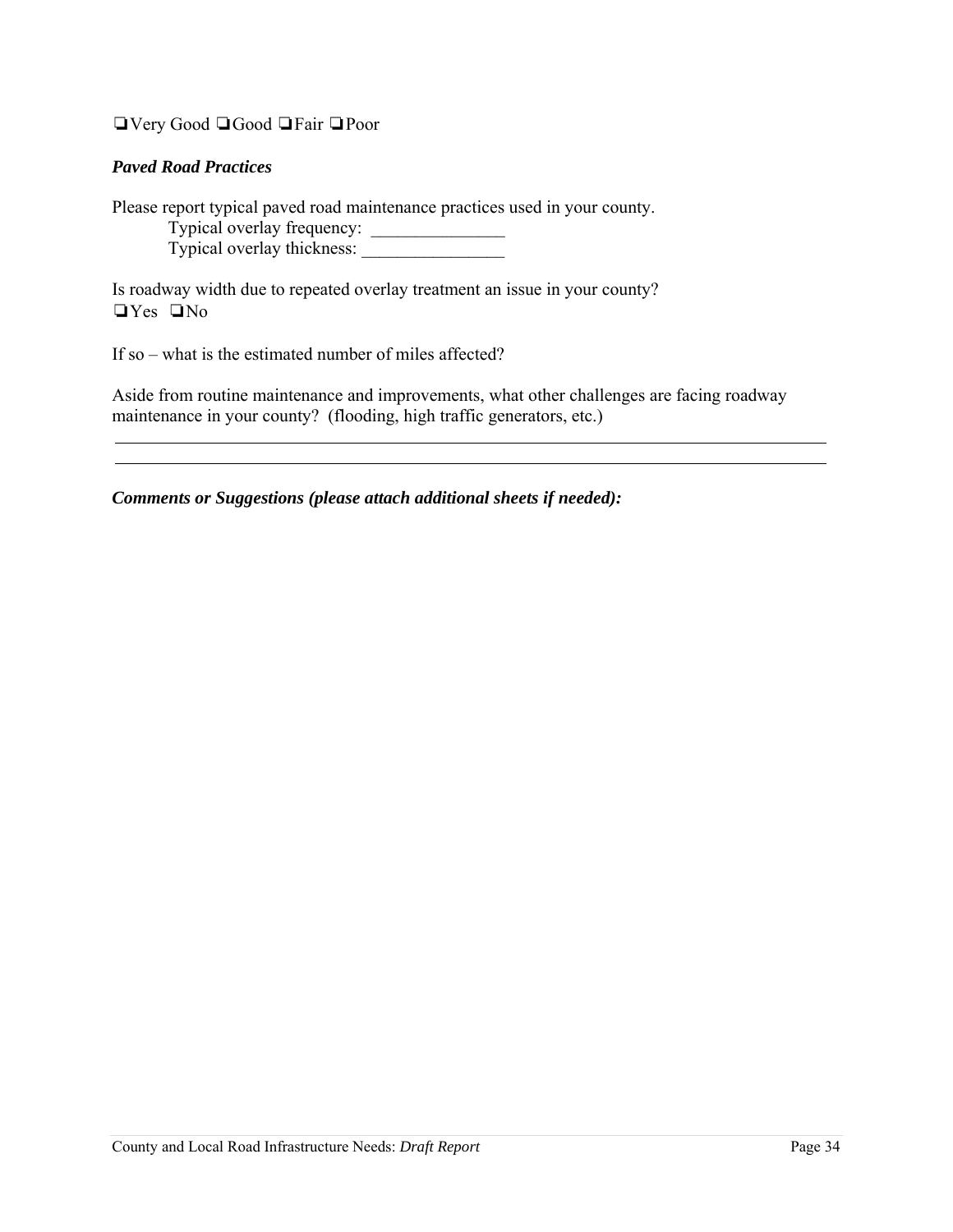# **Appendix C: Paved Road Conditions, by County**

| <b>Table C.1: Paved Road Conditions, by County</b> |                  |              |         |
|----------------------------------------------------|------------------|--------------|---------|
| County                                             | <b>Condition</b> | <b>Miles</b> | Percent |
| Adams                                              | Good             | 1.1          | 5%      |
| Adams                                              | Fair             | 21.2         | 95%     |
| <b>Barnes</b>                                      | Very Good        | 24.3         | 10%     |
| <b>Barnes</b>                                      | Good             | 75.6         | 31%     |
| <b>Barnes</b>                                      | Fair             | 120.3        | 50%     |
| <b>Barnes</b>                                      | Poor             | 22.2         | 9%      |
| Benson                                             | Very Good        | 2.9          | 3%      |
| Benson                                             | Good             | 30.5         | 34%     |
| Benson                                             | Fair             | 41.3         | 46%     |
| Benson                                             | Poor             | 15.7         | 17%     |
| <b>Billings</b>                                    | Very Good        | 22.2         | 55%     |
| <b>Billings</b>                                    | Good             | 13.5         | 33%     |
| <b>Billings</b>                                    | Fair             | 4.7          | 12%     |
| Bottineau                                          | Very Good        | 24.8         | 12%     |
| Bottineau                                          | Good             | 174.6        | 88%     |
| Bowman                                             | Very Good        | 4.8          | 4%      |
| Bowman                                             | Good             | 88.9         | 67%     |
| Bowman                                             | Fair             | 38.2         | 29%     |
| <b>Burke</b>                                       | Very Good        | 14.1         | 28%     |
| <b>Burke</b>                                       | Good             | 30.5         | $60\%$  |
| <b>Burke</b>                                       | Fair             | 6.2          | 12%     |
| Burleigh                                           | Very Good        | 11.9         | 7%      |
| Burleigh                                           | Good             | 90.1         | 50%     |
| Burleigh                                           | Fair             | 46.3         | 26%     |
| Burleigh                                           | Poor             | 30.5         | 17%     |
| Cass                                               | Very Good        | 184.5        | 59%     |
| Cass                                               | Good             | 116.1        | 37%     |
| Cass                                               | Fair             | 12.5         | 4%      |
| Cass                                               | Poor             | 1.0          | $0\%$   |
| Cavalier                                           | Very Good        | 4.0          | 6%      |
| Cavalier                                           | Good             | 21.9         | 35%     |
| Cavalier                                           | Fair             | 26.8         | 42%     |
| Cavalier                                           | Poor             | 10.6         | 17%     |
| Dickey                                             | Very Good        | 20.2         | 24%     |
| Dickey                                             | Good             | 39.9         | 47%     |
| Dickey                                             | Fair             | 24.6         | 29%     |
| Divide                                             | Very Good        | 5.2          | 18%     |
| Divide                                             | Good             | 10.9         | 39%     |
| Divide                                             | Fair             | 11.8         | 42%     |
| Dunn                                               | Very Good        | 10.0         | 67%     |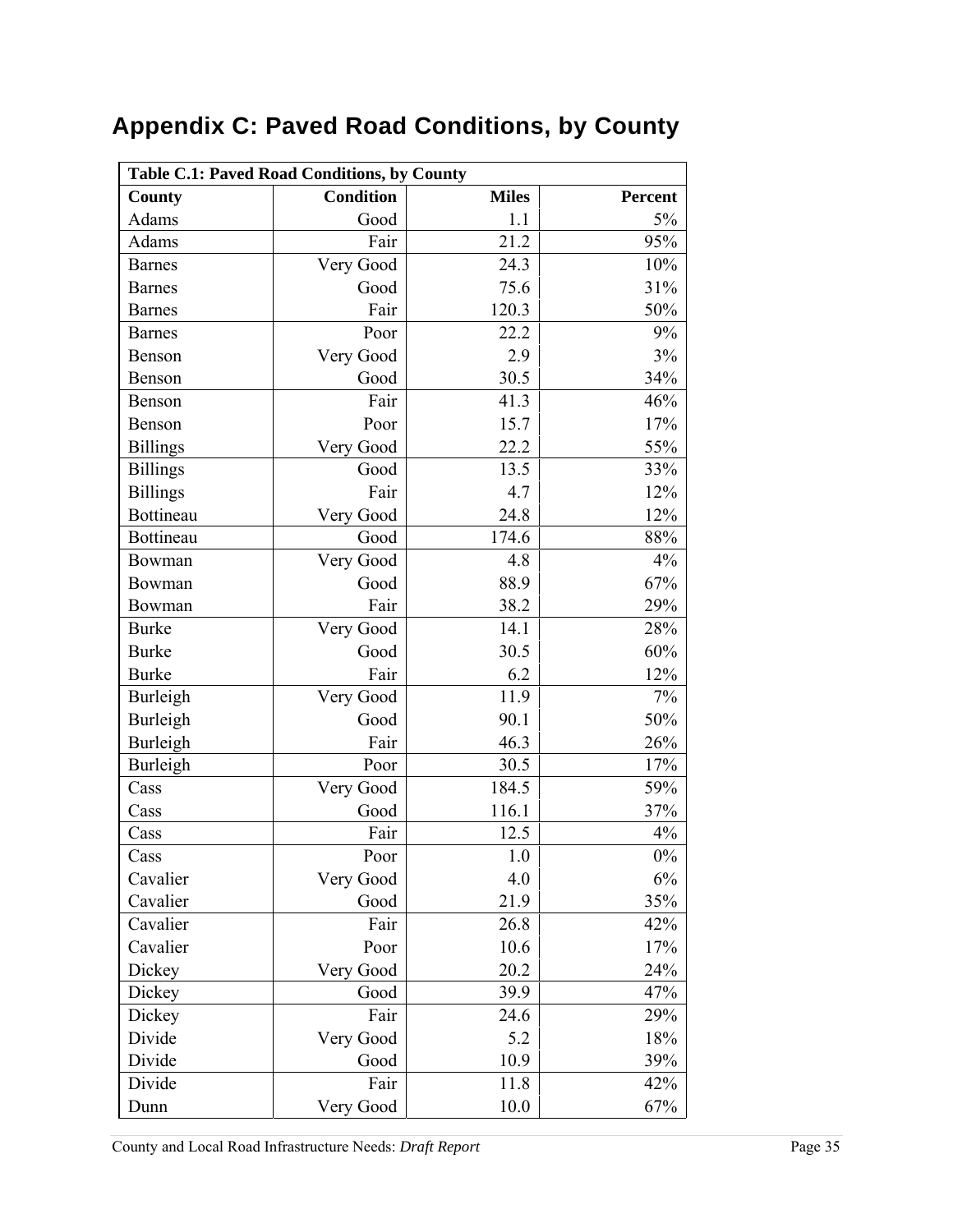| <b>Table C.1: Paved Road Conditions, by County</b> |                  |              |                |
|----------------------------------------------------|------------------|--------------|----------------|
| County                                             | <b>Condition</b> | <b>Miles</b> | <b>Percent</b> |
| Dunn                                               | Good             | 0.3          | 2%             |
| Dunn                                               | Fair             | 0.2          | $1\%$          |
| Dunn                                               | Poor             | 4.5          | 30%            |
| Eddy                                               | Good             | 38.9         | 58%            |
| Eddy                                               | Fair             | 14.3         | 21%            |
| Eddy                                               | Poor             | 14.1         | 21%            |
| Emmons                                             | Good             | 14.4         | 90%            |
| Emmons                                             | Fair             | 0.5          | 3%             |
| Emmons                                             | Poor             | 1.1          | 7%             |
| Foster                                             | Good             | 19.3         | 22%            |
| Foster                                             | Fair             | 70.4         | 78%            |
| Golden Valley                                      | Very Good        | 10.4         | 44%            |
| Golden Valley                                      | Good             | 13.5         | 56%            |
| <b>Grand Forks</b>                                 | Good             | 92.1         | 32%            |
| <b>Grand Forks</b>                                 | Fair             | 185.2        | 64%            |
| <b>Grand Forks</b>                                 | Poor             | 11.3         | 4%             |
| Grant                                              | Poor             | 3.4          | 100%           |
| Griggs                                             | Good             | 12.1         | 30%            |
| Griggs                                             | Fair             | 23.0         | 57%            |
| Griggs                                             | Poor             | 5.3          | 13%            |
| Hettinger                                          | Very Good        | 8.3          | 47%            |
| Hettinger                                          | Good             | 5.4          | 30%            |
| Hettinger                                          | Fair             | 4.0          | 23%            |
| Kidder                                             | Good             | 29.4         | 43%            |
| Kidder                                             | Fair             | 20.4         | 30%            |
| Kidder                                             | Poor             | 18.7         | 27%            |
| LaMoure                                            | Very Good        | 6.2          | 4%             |
| LaMoure                                            | Good             | 52.4         | 33%            |
| LaMoure                                            | Fair             | 66.2         | 42%            |
| LaMoure                                            | Poor             | 33.9         | 21%            |
| Logan                                              | Good             | 11.0         | 100%           |
| McHenry                                            | Good             | 93.5         | 100%           |
| McIntosh                                           | Good             | 28.6         | 34%            |
| McIntosh                                           | Fair             | 28.4         | 33%            |
| McIntosh                                           | Poor             | 28.1         | 33%            |
| McKenzie                                           | Very Good        | 19.8         | 17%            |
| McKenzie                                           | Good             | 40.0         | 34%            |
| McKenzie                                           | Fair             | 57.4         | 49%            |
| McLean                                             | Good             | 6.3          | 4%             |
| McLean                                             | Fair             | 135.5        | 96%            |
| Mercer                                             | Very Good        | 3.7          | 3%             |
| Mercer                                             | Good             | 85.8         | 82%            |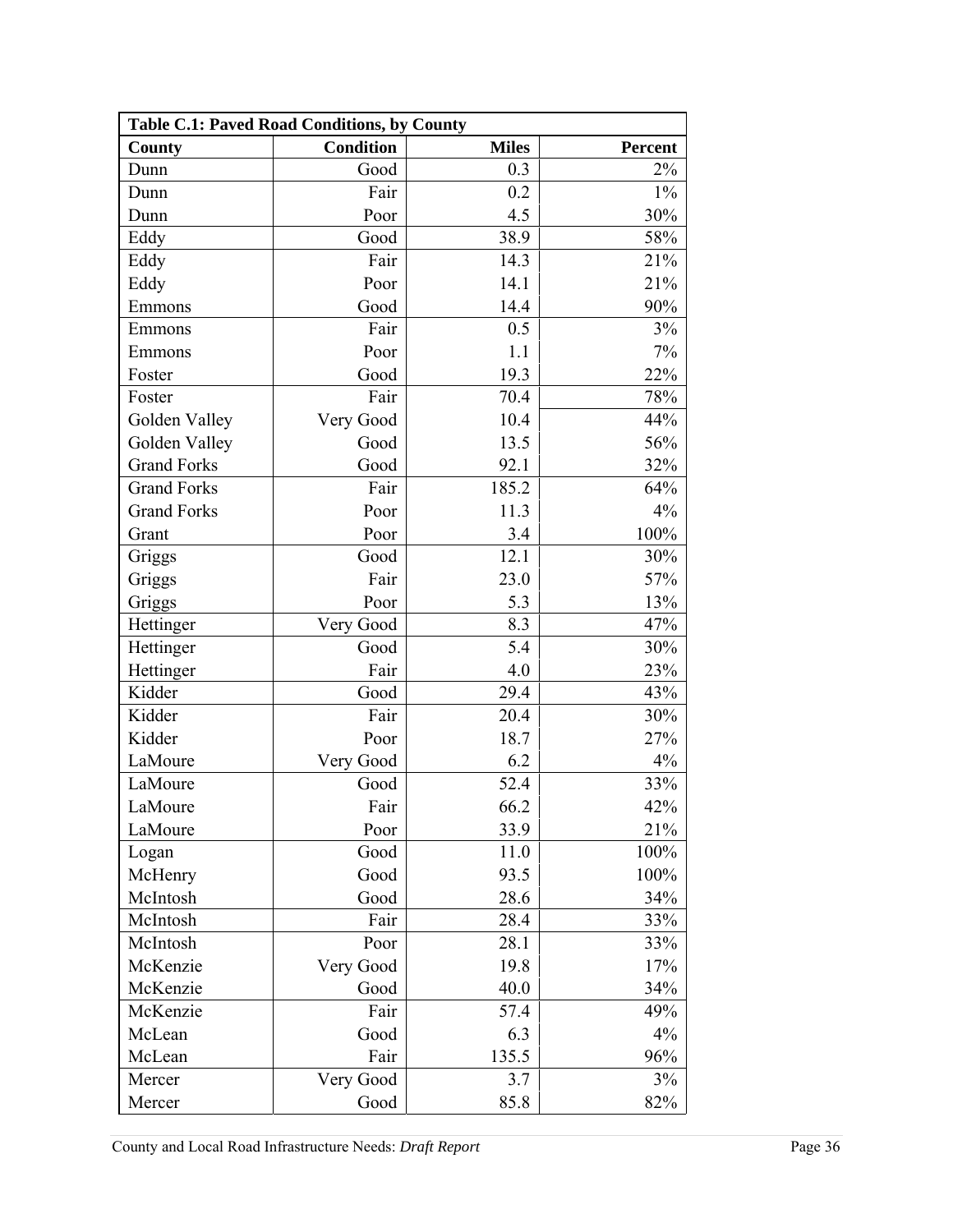| Table C.1: Paved Road Conditions, by County |                  |              |         |
|---------------------------------------------|------------------|--------------|---------|
| County                                      | <b>Condition</b> | <b>Miles</b> | Percent |
| Mercer                                      | Fair             | 15.1         | 14%     |
| Morton                                      | Good             | 48.9         | 50%     |
| Morton                                      | Fair             | 30.5         | 31%     |
| Morton                                      | Poor             | 18.0         | 18%     |
| Mountrail                                   | Very Good        | 24.8         | 24%     |
| Mountrail                                   | Good             | 23.7         | 23%     |
| Mountrail                                   | Fair             | 13.8         | 14%     |
| Mountrail                                   | Poor             | 40.1         | 39%     |
| Nelson                                      | Good             | 66.6         | 80%     |
| Nelson                                      | Fair             | 17.0         | 20%     |
| Oliver                                      | Very Good        | 2.9          | 11%     |
| Oliver                                      | Good             | 23.4         | 86%     |
| Oliver                                      | Poor             | 1.0          | 4%      |
| Pembina                                     | Very Good        | 42.3         | 21%     |
| Pembina                                     | Good             | 84.5         | 42%     |
| Pembina                                     | Fair             | 72.3         | 36%     |
| Pierce                                      | Good             | 3.6          | 31%     |
| Pierce                                      | Fair             | 8.0          | 69%     |
| Ramsey                                      | Very Good        | 6.9          | 5%      |
| Ramsey                                      | Good             | 76.8         | 58%     |
| Ramsey                                      | Fair             | 46.8         | 36%     |
| Ramsey                                      | Poor             | 1.0          | $1\%$   |
| Ransom                                      | Good             | 11.7         | 20%     |
| Ransom                                      | Fair             | 48.0         | 80%     |
| Renville                                    | Very Good        | 13.1         | 16%     |
| Renville                                    | Good             | 49.8         | 60%     |
| Renville                                    | Fair             | 20.0         | 24%     |
| Richland                                    | Very Good        | 24.8         | 10%     |
| Richland                                    | Good             | 122.0        | 48%     |
| Richland                                    | Fair             | 75.6         | 30%     |
| Richland                                    | Poor             | 32.5         | 13%     |
| Rolette                                     | Very Good        | 18.4         | 32%     |
| Rolette                                     | Good             | 14.8         | 26%     |
| Rolette                                     | Fair             | 15.3         | 27%     |
| Rolette                                     | Poor             | 8.6          | 15%     |
| Sargent                                     | Very Good        | 60.6         | 61%     |
| Sargent                                     | Good             | 36.4         | 37%     |
| Sargent                                     | Poor             | 2.8          | 3%      |
| Sheridan                                    | Fair             | 20.9         | 100%    |
| Sioux                                       | Poor             | 0.4          | 100%    |
| Slope                                       | Good             | 3.8          | 100%    |
| <b>Stark</b>                                | Very Good        | 22.7         | 25%     |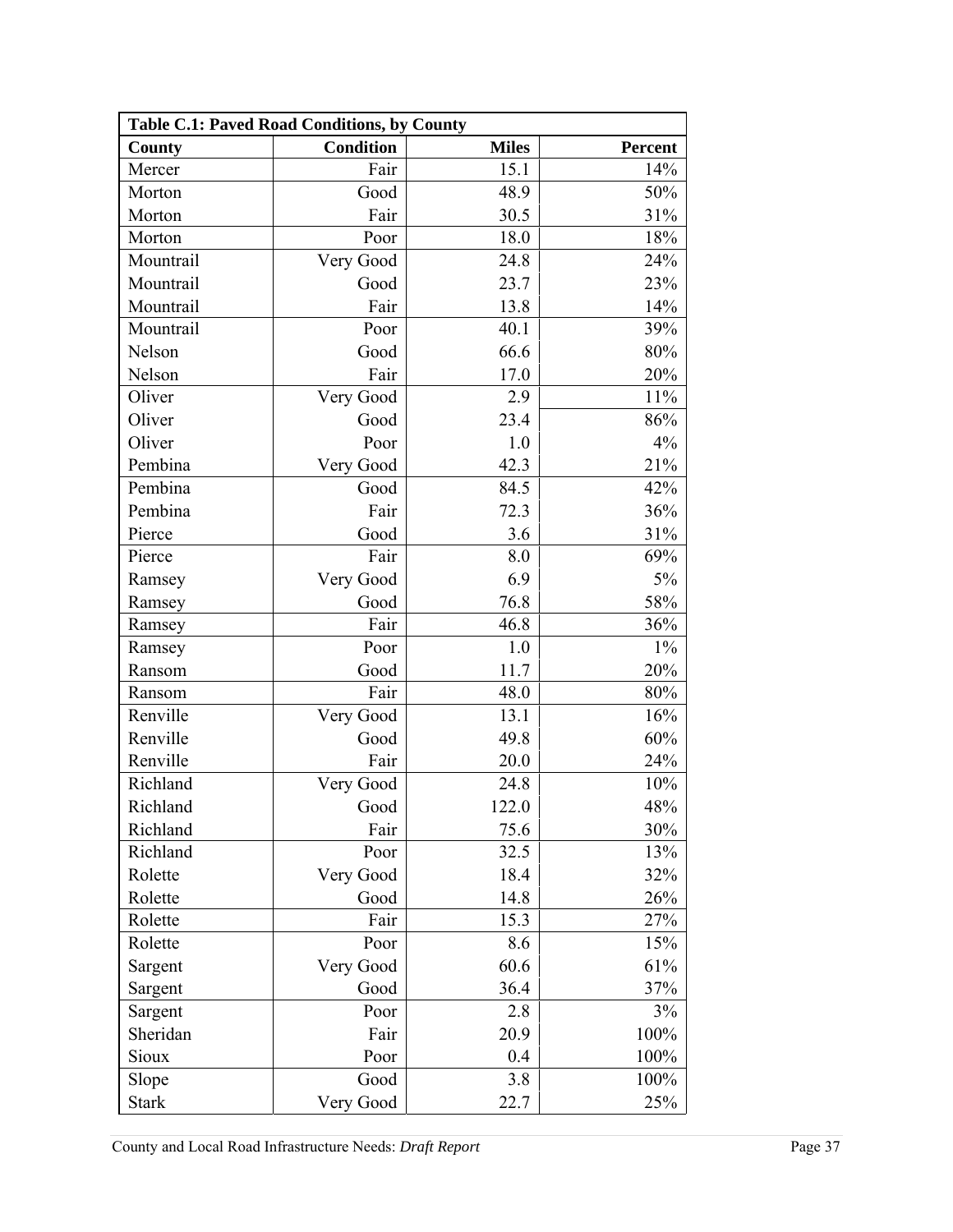| Table C.1: Paved Road Conditions, by County |                  |              |         |
|---------------------------------------------|------------------|--------------|---------|
| <b>County</b>                               | <b>Condition</b> | <b>Miles</b> | Percent |
| <b>Stark</b>                                | Good             | 63.4         | 69%     |
| <b>Stark</b>                                | Fair             | 6.1          | 7%      |
| Steele                                      | Good             | 0.3          | 0%      |
| Steele                                      | Fair             | 50.3         | 61%     |
| Steele                                      | Poor             | 32.2         | 39%     |
| Stutsman                                    | Good             | 169.0        | 71%     |
| Stutsman                                    | Fair             | 42.6         | 18%     |
| Stutsman                                    | Poor             | 27.0         | 11%     |
| Towner                                      | Fair             | 1.2          | 68%     |
| Towner                                      | Poor             | 0.5          | 32%     |
| Traill                                      | Very Good        | 25.9         | 18%     |
| Traill                                      | Good             | 49.7         | 35%     |
| Traill                                      | Fair             | 53.5         | 37%     |
| Traill                                      | Poor             | 14.8         | 10%     |
| Walsh                                       | Very Good        | 9.1          | 5%      |
| Walsh                                       | Good             | 103.5        | 55%     |
| Walsh                                       | Fair             | 59.4         | 32%     |
| Walsh                                       | Poor             | 14.6         | 8%      |
| Ward                                        | Very Good        | 18.4         | 7%      |
| Ward                                        | Good             | 210.5        | 77%     |
| Ward                                        | Fair             | 37.9         | 14%     |
| Ward                                        | Poor             | 6.5          | 2%      |
| Wells                                       | Very Good        | 23.0         | 21%     |
| Wells                                       | Good             | 41.8         | 38%     |
| Wells                                       | Fair             | 10.9         | 10%     |
| Wells                                       | Poor             | 35.3         | 32%     |
| Williams                                    | Very Good        | 62.3         | 38%     |
| Williams                                    | Good             | 70.5         | 44%     |
| Williams                                    | Fair             | 29.1         | 18%     |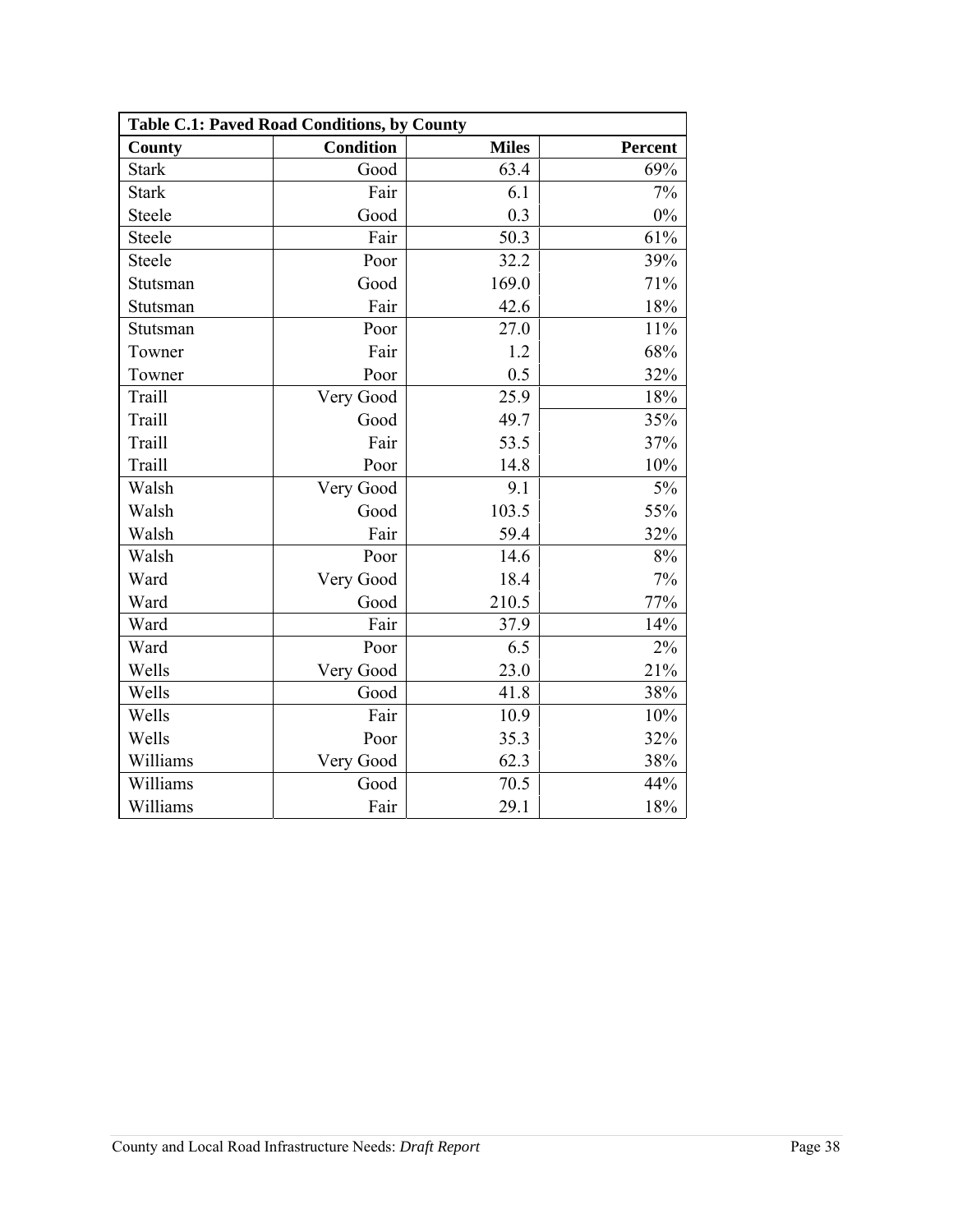# **Appendix D: Pavement Modeling Process**

### **Pavement Performance**

The performance of a pavement is measured through its serviceability (or condition) and the number of axle loads it can sustain before being resurfaced or improved. The condition at which a pavement must be resurfaced or rehabilitated is called "terminal serviceability" (*t*), which effectively marks the end of a pavement's useful life. Below this level, user and maintenance costs increase rapidly.

A pavement is designed for a performance period (*T*) based on a projected traffic load and environmental factors. Twenty years is often cited as the design-performance period for asphalt or flexible pavements. However, the period can be shorter or longer depending upon budgetary constraints, maintenance, and environmental factors.

The actual traffic load that will be experienced during the design period is unknown at the time the pavement is built and must be projected from historical data or traffic forecasting models. The traffic measure of greatest interest is the accumulated equivalent single-axle loads or ESALs. In particular, the total ESAL load that a pavement can endure before reaching terminal serviceability (*ESALt*) and the ESAL load accumulated during the design-performance period (*ESALT*) are of special interest. The design process is intended to ensure (with a high degree of probability) that the traffic actually experienced during the design-performance period is less than or equal to the traffic that would cause the pavement to deteriorate to its terminal serviceability level—i.e., the design period ESALs are less than or equal to the ESAL life of the pavement.

### **Predictive Equation**

An equation for predicting the cumulative ESALs (or ESAL life) of a flexible pavement as a function of its structural number (*SN*), resilient modulus (*MR*), initial PSR (*PSRI*), terminal PSR (*PSRt*), and design reliability (*R*) is shown below.

(1) 
$$
\log_{10}(W_{18}) = R + A + \frac{G}{B} + M
$$

Where:

 $log_{10}(W_{18})$  = The service life of the pavement in equivalent 18,000-lb single axle loads

$$
R=Z_R S_0
$$

 $Z_R$  = A standard normal deviate

 $S_0$  = Standard deviation

$$
A = 9.36 \log_{10} \left( SN + \sqrt{6/SN} \right) - 0.2
$$

$$
G = \log_{10} \left( \frac{\Delta PSR_S}{\Delta PSR_L} \right)
$$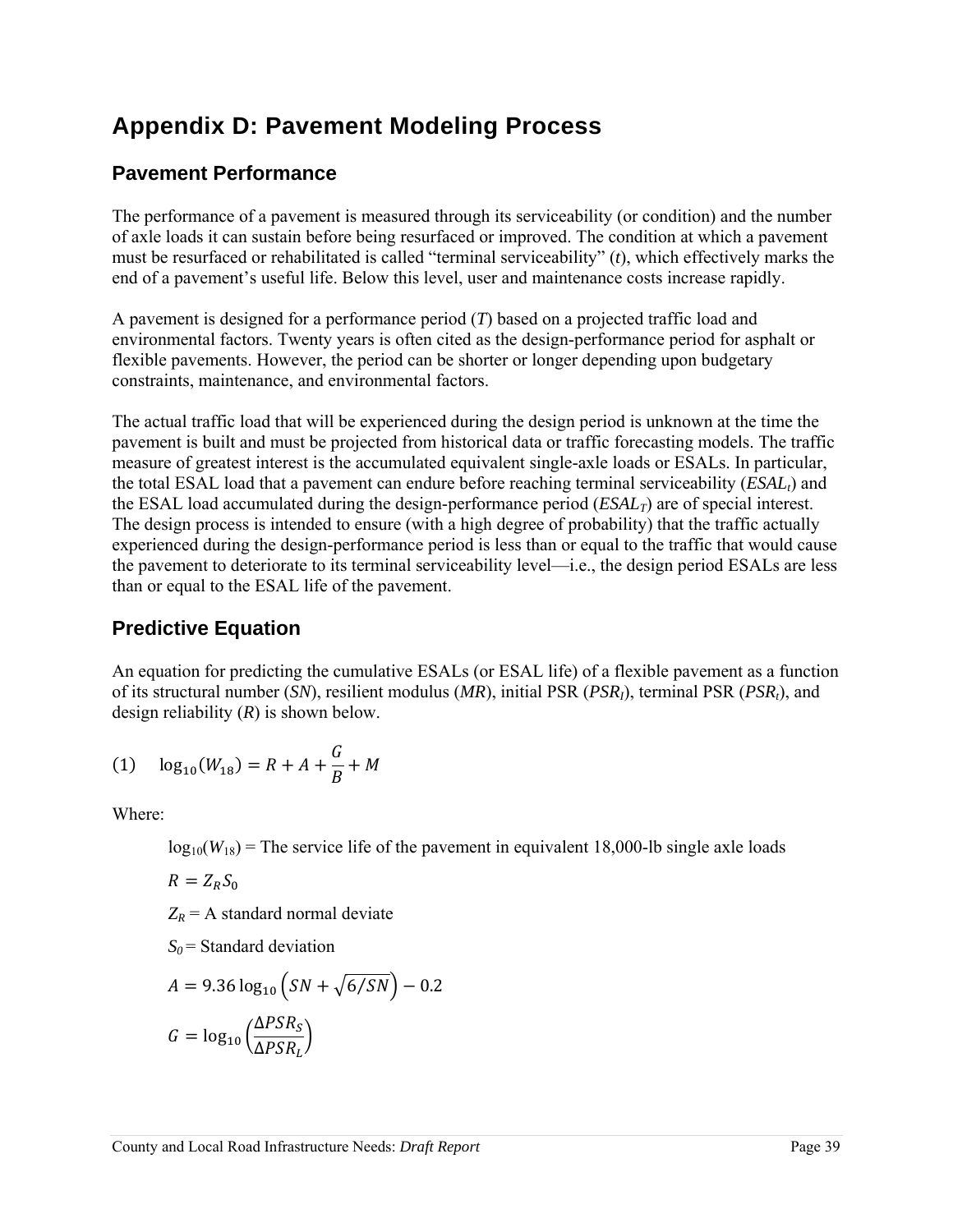$B = 0.4 +$ 1094  $(SN + \sqrt{6/SN})^{5.19}$  $M = 2.32 \log_{10}(MR) - 8.07$  $\Delta PSR_s = PSR_i - PSR_t$  $PSR_i$  = Initial serviceability rating of the pavement  $PSR_t$  = Terminal serviceability rating (e.g. when the pavement should be resurfaced)  $\Delta PSR_L = 2.7$ 

In Equation (1), ∆*PSRS* denotes the decline in PSR from its initial or design value (e.g., 4.5) to its terminal level (e.g., 2.5), while ∆*PSRL* represents the total decline in PSR until ultimate failure (2.7) as used during the AASHTO road test. In this study,  $ΔPSR<sub>S</sub> = 2.0$ .

### **Reliability**

There are many sources of uncertainty in pavement deign and performance. If a sample of pavements is designed using the same materials and thicknesses, many of these sections will reach terminal serviceability at different times because of variations in traffic, materials properties, and environmental and climatic conditions. The major sources of variation that affect pavement design and performance include: $19$ 

- 1. Construction factors—e.g., layer thicknesses, material strengths, etc.
- 2. Environmental factors (e.g., soils and climate)
- 3. Traffic forecasts and projections
- 4. Prediction error: i.e., errors in performance prediction internal to Equation 1

The reliability of the predicted performance may be expressed as  $Prob(ESAL_t \geq ESAL_T)$ . In actuality, the logs of the two ESAL terms are used, since the log ratio or difference is expected to be normally distributed. Nevertheless, the difference between the accumulated ESALs at terminal serviceability and the accumulated ESALs during the design period is the basis for the measurement.

Algebraically, the deviation between the design period ESALs and ESAL life is expressed as  $\log_{10}(ESAL_t/ESAL_T)$  or equivalently  $\log_{10}(ESAL_t) - \log_{10}(ESAL_T)$ . These deviations are assumed to be normally distributed with a known variance and standard deviation.  $Z_R$  is a critical value or location in the standard normal distribution that corresponds to  $Prob(log_{10}(ESAL_t)$  $log_{10}(ESAL_T)$  < 0) — i.e., the probability that the design period traffic (*ESAL<sub>T</sub>*) turns out to be greater that the ESAL life of the pavement (*ESAL<sub>t</sub>*). The reliability factor is computed as  $Z_R \times S_0$ , where  $S_0$  is the standard deviation of a theoretical distribution of deviations or differences between  $log_{10}(ESAL_t)$  and  $log_{10}(ESAL_T)$ .

The reliability factor may be expressed as a percentage. For example, a reliability factor of 75% (which is used in this study) indicates a 75% likelihood that the pavement section will survive the design-performance period. This value lies within the range of factors typically used for collector

 <sup>19</sup> Washington State Department of Transportation. "WSDOT Pavement Guide, Volume 2: Pavement Notes for Design, Evaluation and Rehabilitation," Olympia, WA, February, 1995.

County and Local Road Infrastructure Needs: *Draft Report* Page 40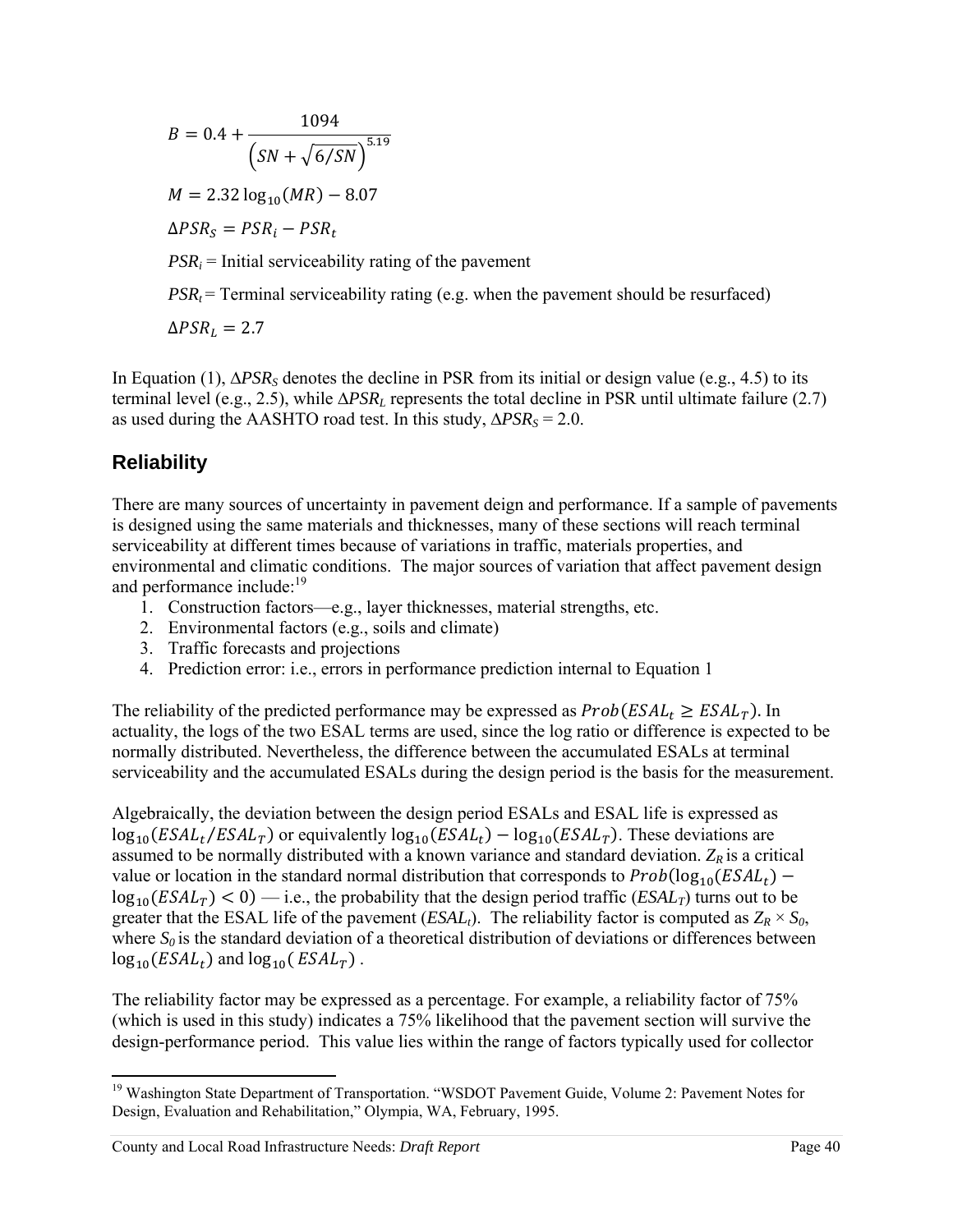roads. The use of a 75% reliability factor essentially doubles the ESAL forecast used in the pavement prediction model. Much higher reliability factors (e.g., 90%) are often used for interstate and principal arterial highways. However, in most cases, traffic is projected from historical trends, which leads to great uncertainty in rapidly growing or changing regions when economic or industry factors are considered directly in the forecasts. In comparison, truck traffic levels in this study are forecast directly from the locations and intensities of oil and agricultural production. Because the external or exogenous forces that give rise to traffic demand are internalized in the forecasts, greater confidence may be placed in the traffic forecasts than if they were derived solely from historical traffic counts and trend lines.

The selection of a reliability factor involves several tradeoffs. The use of a higher reliability factor would increase the likelihood that the pavements would survive the predicted performance period. However, the use of higher reliability factors result in thicker pavements and significantly higher investment costs. Given the time variability of oil traffic, higher reliability factors could result in the overbuilding of roads and investment forecasts during the early phase of oil development than might be needed in the long run. Given the pros and cons, the 75% reliability factor is felt to be the most appropriate one for this study.

#### **Pavement Deterioration Model**

With some extensions, the predictive model shown in Equation 1 can be used to predict the condition of a pavement each year of an analysis period using the cumulative ESAL load. In order to do so, Equation 1 must be solved for G (Equation 2).

(2) 
$$
G = B(\log_{10}(W_{18}) - R - A - M)
$$

Substituting for G yields:

(3) 
$$
\log_{10} \left( \frac{\Delta PSR_S}{\Delta PSR_L} \right) = B(\log_{10}(W_{18}) - R - A - M)
$$

An equivalent form of Equation 3 is:

(4) 
$$
\frac{\Delta PSR_S}{\Delta PSR_L} = 10^{B(\log_{10}(W_{18}) - R - A - M)}
$$

Solving for ∆*PSR<sub>S</sub>* and substituting yields:

(5) 
$$
PSR_i - PSR_t = \Delta PSR_L \times 10^{B(\log_{10}(W_{18}) - R - A - M)}
$$

Instead of the terminal PSR (*PSRt*), the model is used to predict the PSR at the end of each year (*n*) of the analysis period. Instead of using the ESAL load for the entire design period, the accumulated load at the end of each year  $(log_{10}(W_{18n}))$  is forecast and used in the model. With these revisions, the pavement deterioration model is shown in Equation 6.

(6) 
$$
PSR_n = PSR_i - 2.7 \times 10^{B(\log_{10}(W_{18n}) - R - A - M)}
$$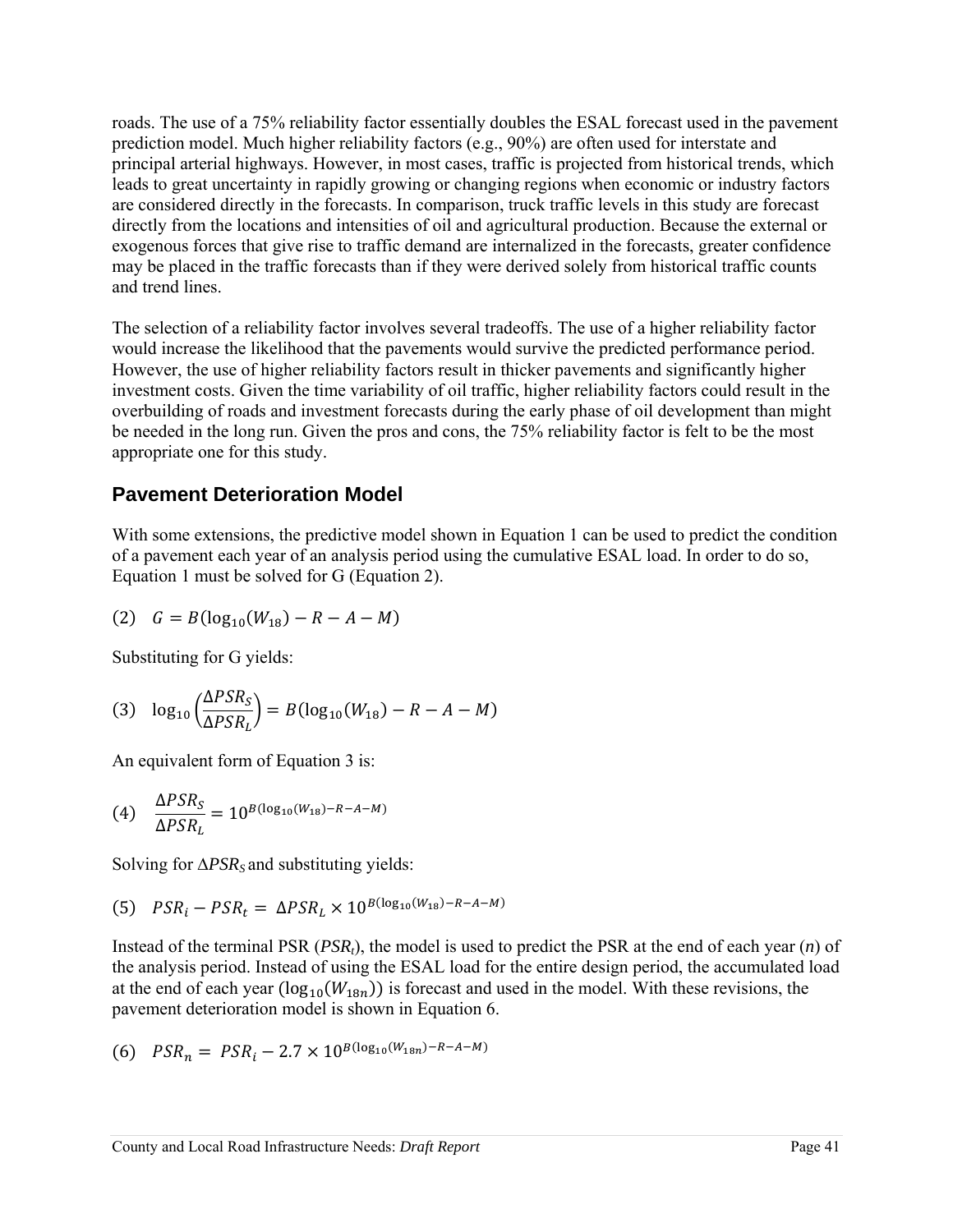Figure D.1 shows the deterioration of a hypothetical pavement from a PSR of 4.5 to 1.8 (the reconstruction level) using Equation 6, juxtaposed against a dashed linear trend line. The total PSR is 2.7. As the chart shows, the new pavement deteriorates relatively slowly at first. However the rate of deterioration increases with time. In this example, the pavement loses 23% of its total PSR loss during the first five years of existence. In comparison, the pavement loses 38% during the last five years. It does not survive the performance period, deteriorating below the resurfacing PSR within 11 years, indicating a mismatch between structural number and traffic.



**Figure D.:1 Deterioration of Hypothetical Pavement with Traffic** 

## **Environmental-Related Deterioration**

The predicted deterioration in Figure D.1 is solely the result of traffic. The effects of environmental deterioration are simulated in the model by assuming an exponential rate of deterioration over the life of a pavement (the maximum feasible pavement life without truck traffic, but with regular routine maintenance). A maximum life of 30 years is used in this study, which is the time frame over which climatic and environmental forces would cause a new pavement to deteriorate to its reconstruction level.

As shown in Figure D.2, the environmental deterioration function is used to enforce a minimum rate of PSR loss per year, regardless of the level of traffic. Therefore, pavements with little or no truck traffic are still projected to deteriorate, but at a much slower rate than sections with heavy traffic. The primary factors that influence the design and longevity of pavements are summarized in Table D.1.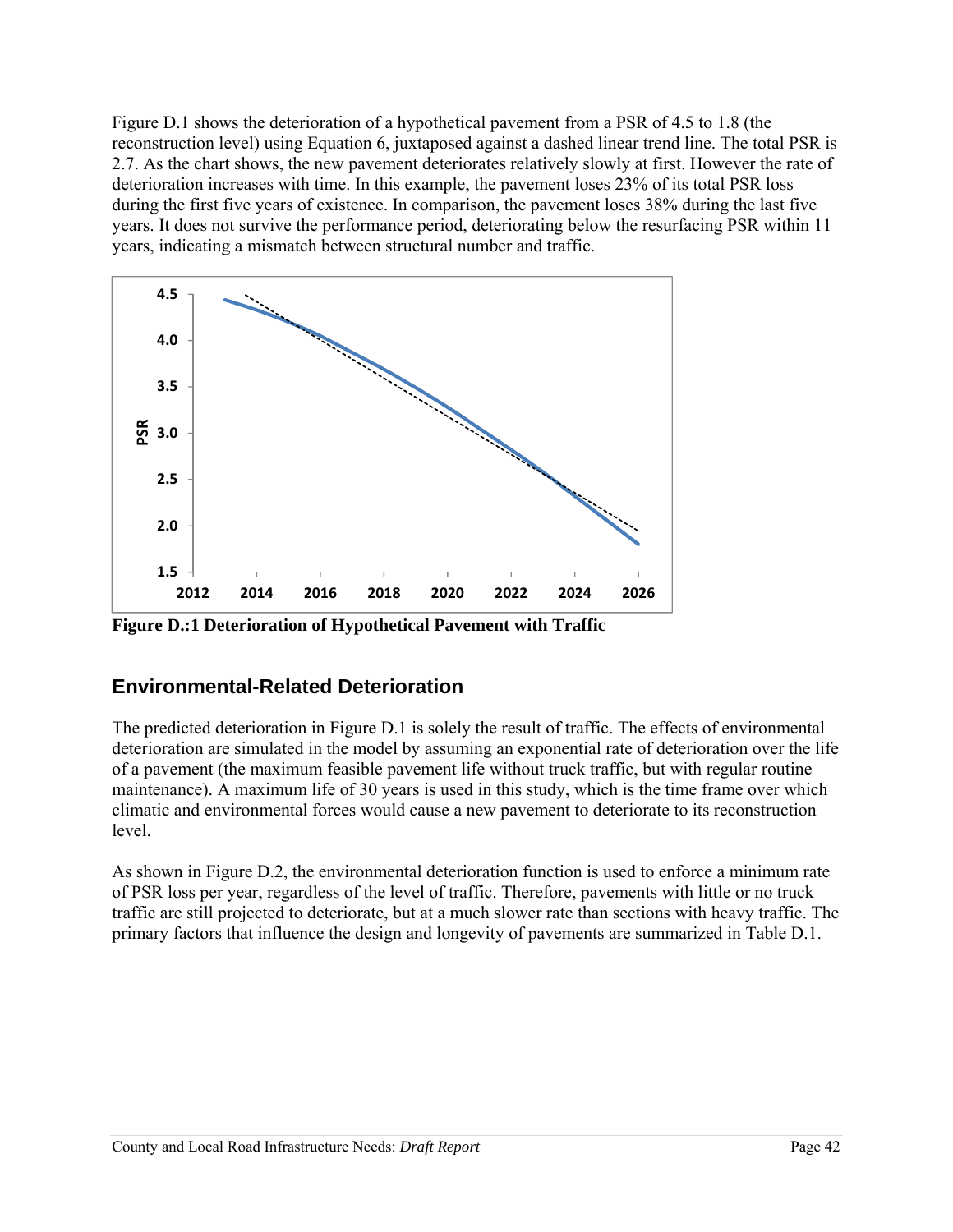

**Figure D.2: Depiction of Environmental-Related Pavement Deterioration** 

| <b>Factor</b>                      | <b>Effects on Analysis</b>                                                                                                                                                                                                                                                |
|------------------------------------|---------------------------------------------------------------------------------------------------------------------------------------------------------------------------------------------------------------------------------------------------------------------------|
| Average Daily Trips (ADT)          | The average number of vehicles per day influences the<br>geometric design (e.g., number of lanes, lane width, and<br>shoulder type and width) and annual road maintenance.                                                                                                |
| Average Daily Truck Trips (ADTT)   | The average number of trucks per day influences the<br>geometric and structural design.                                                                                                                                                                                   |
| Truck Type and Axle Configuration  | The number of axles in a truck, the types of axles, and the<br>axle weights determine the equivalent single axle load<br>(ESAL) factor and the pavement impact of a truck.                                                                                                |
| Structural Number (SN)             | The structural number is a reflection of the strength and<br>longevity of a pavement, derived from the composition and<br>thickness of the surface, base, and subbase layers, using<br>structural coefficients that vary with the type of material and<br>layer position. |
| <b>Cumulative ESALs</b>            | The forecasted ADTT and ESAL factors determine the<br>cumulative traffic load for the design period and the<br>structural number that is needed.                                                                                                                          |
| <b>Existing Pavement Structure</b> | The composition and thickness of existing pavement layers<br>determine the structural contributions of these layers when<br>the pavement is resurfaced or overlaid in the future.                                                                                         |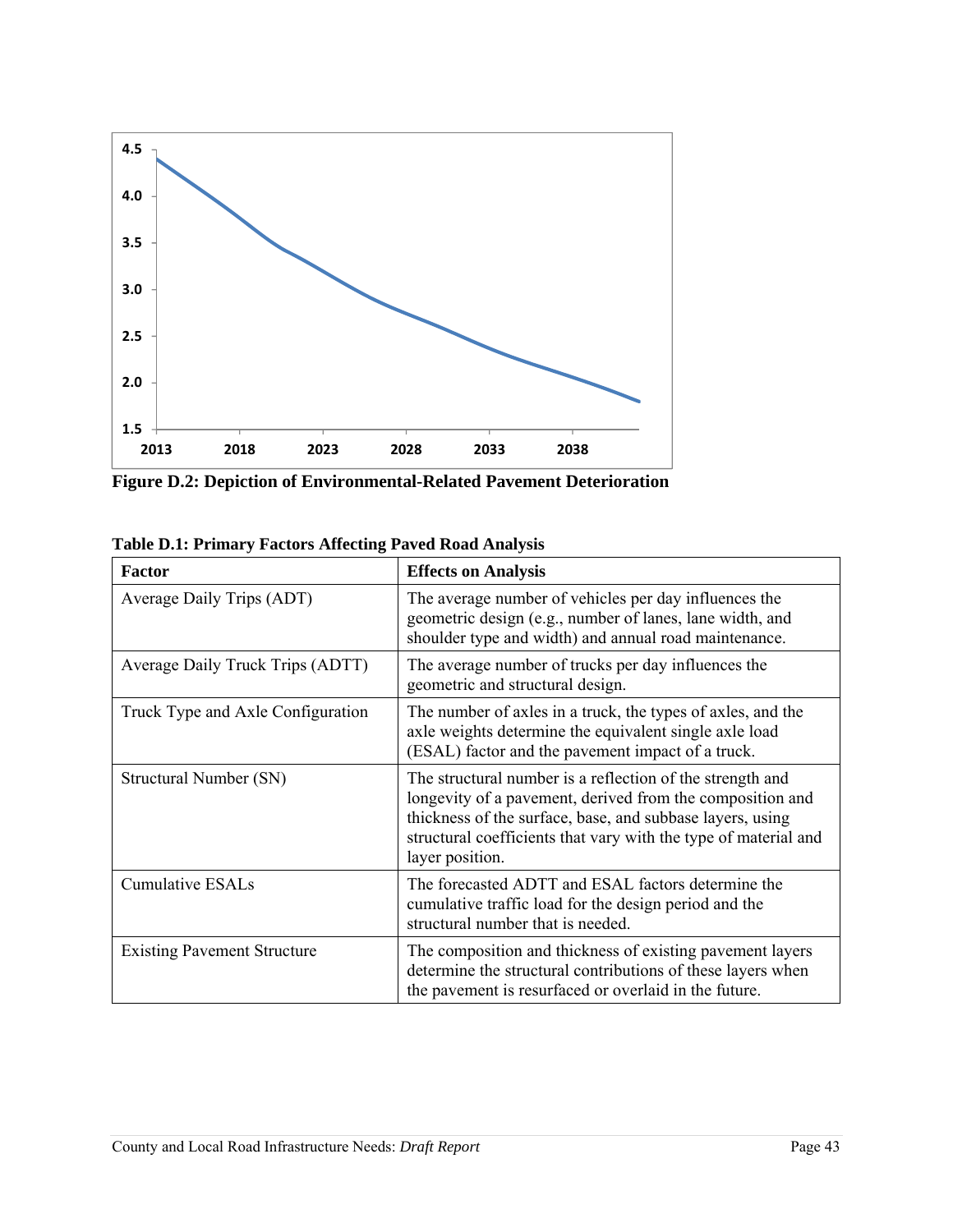| <b>Factor</b>                       | <b>Effects on Analysis</b>                                                                                                                                                                                                                                                                                                                                            |
|-------------------------------------|-----------------------------------------------------------------------------------------------------------------------------------------------------------------------------------------------------------------------------------------------------------------------------------------------------------------------------------------------------------------------|
| Present Serviceability Rating (PSR) | The PSR is a reflection of the serviceability or condition of a<br>pavement, expressed as a score ranging from 0 to 5, with 4<br>and higher representing "excellent," 3 to 4 "good," 2 to 3<br>"fair," 1 to 2 "poor," and 0 to 1 "very poor." Because the<br>PSR it is heavily influenced by pavement roughness and ride<br>quality, it is a proxy for service level. |
| Initial PSR (PSR <sub>i</sub> )     | The initial PSR is the serviceability or condition rating<br>assigned to a newly resurfaced or reconstructed pavement. In<br>this study, it is assumed to be 4.5.                                                                                                                                                                                                     |
| Terminal PSR $(PSR_t)$              | The terminal PSR is the serviceability or condition rating that<br>triggers a resurfacing improvement. If the road is not<br>resurfaced before or when terminal serviceability is reached,<br>user costs and the rate of deterioration will increase greatly.<br>A terminal serviceability rating of 2.5 is used in this study.                                       |
| <b>Current PSR</b>                  | The current PSR, SN, and ESAL load determine when a<br>pavement will need resurfacing.                                                                                                                                                                                                                                                                                |
| <b>Reconstruction PSR</b>           | The reconstruction PSR is the lowest serviceability or<br>condition rating at which a pavement can be resurfaced. Once<br>the condition drops below this level, the road must be fully<br>reconstructed, because of extensive damage to the surface<br>and base layers. A reconstruction PSR of 1.8 is used in this<br>study.                                         |
| Soil Modulus (MR)                   | MR is a measure of the effective soil support beneath the<br>pavement. It is a site specific value that influences the<br>structural number needed, given the expected traffic load. In<br>the absence of detailed soil samples, a value of 5,000 PSI is<br>used in this study.                                                                                       |
| Maximum Feasible Life               | The maximum feasible life of a pavement with no truck<br>traffic (but with regular routine maintenance) is used to<br>simulate environmental deterioration over time. A value of<br>30 years is used, which is the time frame over which climatic<br>and environmental forces will cause a new pavement to<br>deteriorate to the reconstruction level.                |
| Graded width                        | The graded roadway width determines whether a thick<br>overlay can be applied without widening the road.                                                                                                                                                                                                                                                              |

**Table D.1: Primary Factors Affecting Paved Road Analysis**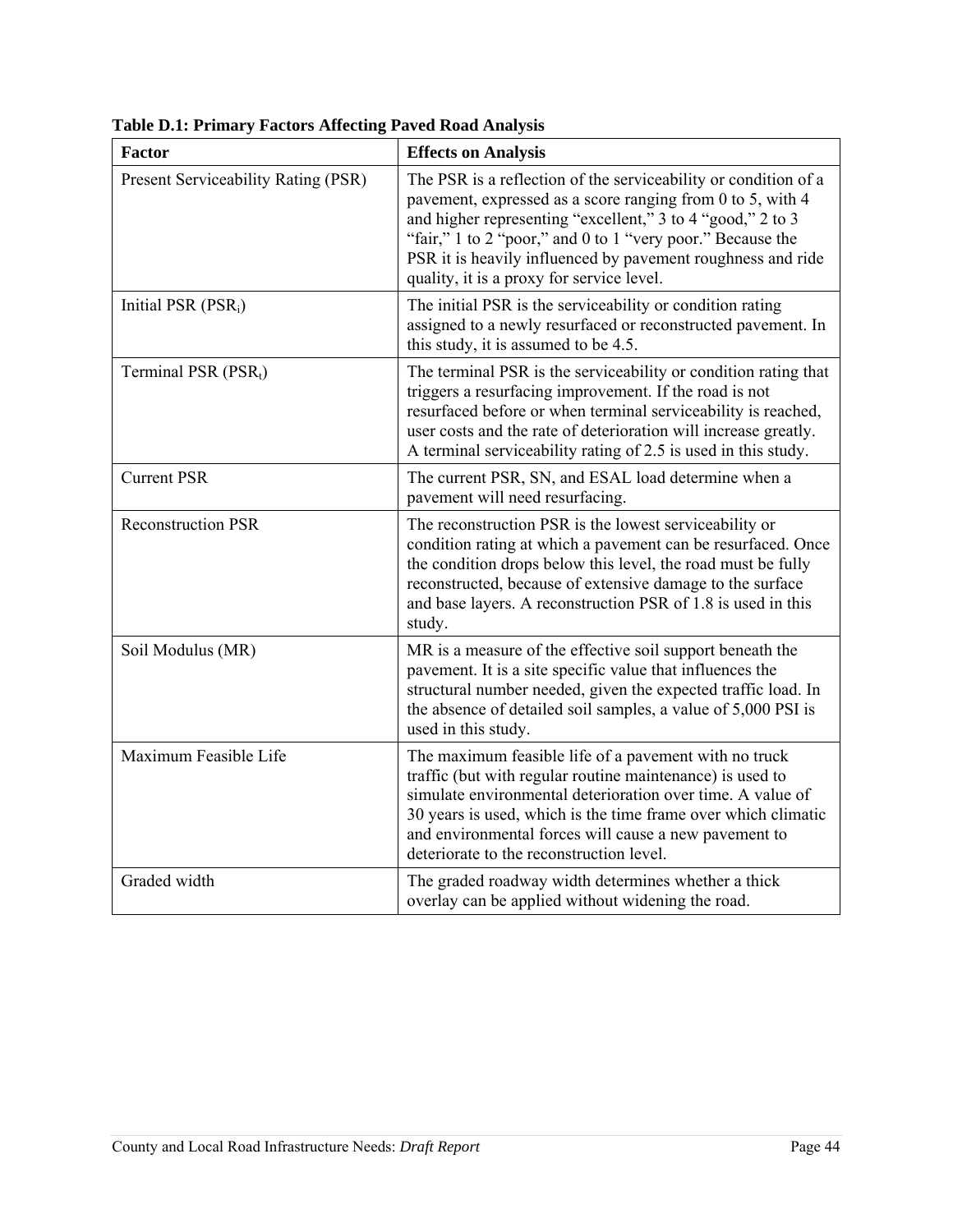# **Appendix E: Detailed Results by County and Funding Period**

| County             | 2013-2014 | 2015-2016 | 2017-2018 | 2019-2020 | 2021-2022 | 2023-2032 | 2013-2032 |
|--------------------|-----------|-----------|-----------|-----------|-----------|-----------|-----------|
| Adams              | \$4.26    | \$4.26    | \$4.40    | \$4.55    | \$4.55    | \$23.97   | \$45.98   |
| Barnes             | \$11.52   | \$11.52   | \$11.66   | \$11.80   | \$11.80   | \$62.43   | \$120.72  |
| Benson             | \$6.97    | \$6.97    | \$7.02    | \$7.07    | \$7.07    | \$36.62   | \$71.72   |
| <b>Billings</b>    | \$13.02   | \$13.02   | \$14.41   | \$15.80   | \$15.80   | \$86.03   | \$158.08  |
| Bottineau          | \$9.70    | \$9.70    | \$9.92    | \$10.13   | \$10.13   | \$54.45   | \$104.03  |
| Bowman             | \$6.78    | \$6.78    | \$6.93    | \$7.07    | \$7.07    | \$36.97   | \$71.59   |
| <b>Burke</b>       | \$13.31   | \$13.31   | \$13.67   | \$14.03   | \$14.03   | \$74.19   | \$142.55  |
| Burleigh           | \$6.87    | \$6.87    | \$6.88    | \$6.89    | \$6.89    | \$34.63   | \$69.02   |
| Cass               | \$18.31   | \$18.31   | \$18.55   | \$18.78   | \$18.78   | \$98.82   | \$191.56  |
| Cavalier           | \$5.25    | \$5.25    | \$5.27    | \$5.29    | \$5.29    | \$27.13   | \$53.47   |
| Dickey             | \$3.98    | \$3.98    | \$4.03    | \$4.07    | \$4.07    | \$20.82   | \$40.95   |
| Divide             | \$20.09   | \$20.09   | \$21.32   | \$22.56   | \$22.56   | \$93.78   | \$200.39  |
| Dunn               | \$12.97   | \$12.97   | \$14.17   | \$15.37   | \$15.37   | \$82.79   | \$153.63  |
| Eddy               | \$1.67    | \$1.67    | \$1.68    | \$1.69    | \$1.69    | \$8.60    | \$16.98   |
| Emmons             | \$6.24    | \$6.24    | \$6.34    | \$6.45    | \$6.45    | \$33.25   | \$64.96   |
| Foster             | \$2.30    | \$2.30    | \$2.34    | \$2.37    | \$2.37    | \$12.96   | \$24.64   |
| Golden Valley      | \$4.22    | \$4.22    | \$4.84    | \$5.46    | \$5.46    | \$26.31   | \$50.52   |
| <b>Grand Forks</b> | \$12.42   | \$12.42   | \$12.52   | \$12.62   | \$12.62   | \$66.57   | \$129.18  |
| Grant              | \$6.95    | \$6.95    | \$7.00    | \$7.06    | \$7.06    | \$35.85   | \$70.87   |
| Griggs             | \$2.51    | \$2.51    | \$2.56    | \$2.61    | \$2.61    | \$13.33   | \$26.14   |
| Hettinger          | \$6.79    | \$6.79    | \$7.03    | \$7.27    | \$7.27    | \$37.93   | \$73.08   |
| Kidder             | \$2.90    | \$2.90    | \$2.92    | \$2.94    | \$2.94    | \$14.81   | \$29.40   |
| LaMoure            | \$4.27    | \$4.27    | \$4.34    | \$4.40    | \$4.40    | \$22.39   | \$44.08   |
| Logan              | \$3.40    | \$3.40    | \$3.40    | \$3.41    | \$3.41    | \$17.19   | \$34.21   |
| McHenry            | \$15.45   | \$15.45   | \$15.55   | \$15.65   | \$15.65   | \$80.81   | \$158.55  |
| McIntosh           | \$1.15    | \$1.15    | \$1.15    | \$1.15    | \$1.15    | \$5.73    | \$11.46   |
| McKenzie           | \$32.27   | \$32.27   | \$34.47   | \$36.68   | \$36.68   | \$179.67  | \$352.04  |

**Table E.1: County and Township Unpaved Road Funding Needs, by County and Time Period (Millions of 2012 Dollars)**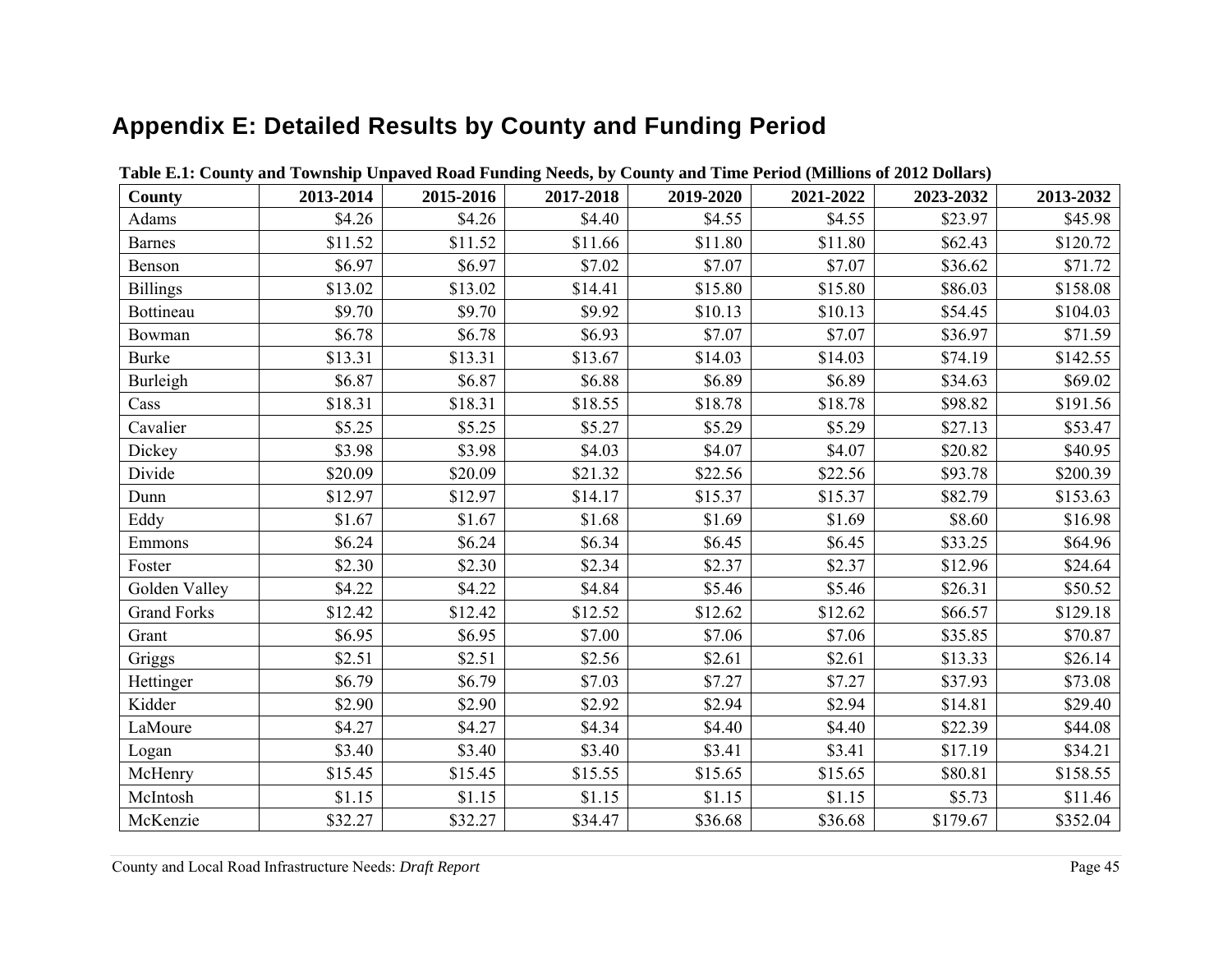| County       | 2013-2014 | 2015-2016 | 2017-2018 | 2019-2020 | 2021-2022 | 2023-2032  | 2013-2032  |
|--------------|-----------|-----------|-----------|-----------|-----------|------------|------------|
| McLean       | \$16.38   | \$16.38   | \$16.69   | \$17.01   | \$17.01   | \$92.16    | \$175.63   |
| Mercer       | \$7.26    | \$7.26    | \$7.53    | \$7.80    | \$7.80    | \$41.89    | \$79.53    |
| Morton       | \$7.61    | \$7.61    | \$7.69    | \$7.76    | \$7.76    | \$40.87    | \$79.31    |
| Mountrail    | \$22.96   | \$22.96   | \$23.75   | \$24.54   | \$24.54   | \$121.80   | \$240.57   |
| Nelson       | \$3.18    | \$3.18    | \$3.18    | \$3.19    | \$3.19    | \$16.39    | \$32.31    |
| Oliver       | \$2.50    | \$2.50    | \$2.55    | \$2.59    | \$2.59    | \$13.70    | \$26.43    |
| Pembina      | \$7.21    | \$7.21    | \$7.24    | \$7.28    | \$7.28    | \$37.34    | \$73.55    |
| Pierce       | \$9.62    | \$9.62    | \$9.87    | \$10.11   | \$10.11   | \$53.30    | \$102.63   |
| Ramsey       | \$5.25    | \$5.25    | \$5.30    | \$5.36    | \$5.36    | \$27.60    | \$54.11    |
| Ransom       | \$2.99    | \$2.99    | \$3.02    | \$3.05    | \$3.05    | \$15.84    | \$30.94    |
| Renville     | \$6.22    | \$6.22    | \$6.36    | \$6.51    | \$6.51    | \$34.33    | \$66.15    |
| Richland     | \$6.36    | \$6.36    | \$6.44    | \$6.52    | \$6.52    | \$34.12    | \$66.32    |
| Rolette      | \$2.90    | \$2.90    | \$2.96    | \$3.01    | \$3.01    | \$15.54    | \$30.33    |
| Sargent      | \$8.78    | \$8.78    | \$9.04    | \$9.30    | \$9.30    | \$51.86    | \$97.07    |
| Sheridan     | \$7.78    | \$7.78    | \$7.99    | \$8.21    | \$8.21    | \$42.74    | \$82.72    |
| Sioux        | \$1.26    | \$1.26    | \$1.31    | \$1.36    | \$1.36    | \$7.02     | \$13.56    |
| Slope        | \$4.14    | \$4.14    | \$4.22    | \$4.30    | \$4.30    | \$22.10    | \$43.18    |
| <b>Stark</b> | \$11.40   | \$11.40   | \$12.71   | \$14.01   | \$14.01   | \$61.60    | \$125.13   |
| Steele       | \$7.50    | \$7.50    | \$7.62    | \$7.73    | \$7.73    | \$41.87    | \$79.95    |
| Stutsman     | \$15.04   | \$15.04   | \$15.32   | \$15.61   | \$15.61   | \$85.02    | \$161.65   |
| Towner       | \$3.63    | \$3.63    | \$3.64    | \$3.65    | \$3.65    | \$18.64    | \$36.83    |
| Traill       | \$5.98    | \$5.98    | \$6.00    | \$6.03    | \$6.03    | \$31.19    | \$61.21    |
| Walsh        | \$11.72   | \$11.72   | \$11.85   | \$11.99   | \$11.99   | \$61.48    | \$120.73   |
| Ward         | \$12.57   | \$12.57   | \$12.86   | \$13.15   | \$13.15   | \$69.71    | \$134.02   |
| Wells        | \$10.32   | \$10.32   | \$10.65   | \$10.99   | \$10.99   | \$60.51    | \$113.78   |
| Williams     | \$34.41   | \$34.41   | \$35.72   | \$37.03   | \$37.03   | \$217.44   | \$396.04   |
| Total        | \$470.53  | \$470.53  | \$485.88  | \$501.23  | \$501.23  | \$2,604.09 | \$5,033.49 |

**Table E.1: County and Township Unpaved Road Funding Needs, by County and Time Period (Millions of 2012 Dollars)** 

All paved road costs presented in this study include preliminary and construction engineering for overlays and reconstruction improvements.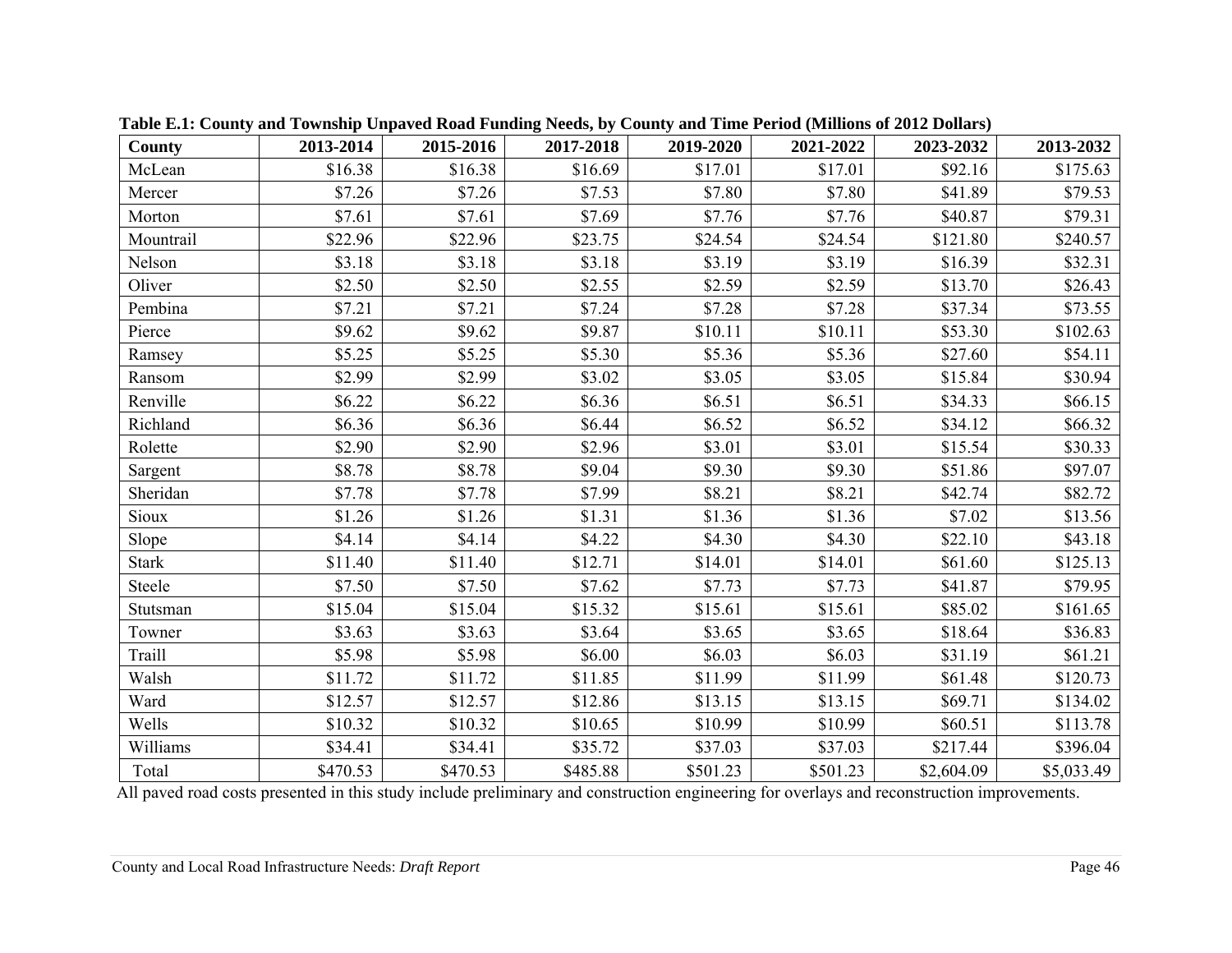| Table E2: Estimated County and Township Paved Road Improvements and Investment Needs, by County: 2013-2032 |                   |              |               |                    |                   |                    |  |  |  |
|------------------------------------------------------------------------------------------------------------|-------------------|--------------|---------------|--------------------|-------------------|--------------------|--|--|--|
|                                                                                                            | <b>Miles</b>      | <b>Miles</b> | <b>Miles</b>  | <b>Total Miles</b> | <b>Total Cost</b> | <b>Annual Cost</b> |  |  |  |
| <b>County</b>                                                                                              | <b>Resurfaced</b> | Widened      | Reconstructed | <b>Improved</b>    | (Million\$)       | per Mile           |  |  |  |
| <b>Adams</b>                                                                                               | 22.3              | 0.0          | 0.0           | 22.3               | \$5.820           | \$13,025           |  |  |  |
| <b>Barnes</b>                                                                                              | 235.4             | 7.0          | 0.0           | 242.4              | \$74.867          | \$15,443           |  |  |  |
| Benson                                                                                                     | 90.3              | 0.0          | 0.0           | 90.3               | \$26.298          | \$14,555           |  |  |  |
| <b>Billings</b>                                                                                            | 36.0              | 4.5          | 0.0           | 40.4               | \$13.661          | \$16,899           |  |  |  |
| Bottineau                                                                                                  | 147.9             | 51.5         | 0.0           | 199.5              | \$83.890          | \$21,030           |  |  |  |
| Bowman                                                                                                     | 130.0             | 0.0          | 1.9           | 131.9              | \$41.159          | \$15,603           |  |  |  |
| <b>Burke</b>                                                                                               | 42.1              | 8.7          | 0.0           | 50.8               | \$17.875          | \$17,592           |  |  |  |
| Burleigh                                                                                                   | 178.8             | 0.0          | 0.0           | 178.8              | \$50.666          | \$14,168           |  |  |  |
| Cass                                                                                                       | 312.2             | 1.9          | 0.0           | 314.1              | \$92.831          | \$14,778           |  |  |  |
| Cavalier                                                                                                   | 55.5              | 7.9          | 0.0           | 63.4               | \$23.756          | \$18,735           |  |  |  |
| Dickey                                                                                                     | 84.7              | 0.0          | 0.0           | 84.7               | \$26.956          | \$15,917           |  |  |  |
| Divide                                                                                                     | 20.6              | 7.3          | 0.0           | 27.8               | \$13.032          | \$23,398           |  |  |  |
| Dunn                                                                                                       | 10.4              | 0.0          | 4.5           | 15.0               | \$11.884          | \$39,713           |  |  |  |
| Eddy                                                                                                       | 67.2              | 0.0          | 0.0           | 67.2               | \$22.385          | \$16,657           |  |  |  |
| Emmons                                                                                                     | 16.0              | 0.0          | 0.0           | 16.0               | \$4.182           | \$13,045           |  |  |  |
| Foster                                                                                                     | 87.8              | 1.9          | 0.0           | 89.7               | \$26.721          | \$14,890           |  |  |  |
| Golden Valley                                                                                              | 23.1              | 0.8          | 0.0           | 23.9               | \$6.677           | \$13,960           |  |  |  |
| <b>Grand Forks</b>                                                                                         | 285.9             | 0.0          | 0.0           | 285.9              | \$81.681          | \$14,284           |  |  |  |
| Grant                                                                                                      | 2.4               | 1.0          | 0.0           | 3.4                | \$1.460           | \$21,341           |  |  |  |
| Griggs                                                                                                     | 40.3              | 0.2          | 0.0           | 40.4               | \$13.068          | \$16,154           |  |  |  |
| Hettinger                                                                                                  | 17.7              | 0.0          | 0.0           | 17.7               | \$4.750           | \$13,392           |  |  |  |
| Kidder                                                                                                     | 68.6              | 0.0          | 0.0           | 68.6               | \$17.971          | \$13,104           |  |  |  |
| LaMoure                                                                                                    | 148.0             | 10.7         | 0.0           | 158.7              | \$49.712          | \$15,659           |  |  |  |
| Logan                                                                                                      | 11.0              | 0.0          | 0.0           | 11.0               | \$3.104           | \$14,097           |  |  |  |
| McHenry                                                                                                    | 93.5              | 0.0          | 0.0           | 93.5               | \$27.661          | \$14,786           |  |  |  |
| McIntosh                                                                                                   | 85.1              | 0.0          | 0.0           | 85.1               | \$24.536          | \$14,418           |  |  |  |
| McKenzie                                                                                                   | 78.9              | 25.1         | 13.4          | 117.3              | \$84.407          | \$35,987           |  |  |  |

County and Local Road Infrastructure Needs: *Draft Report* Page 47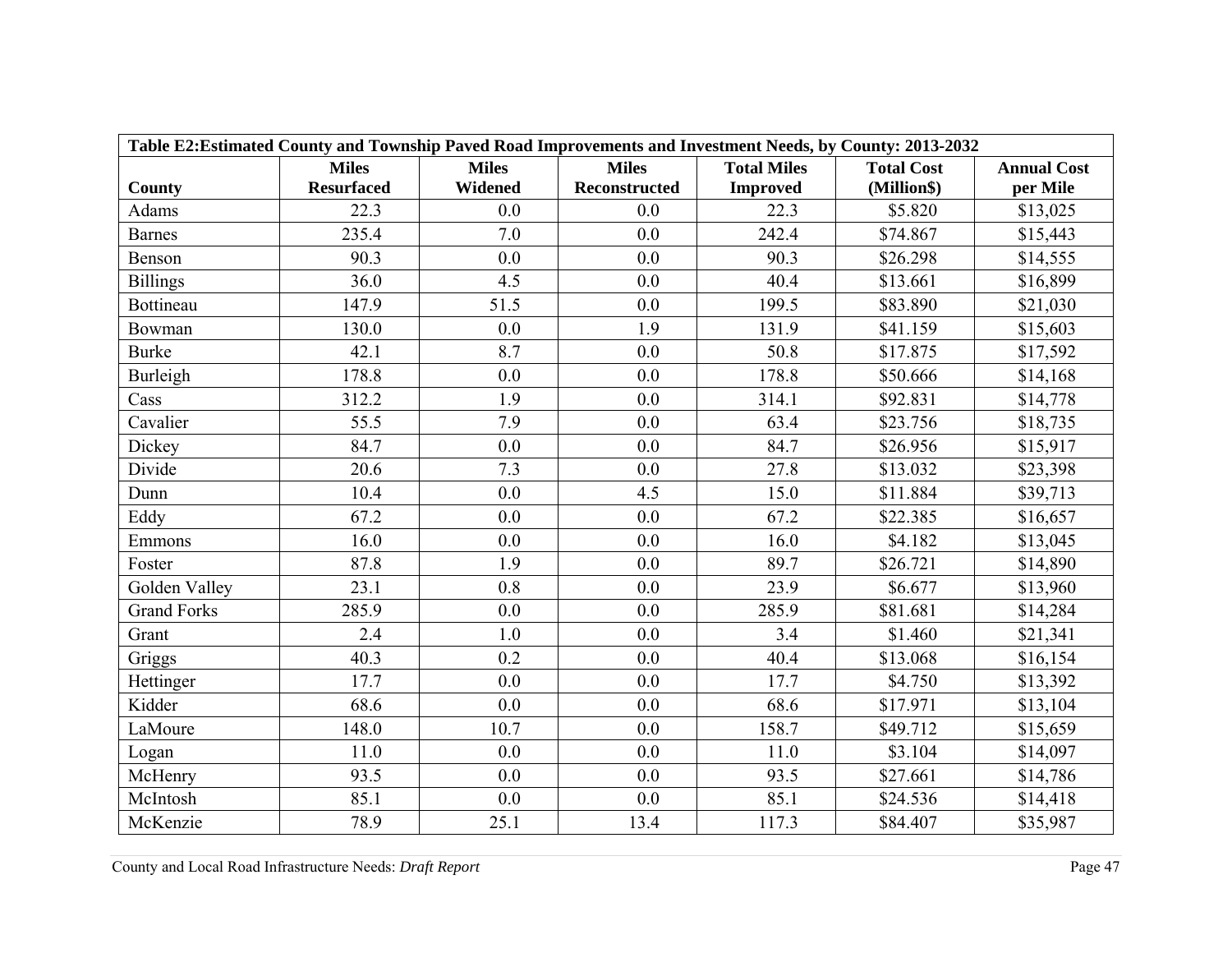| Table E2: Estimated County and Township Paved Road Improvements and Investment Needs, by County: 2013-2032 |                   |                |               |                    |                   |                    |  |  |
|------------------------------------------------------------------------------------------------------------|-------------------|----------------|---------------|--------------------|-------------------|--------------------|--|--|
|                                                                                                            | <b>Miles</b>      | <b>Miles</b>   | <b>Miles</b>  | <b>Total Miles</b> | <b>Total Cost</b> | <b>Annual Cost</b> |  |  |
| County                                                                                                     | <b>Resurfaced</b> | <b>Widened</b> | Reconstructed | <b>Improved</b>    | (Million\$)       | per Mile           |  |  |
| McLean                                                                                                     | 126.4             | 13.2           | 2.2           | 141.9              | \$49.748          | \$17,535           |  |  |
| Mercer                                                                                                     | 103.3             | 0.0            | 1.3           | 104.6              | \$32.504          | \$15,543           |  |  |
| Morton                                                                                                     | 97.4              | 0.0            | 0.0           | 97.4               | \$26.075          | \$13,388           |  |  |
| Mountrail                                                                                                  | 1.9               | 50.4           | 50.0          | 102.3              | \$140.493         | \$68,638           |  |  |
| Nelson                                                                                                     | 83.7              | 0.0            | 0.0           | 83.7               | \$23.896          | \$14,278           |  |  |
| Oliver                                                                                                     | 27.3              | 0.0            | 0.0           | 27.3               | \$7.711           | \$14,098           |  |  |
| Pembina                                                                                                    | 197.1             | 2.0            | 0.0           | 199.1              | \$62.669          | \$15,741           |  |  |
| Pierce                                                                                                     | 11.6              | 0.0            | 0.0           | 11.6               | \$3.326           | \$14,323           |  |  |
| Ramsey                                                                                                     | 131.4             | 0.0            | 0.0           | 131.4              | \$37.316          | \$14,205           |  |  |
| Ransom                                                                                                     | 59.7              | 0.0            | 0.0           | 59.7               | \$17.210          | \$14,417           |  |  |
| Renville                                                                                                   | 82.9              | 0.0            | 0.0           | 82.9               | \$24.602          | \$14,834           |  |  |
| Richland                                                                                                   | 218.6             | 36.3           | 0.0           | 255.0              | \$94.788          | \$18,586           |  |  |
| Rolette                                                                                                    | 57.1              | 0.0            | 0.0           | 57.1               | \$16.613          | \$14,557           |  |  |
| Sargent                                                                                                    | 96.0              | 3.7            | 0.0           | 99.8               | \$29.578          | \$14,825           |  |  |
| Sheridan                                                                                                   | 20.9              | 0.0            | 0.0           | 20.9               | \$6.077           | \$14,539           |  |  |
| Sioux                                                                                                      | 0.4               | 0.0            | 0.0           | 0.4                | \$0.106           | \$12,985           |  |  |
| Slope                                                                                                      | 3.8               | 0.0            | 0.0           | 3.8                | \$1.036           | \$13,467           |  |  |
| <b>Stark</b>                                                                                               | 50.4              | 36.6           | 5.2           | 92.2               | \$53.767          | \$29,163           |  |  |
| Steele                                                                                                     | 73.0              | 9.9            | 0.0           | 82.9               | \$26.864          | \$16,209           |  |  |
| Stutsman                                                                                                   | 235.2             | 3.4            | 0.0           | 238.6              | \$72.715          | \$15,239           |  |  |
| Towner                                                                                                     | 1.7               | 0.0            | 0.0           | 1.7                | \$0.457           | \$13,328           |  |  |
| Traill                                                                                                     | 130.4             | 13.5           | 0.0           | 143.8              | \$46.319          | \$16,103           |  |  |
| Walsh                                                                                                      | 181.6             | 5.0            | 0.0           | 186.6              | \$58.558          | \$15,691           |  |  |
| Ward                                                                                                       | 261.5             | 1.3            | 10.5          | 273.3              | \$96.360          | \$17,626           |  |  |
| Wells                                                                                                      | 111.2             | 0.0            | 0.0           | 111.2              | \$32.123          | \$14,446           |  |  |
| Williams                                                                                                   | 49.0              | 110.0          | 3.0           | 162.0              | \$133.659         | \$41,257           |  |  |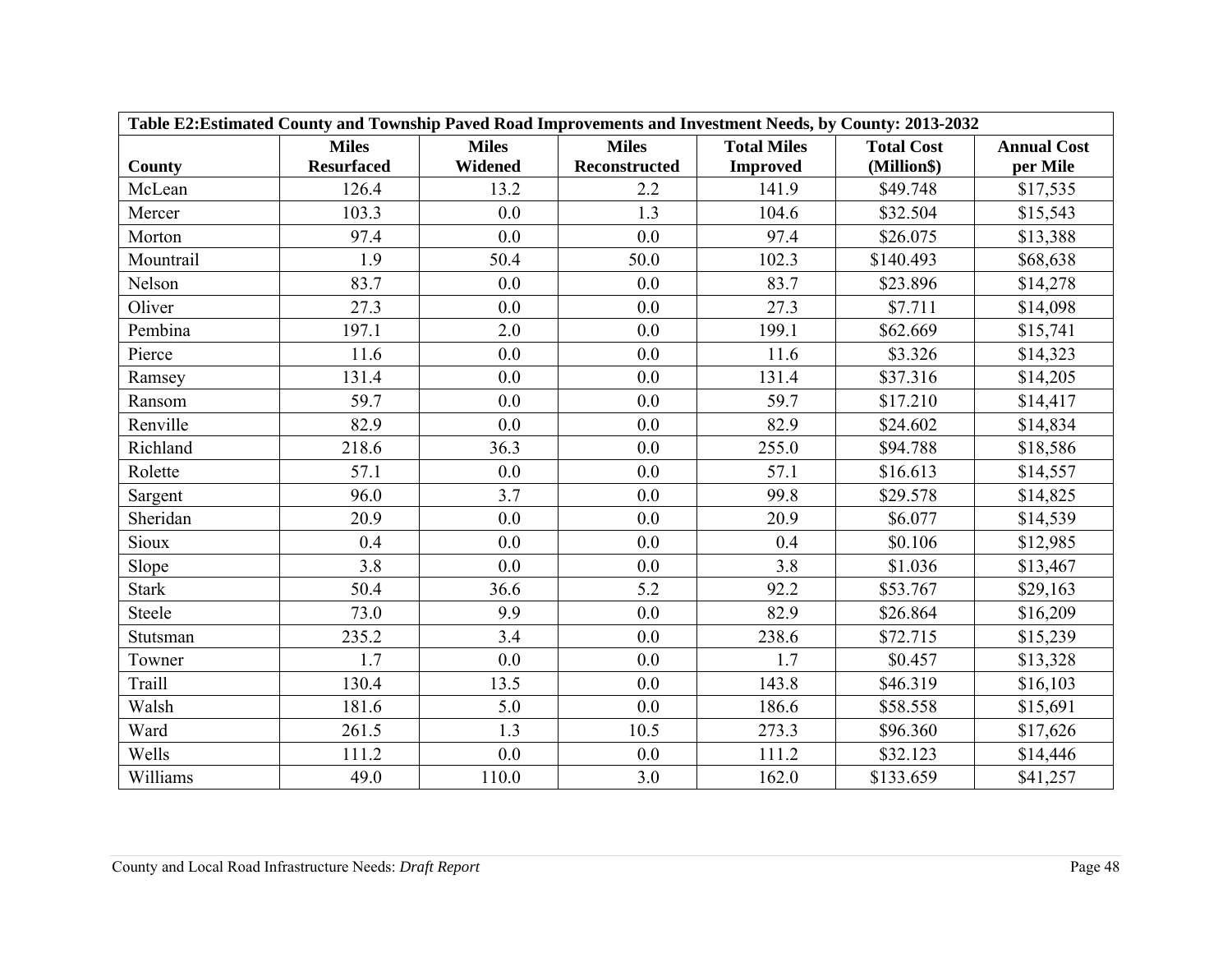| Table E.3: County and Township Paved Road Investment Needs by County and Period (Thousands of 2012 Dollars) |           |           |           |           |           |           |  |  |  |
|-------------------------------------------------------------------------------------------------------------|-----------|-----------|-----------|-----------|-----------|-----------|--|--|--|
| County                                                                                                      | 2013_2014 | 2015_2016 | 2017_2018 | 2019_2020 | 2021_2022 | 2023_2032 |  |  |  |
| Adams                                                                                                       | \$202     | \$621     | \$651     | \$552     | \$902     | \$2,892   |  |  |  |
| <b>Barnes</b>                                                                                               | \$6,426   | \$15,319  | \$11,138  | \$8,800   | \$7,008   | \$26,176  |  |  |  |
| Benson                                                                                                      | \$1,471   | \$3,313   | \$6,529   | \$2,145   | \$3,565   | \$9,276   |  |  |  |
| <b>Billings</b>                                                                                             | \$2,550   | \$1,571   | \$383     | \$698     | \$389     | \$8,070   |  |  |  |
| Bottineau                                                                                                   | \$2,231   | \$20,752  | \$27,181  | \$8,474   | \$4,583   | \$20,669  |  |  |  |
| Bowman                                                                                                      | \$5,938   | \$5,355   | \$2,340   | \$2,232   | \$2,554   | \$22,740  |  |  |  |
| <b>Burke</b>                                                                                                | \$1,477   | \$4,233   | \$3,177   | \$1,002   | \$1,234   | \$6,753   |  |  |  |
| <b>Burleigh</b>                                                                                             | \$2,852   | \$5,770   | \$4,365   | \$4,582   | \$3,448   | \$29,648  |  |  |  |
| Cass                                                                                                        | \$5,427   | \$4,731   | \$4,984   | \$12,086  | \$6,153   | \$59,451  |  |  |  |
| Cavalier                                                                                                    | \$2,197   | \$8,162   | \$3,752   | \$1,913   | \$1,065   | \$6,667   |  |  |  |
| Dickey                                                                                                      | \$3,786   | \$2,978   | \$4,105   | \$1,652   | \$2,487   | \$11,949  |  |  |  |
| Divide                                                                                                      | \$3,658   | \$4,353   | \$823     | \$760     | \$553     | \$2,886   |  |  |  |
| Dunn                                                                                                        | \$7,016   | \$1,106   | \$2,133   | \$512     | \$173     | \$944     |  |  |  |
| Eddy                                                                                                        | \$1,090   | \$1,890   | \$3,888   | \$5,701   | \$4,212   | \$5,603   |  |  |  |
| Emmons                                                                                                      | \$144     | \$144     | \$217     | \$232     | \$195     | \$3,251   |  |  |  |
| Foster                                                                                                      | \$2,699   | \$7,017   | \$5,826   | \$4,467   | \$1,844   | \$4,868   |  |  |  |
| Golden Valley                                                                                               | \$218     | \$636     | \$218     | \$243     | \$440     | \$4,922   |  |  |  |
| <b>Grand Forks</b>                                                                                          | \$5,426   | \$8,033   | \$10,736  | \$9,071   | \$8,390   | \$40,025  |  |  |  |
| Grant                                                                                                       | \$31      | \$31      | \$602     | \$521     | \$64      | \$212     |  |  |  |
| Griggs                                                                                                      | \$1,344   | \$2,496   | \$3,641   | \$1,013   | \$459     | \$4,116   |  |  |  |
| Hettinger                                                                                                   | \$431     | \$331     | \$405     | \$203     | \$735     | \$2,647   |  |  |  |
| Kidder                                                                                                      | \$614     | \$2,107   | \$1,643   | \$4,142   | \$1,361   | \$8,104   |  |  |  |
| LaMoure                                                                                                     | \$3,574   | \$6,149   | \$12,391  | \$8,375   | \$4,940   | \$14,283  |  |  |  |
| Logan                                                                                                       | \$115     | \$115     | \$115     | \$400     | \$305     | \$2,055   |  |  |  |
| McHenry                                                                                                     | \$1,060   | \$1,060   | \$3,783   | \$5,218   | \$6,886   | \$9,655   |  |  |  |
| McIntosh                                                                                                    | \$1,336   | \$3,431   | \$3,086   | \$4,726   | \$1,471   | \$10,486  |  |  |  |
| McKenzie                                                                                                    | \$62,586  | \$8,197   | \$1,897   | \$1,942   | \$1,326   | \$8,460   |  |  |  |
| McLean                                                                                                      | \$6,804   | \$11,375  | \$9,923   | \$5,364   | \$5,783   | \$10,498  |  |  |  |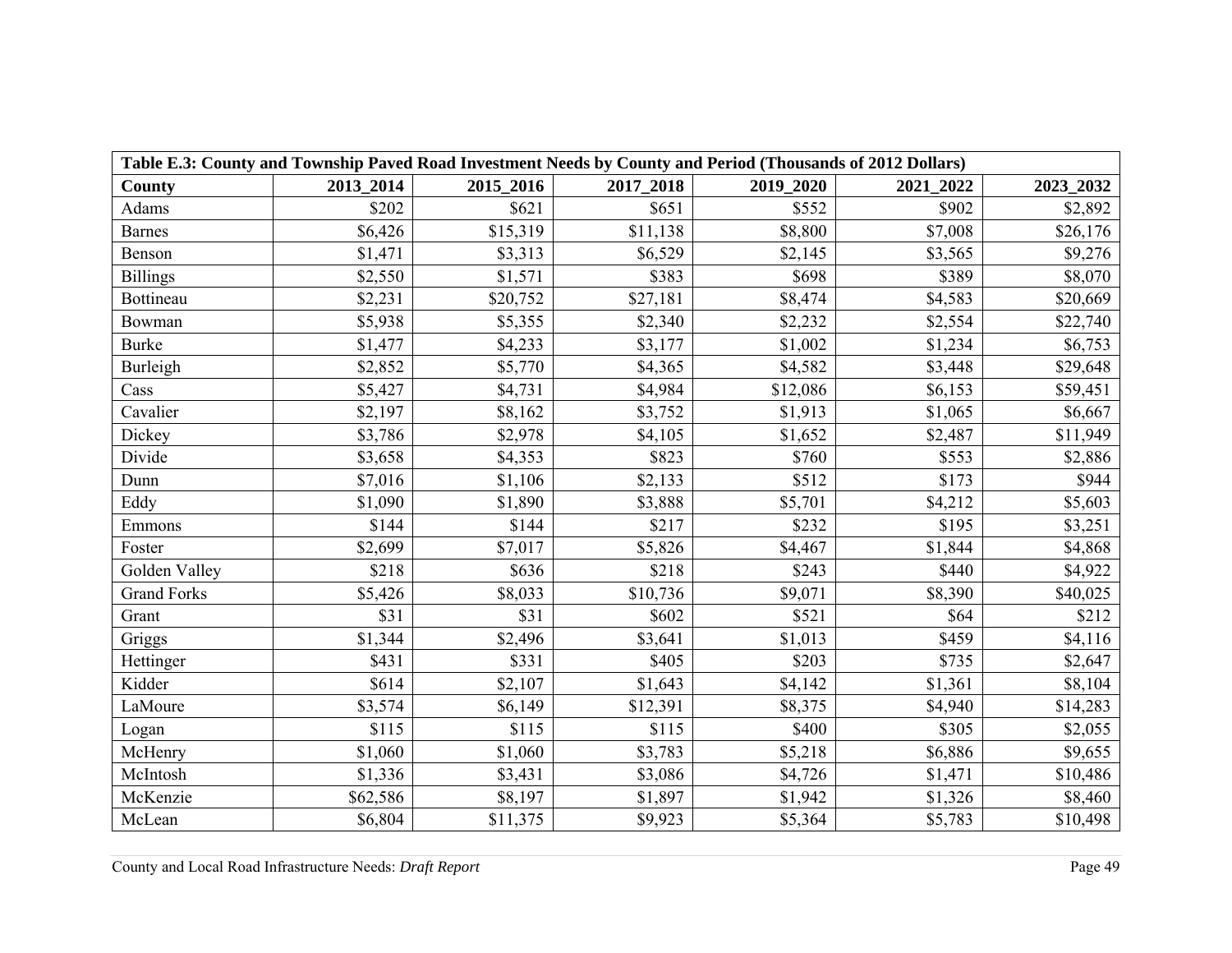| Table E.3: County and Township Paved Road Investment Needs by County and Period (Thousands of 2012 Dollars) |           |           |           |           |           |           |  |  |  |
|-------------------------------------------------------------------------------------------------------------|-----------|-----------|-----------|-----------|-----------|-----------|--|--|--|
| <b>County</b>                                                                                               | 2013 2014 | 2015_2016 | 2017_2018 | 2019_2020 | 2021 2022 | 2023_2032 |  |  |  |
| Mercer                                                                                                      | \$3,021   | \$2,378   | \$4,371   | \$3,968   | \$2,683   | \$16,084  |  |  |  |
| Morton                                                                                                      | \$879     | \$2,558   | \$2,455   | \$3,402   | \$2,839   | \$13,941  |  |  |  |
| Mountrail                                                                                                   | \$82,984  | \$27,422  | \$5,959   | \$3,080   | \$1,084   | \$19,965  |  |  |  |
| Nelson                                                                                                      | \$997     | \$1,291   | \$2,353   | \$4,798   | \$5,049   | \$9,409   |  |  |  |
| Oliver                                                                                                      | \$304     | \$304     | \$304     | \$304     | \$729     | \$5,766   |  |  |  |
| Pembina                                                                                                     | \$5,264   | \$9,333   | \$9,789   | \$6,896   | \$5,734   | \$25,654  |  |  |  |
| Pierce                                                                                                      | \$198     | \$584     | \$1,133   | \$179     | \$170     | \$1,062   |  |  |  |
| Ramsey                                                                                                      | \$2,074   | \$3,470   | \$4,781   | \$5,023   | \$4,753   | \$17,215  |  |  |  |
| Ransom                                                                                                      | \$1,475   | \$2,750   | \$3,568   | \$3,045   | \$1,879   | \$4,492   |  |  |  |
| Renville                                                                                                    | \$1,010   | \$2,354   | \$5,079   | \$3,528   | \$3,773   | \$8,859   |  |  |  |
| Richland                                                                                                    | \$14,489  | \$22,059  | \$18,580  | \$8,994   | \$4,297   | \$26,368  |  |  |  |
| Rolette                                                                                                     | \$1,427   | \$1,461   | \$2,754   | \$963     | \$761     | \$9,247   |  |  |  |
| Sargent                                                                                                     | \$902     | \$2,299   | \$1,915   | \$4,043   | \$2,824   | \$17,594  |  |  |  |
| Sheridan                                                                                                    | \$358     | \$1,406   | \$749     | \$1,189   | \$997     | \$1,379   |  |  |  |
| Sioux                                                                                                       | \$4       | \$4       | \$4       | \$4       | \$4       | \$87      |  |  |  |
| Slope                                                                                                       | \$38      | \$38      | \$38      | \$38      | \$38      | \$846     |  |  |  |
| <b>Stark</b>                                                                                                | \$17,086  | \$13,967  | \$7,614   | \$1,741   | \$2,496   | \$10,862  |  |  |  |
| Steele                                                                                                      | \$1,714   | \$8,944   | \$6,634   | \$3,558   | \$839     | \$5,176   |  |  |  |
| Stutsman                                                                                                    | \$7,261   | \$5,560   | \$8,499   | \$11,548  | \$10,170  | \$29,677  |  |  |  |
| Towner                                                                                                      | \$15      | \$15      | \$15      | \$260     | \$67      | \$83      |  |  |  |
| Traill                                                                                                      | \$2,649   | \$8,176   | \$12,521  | \$5,398   | \$2,504   | \$15,072  |  |  |  |
| Walsh                                                                                                       | \$3,635   | \$10,062  | \$9,649   | \$9,673   | \$6,322   | \$19,217  |  |  |  |
| Ward                                                                                                        | \$10,809  | \$17,987  | \$11,562  | \$13,095  | \$7,050   | \$35,856  |  |  |  |
| Wells                                                                                                       | \$1,679   | \$2,415   | \$2,191   | \$5,199   | \$3,927   | \$16,711  |  |  |  |
| Williams                                                                                                    | \$69,897  | \$22,987  | \$24,296  | \$2,394   | \$2,080   | \$12,004  |  |  |  |